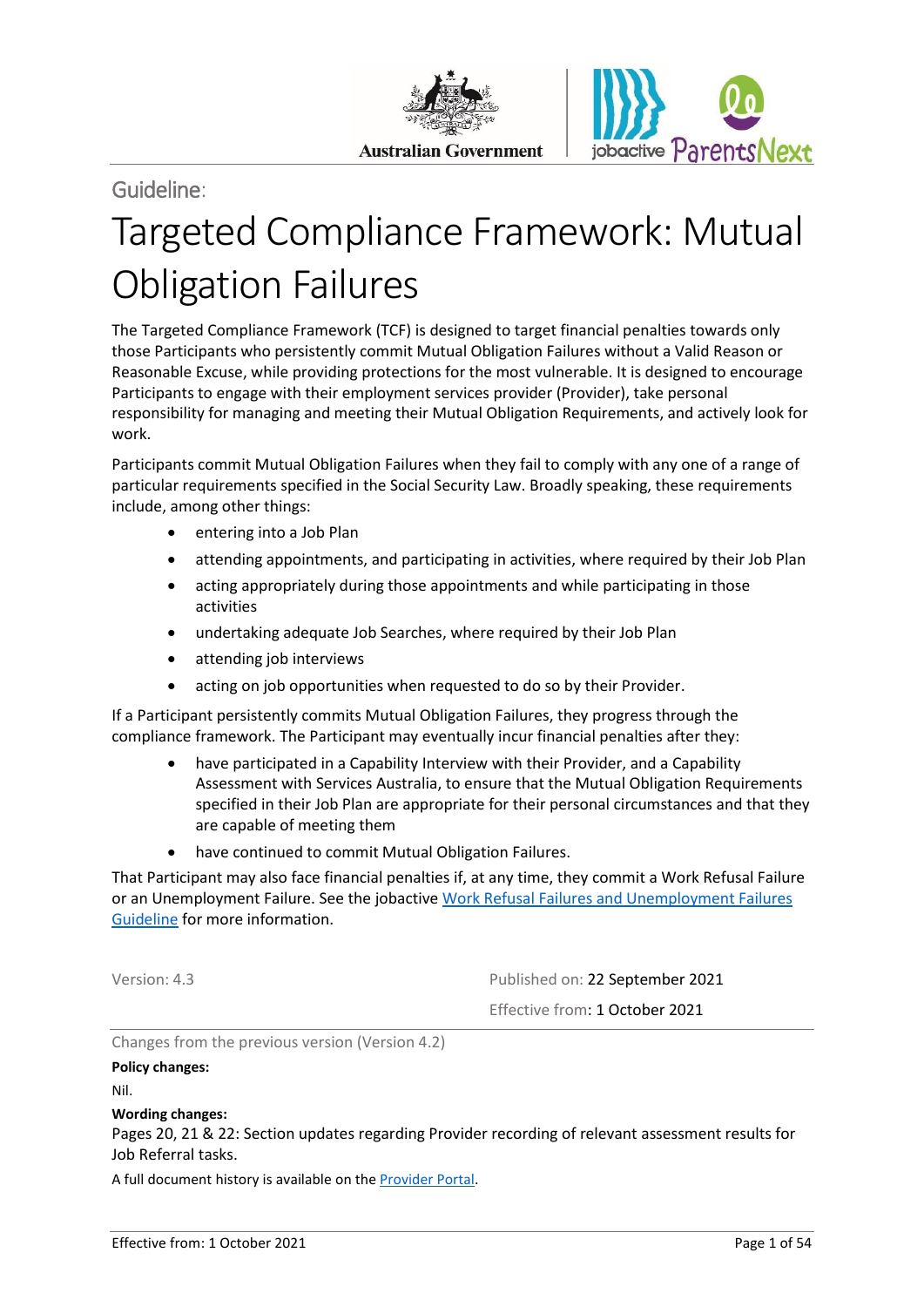Related documents and references

# **jobactive**

**[Job Plan and Setting Mutual Obligation](https://ecsnaccess.gov.au/ProviderPortal/jobactive/Guidelines/Pages/Participation-and-Compliance-Framework.aspx)** [Requirements Guideline](https://ecsnaccess.gov.au/ProviderPortal/jobactive/Guidelines/Pages/Participation-and-Compliance-Framework.aspx) [Capability Assessment Guideline](https://ecsnaccess.gov.au/ProviderPortal/jobactive/Guidelines/Pages/Participation-and-Compliance-Framework.aspx) [Capability Interview Guideline](https://ecsnaccess.gov.au/ProviderPortal/jobactive/Guidelines/Pages/Participation-and-Compliance-Framework.aspx) [Work Refusal Failures and Unemployment Failures](https://ecsnaccess.gov.au/ProviderPortal/jobactive/Guidelines/Pages/Participation-and-Compliance-Framework.aspx)  **[Guideline](https://ecsnaccess.gov.au/ProviderPortal/jobactive/Guidelines/Pages/Participation-and-Compliance-Framework.aspx)** 

**ParentsNext**

[Capability Assessment Guideline](https://ecsnaccess.gov.au/ProviderPortal/ParentsNext/Guidelines/Pages/Mutual-Obligations-and-Compliance.aspx) [Capability Interview Guideline](https://ecsnaccess.gov.au/ProviderPortal/ParentsNext/Guidelines/Pages/Mutual-Obligations-and-Compliance.aspx)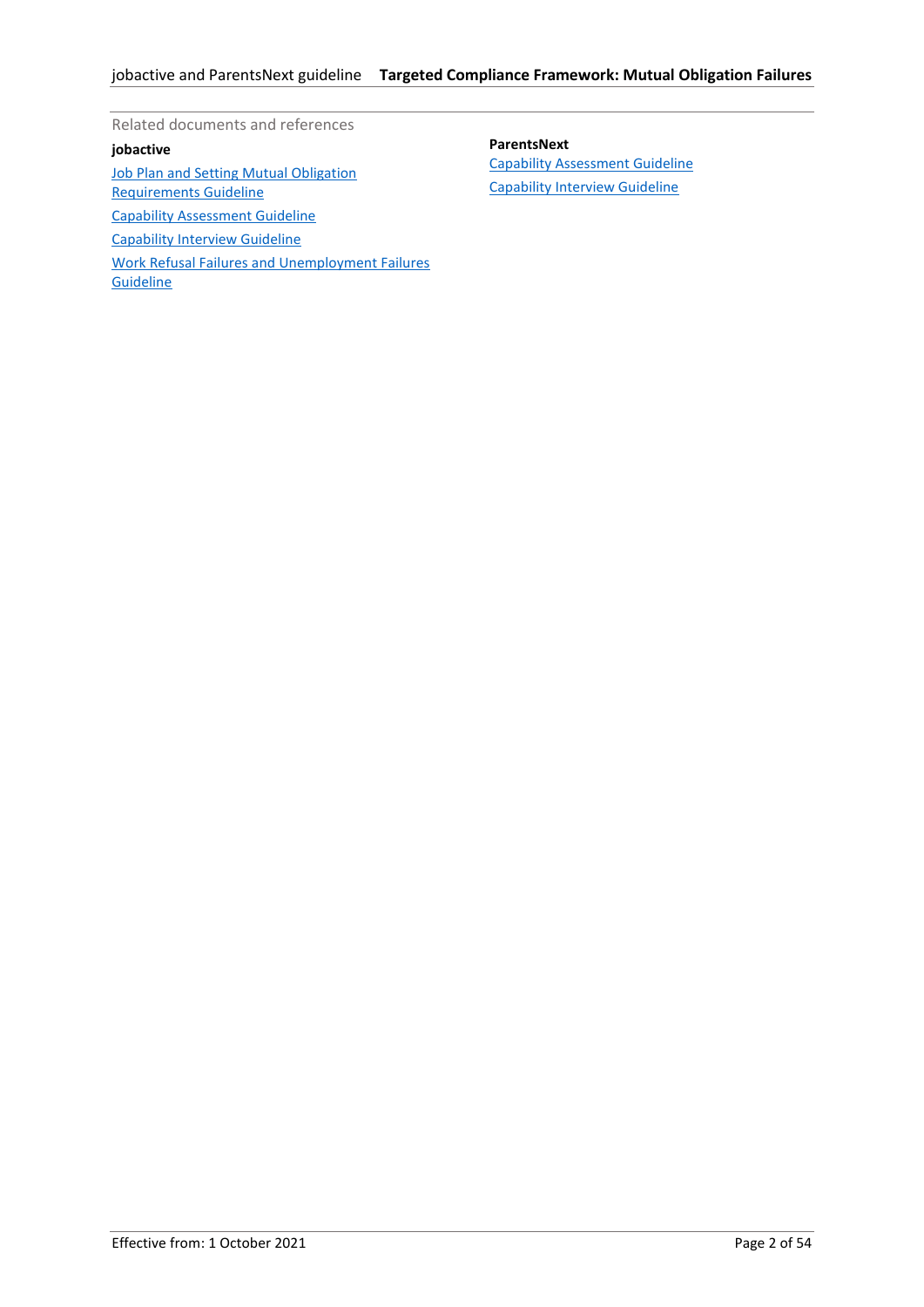| Contents |  |
|----------|--|
|          |  |

| 1. | Interpretation                                                                             | 5  |
|----|--------------------------------------------------------------------------------------------|----|
| 2. | The Targeted Compliance Framework (TCF)                                                    | 5  |
|    | The three zones                                                                            | 6  |
|    | The Green Zone                                                                             | 6  |
|    | The Warning Zone                                                                           | 6  |
|    | The Provider must do this when the Department's IT Systems                                 | 7  |
|    | The Penalty Zone                                                                           | 8  |
|    | Recording participation by close of business                                               | 9  |
|    | Self-reporting participation                                                               | 10 |
| 3. | <b>Committing Mutual Obligation Failures</b>                                               | 10 |
|    | <b>Fast-track Mutual Obligation Failures</b>                                               | 11 |
|    | Prior notice and Acceptable Reasons                                                        | 11 |
|    | Misconduct-Acting in an inappropriate manner                                               | 12 |
|    | <b>Mutual Obligation Failures</b>                                                          | 13 |
|    | Participant contact                                                                        | 13 |
|    | Contact attempt not required                                                               | 14 |
|    | Contact attempt not successful                                                             | 14 |
|    | When a Participant commits a Mutual Obligation Failure                                     | 15 |
|    | Two Business Day delay of payment suspension: Green and Warning Zones                      | 15 |
|    | Immediate payment suspension: Penalty Zone                                                 | 16 |
|    | On the day the Provider records a Mutual Obligation Failure in the Department's IT Systems | 16 |
|    | After two Business Days have passed since the Provider recorded the Mutual Obligation      |    |
|    | Failure in the Department's IT Systems: in the Green and Warning Zones                     | 17 |
|    | <b>Assessing Valid Reasons</b>                                                             | 18 |
|    | Drug and alcohol dependency or misuse                                                      | 18 |
|    | When the Participant has a Valid Reason                                                    | 19 |
|    | Error! Bookmark not defined.<br>When the Participant does not have a Valid Reason          |    |
|    | <b>Employer Reporting Line</b>                                                             | 22 |
|    | <b>Manually removing Demerits</b>                                                          | 22 |
|    | Participants cannot appeal Demerit decisions under Social Security Law                     | 23 |
|    | Disputing a Demerit decision with the National Customer Service Line                       | 23 |
| 4. | <b>Reconnection Requirements</b>                                                           | 23 |
|    | Setting a Reconnection Requirement                                                         | 24 |
|    | Multiple Mutual Obligation Failures before contact                                         | 25 |
|    | Reconnection Requirements that have times and dates automatically set by the               |    |
|    | Department's IT Systems                                                                    | 25 |
|    | Valid Reason to not meet Reconnection Requirement within two Business Days                 | 25 |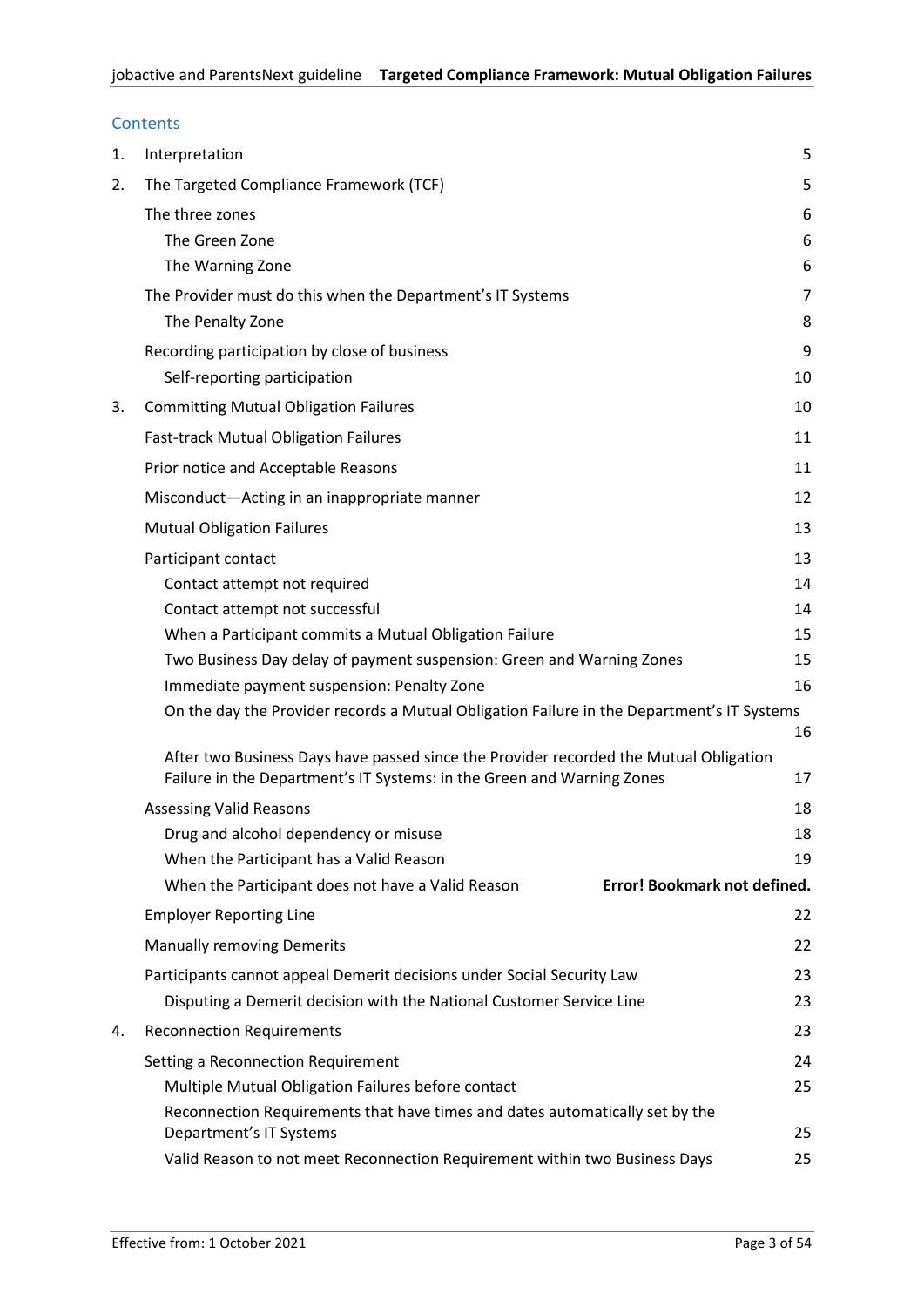|    | Provider not able to arrange or deliver the Reconnection Requirement within two Business                                                                                       |    |
|----|--------------------------------------------------------------------------------------------------------------------------------------------------------------------------------|----|
|    | Days                                                                                                                                                                           | 26 |
|    | Compliance action no longer appropriate                                                                                                                                        | 26 |
|    | Failure to meet a Reconnection Requirement                                                                                                                                     | 27 |
| 5. | The Penalty Zone                                                                                                                                                               | 28 |
|    | Non-compliance reports                                                                                                                                                         | 28 |
|    | Summary of required Documentary Evidence                                                                                                                                       | 28 |
|    | Attachment A-System steps that affect: creation and confirmation of Demerits; potential<br>suspension of Income Support Payment; lifting of Income Support Payment suspensions | 29 |
|    | Attachment B-Overview of the Targeted Compliance Framework                                                                                                                     | 38 |
|    | Attachment C—'Rescheduled', 'No Longer Required' and 'Requirement no longer needs to be<br>met' reason options                                                                 | 39 |
|    | Attachment D - Targeted Compliance Framework (TCF) workflow                                                                                                                    | 40 |
|    | Attachment E-Valid Reason assessment options                                                                                                                                   | 42 |
|    | Attachment F-Manual Demerit removal options                                                                                                                                    | 48 |
|    | Attachment G-'Unable to Re-engage Within 2 Business Days' reason options                                                                                                       | 51 |
|    | Attachment H-'Re-engagement Not Required' reason options                                                                                                                       | 51 |
|    | Attachment I-'Compliance Action No Longer Appropriate' reason options                                                                                                          | 53 |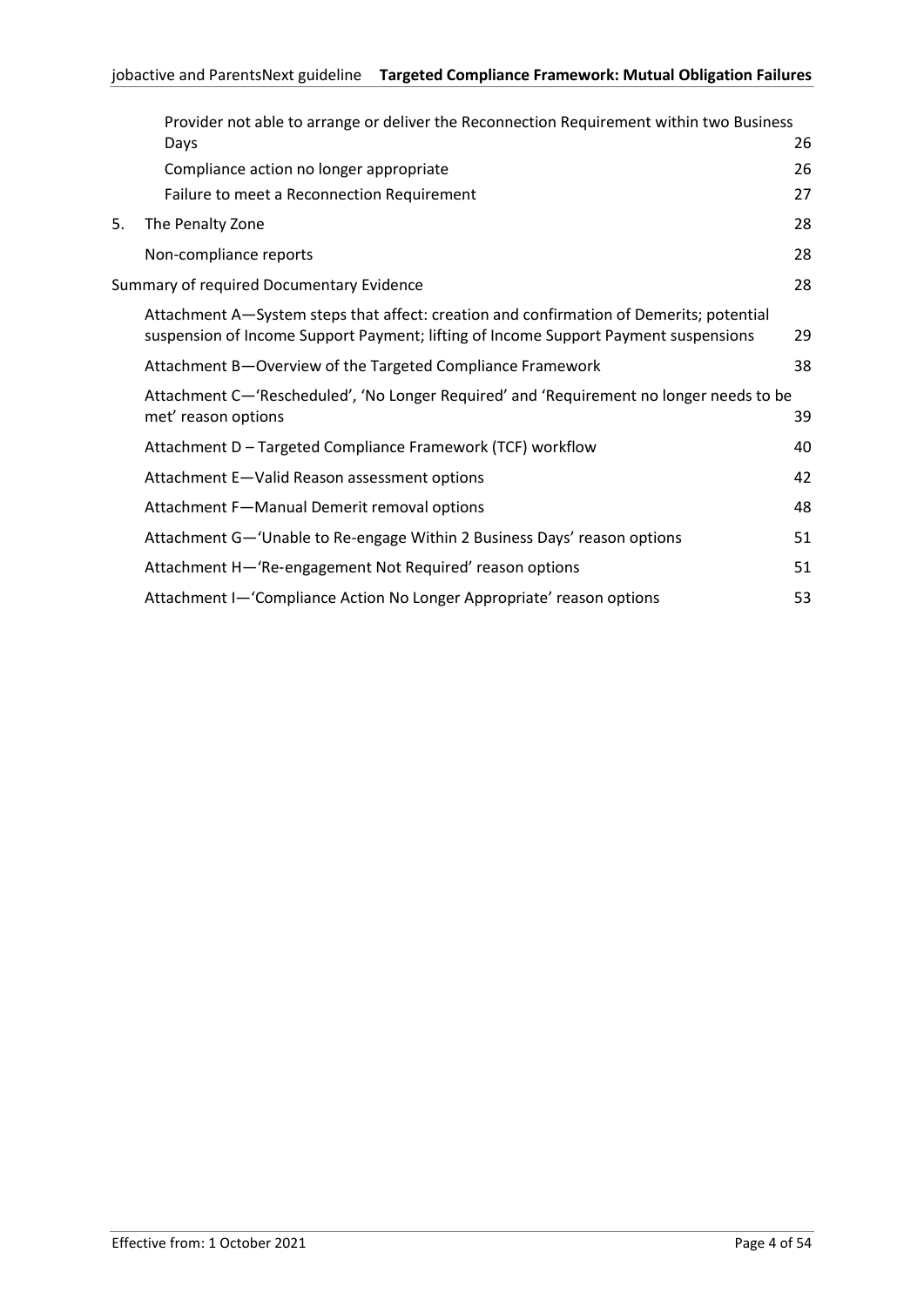# <span id="page-4-0"></span>1. Interpretation

Unless otherwise specified:

- all references in this Guideline to:
	- a 'Participant' are references to a 'Fully Eligible Participant (Mutual Obligation)' as defined in the jobactive Deed 2015–2022 (jobactive Deed) or a 'Compulsory Participant' as defined in the ParentsNext Deed 2018–2024 (ParentsNext Deed), as relevant;
	- a 'Job Plan' are references to a 'Job Plan' as defined in the jobactive Deed or a 'Participation Plan' as defined in the ParentsNext Deed, as relevant;
	- '3 active months' are, broadly speaking, references to 91 days, but prolonged for the time the Participant is in a penalty period or has an Exemption (up to a maximum of 12 months); and
	- '6 active months' are, broadly speaking, references to 182 days, but prolonged for the time the Participant is in a penalty period or has an Exemption (up to a maximum of 12 months); and
- capitalised terms in this Guideline have the meaning given to them in the jobactive Deed or the ParentsNext Deed, as relevant.

# <span id="page-4-1"></span>2. The Targeted Compliance Framework (TCF)

Providers' main obligations relating to the Targeted Compliance Framework (TCF) are set out in Chapter B3 of the jobactive Deed or Chapter B3 of the ParentsNext Deed, as relevant. One of the key obligations is that Providers must actively monitor and record each Participant's compliance against their Mutual Obligation Requirements. This includes recording compliance against requirements that, if not complied with, would result in a Mutual Obligation Failure, Work Refusal Failure or Unemployment Failure for jobactive Participants, or a Mutual Obligation Failure for ParentsNext Participants.

For more information on the meaning of the term 'Mutual Obligation Failure', see section 3, Committing Mutual Obligation Failures.

See the [Targeted Compliance Framework: Work Refusal and Unemployment Failures](https://ecsnaccess.gov.au/ProviderPortal/jobactive/Guidelines/Pages/Participation-and-Compliance-Framework.aspx)  [Guideline](https://ecsnaccess.gov.au/ProviderPortal/jobactive/Guidelines/Pages/Participation-and-Compliance-Framework.aspx) for more information on Work Refusal Failures and Unemployment Failures.

In summary, a Participant's Income Support Payment potentially may be:

- suspended, reduced and/or cancelled—if they commit a Mutual Obligation Failure (see sectio[n Committing Mutual Obligation Failures](#page-9-1) in this Guideline)
- suspended and/or cancelled if they commit a Work Refusal Failure (that is, they refuse or fail to accept an offer of suitable employment, subject to certain exceptions)
- cancelled if they commit an Unemployment Failure (that is, they become unemployed as a result of a voluntary act or misconduct, subject to certain exceptions).

Note that, if a Participant's Income Support Payment is cancelled, the Participant must serve a four-week preclusion period before they may be paid again (after reapplying for income support).

A key principle of the TCF is personal responsibility. Participants are held personally responsible for managing, meeting and reporting on their Mutual Obligation Requirements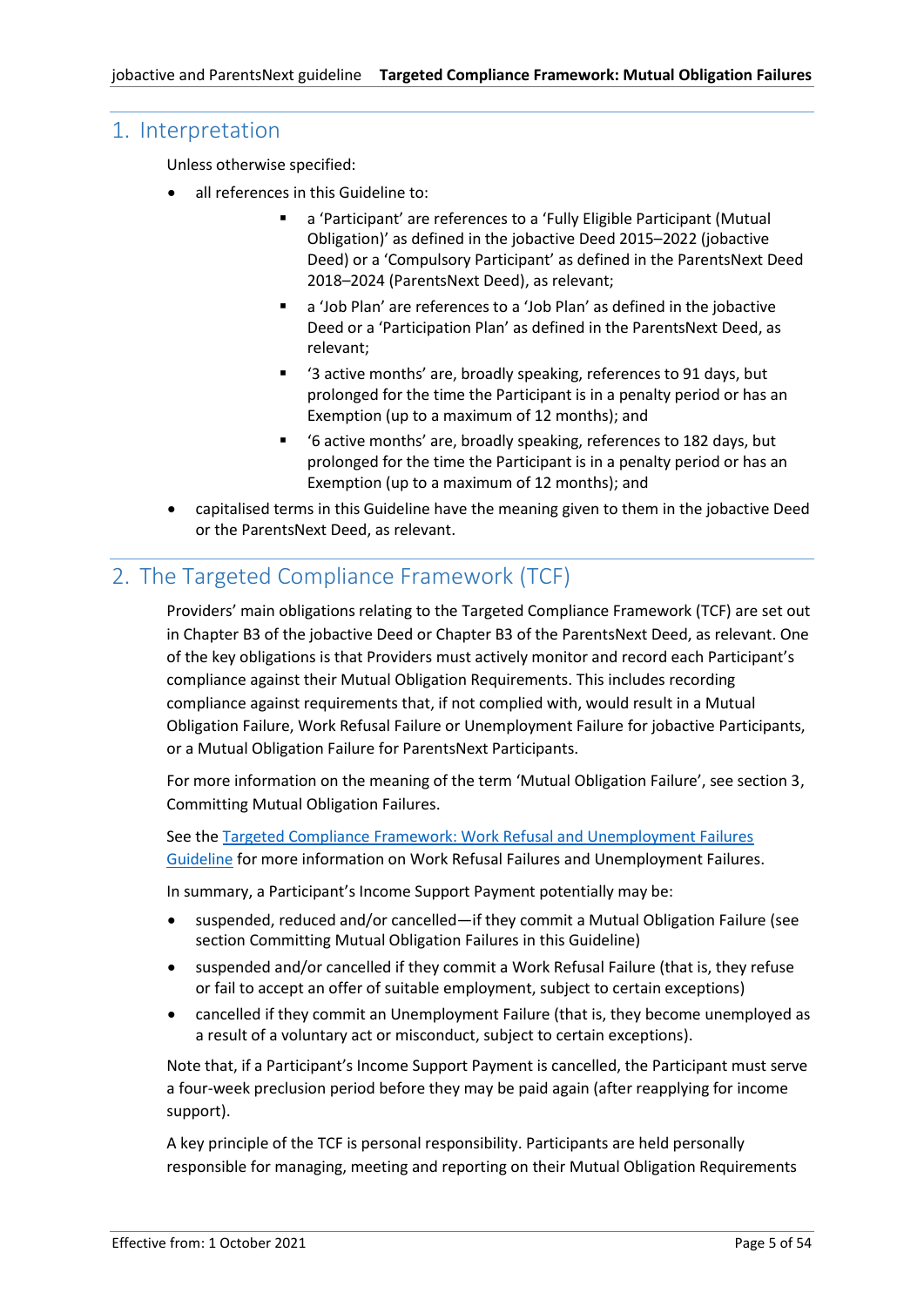each fortnight in return for their Income Support Payment. This means that Participants are responsible for:

- meeting their Mutual Obligation Requirements, including those set out in their Job Plan
- self-reporting participation against their Mutual Obligation Requirements as they are scheduling in their Electronic Calendar—when they are found to be reasonably capable of doing so
- looking for work and reporting their Job Searches on time each month—when required to do so.

# <span id="page-5-0"></span>The three zones

The TCF comprises three zones for Participants:

- the Green Zone
- the Warning Zone
- Penalty Zone.

The key things that influence whether a Participant moves from one zone to another are:

- whether they accrue a Demerit. See [Attachment A](#page-28-0) for information on the circumstances in which a Participant will accrue a Demerit. Broadly speaking, it is intended that a Participant will accrue a Demerit when they commit a Mutual Obligation Failure without a Valid Reason
- how many Demerits they accrue in a particular time period
- the types of Mutual Obligation Failures that lead to the accrual of the Demerits
- the outcomes of any Capability Interview or Capability Assessment that the Participant participates in.

See th[e Capability Interview](https://ecsnaccess.gov.au/ProviderPortal/jobactive/Guidelines/Pages/Participation-and-Compliance-Framework.aspx) Guideline and the [Capability Assessment Guideline](https://ecsnaccess.gov.au/ProviderPortal/jobactive/Guidelines/Pages/Participation-and-Compliance-Framework.aspx) for more information on Capability Interviews or Capability Assessments.

Each of the three zones are described in further detail below.

For a diagram illustrating the three zones in the TCF, see [Attachment B.](#page-37-0)

#### <span id="page-5-1"></span>The Green Zone

All Participants begin in the Green Zone. As long as they do not commit any Mutual Obligation Failures without a Valid Reason, they will remain in this zone.

#### <span id="page-5-2"></span>The Warning Zone

Moving into the Warning Zone helps to reinforce the importance of meeting Mutual Obligation Requirements and discourages Participants from committing any further Mutual Obligation Failures.

When a Participant in the Green Zone accrues a Demerit, they move into the Warning Zone. Each Demerit has a lifespan of 6 active months, after which they are automatically removed by the Department's IT Systems.

In some circumstances (discussed below), when a Participant is in the Warning Zone, the Provider must conduct a Capability Interview with the Participant.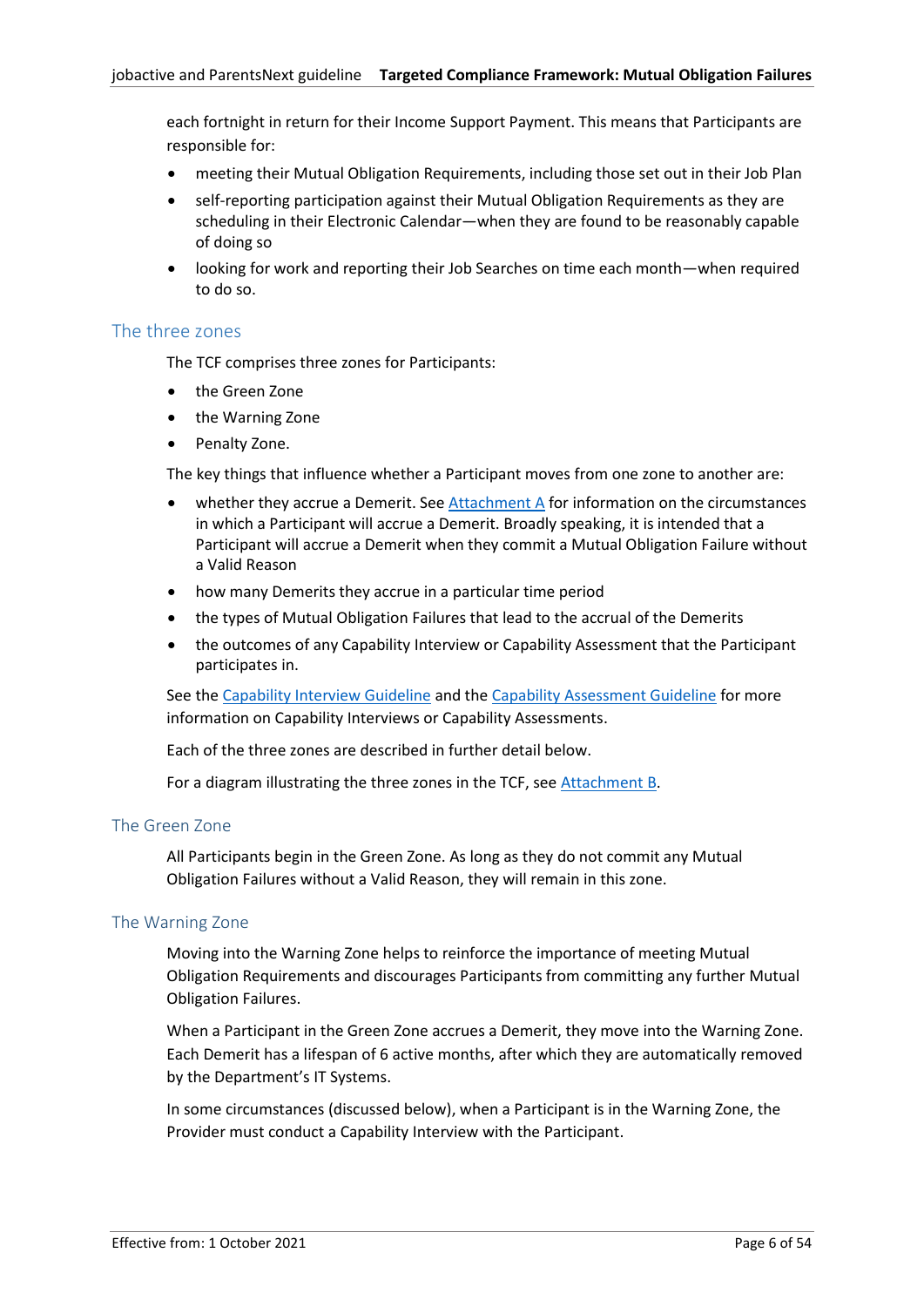<span id="page-6-0"></span>The Provider must do this when the Department's IT Systems specify that the Participant's Reconnection Requirement is a Capability Interview (the timing of when this occurs is discussed below). Note that the Department's IT Systems refer to a Reconnection Requirement as a 're‑engagement requirement'.

See th[e Reconnection Requirements](#page-22-2) section of this Guideline for more information on setting Reconnection Requirements.

The outcome of a Capability Interview determines whether the Participant will remain in the Warning Zone or will go back to the Green Zone with their Demerits reset to zero. The purpose of a Capability Interview is to determine whether a Participant's Job Plan is suitable for the Participant, and to provide an additional opportunity for the Participant to disclose information that may be affecting their capacity to comply with their Mutual Obligation Requirements. A Job Plan will be suitable for a Participant if the Mutual Obligation Requirements specified in the Participant's Job Plan are appropriate for their individual circumstances and the Participant is capable of meeting them.

Broadly speaking, the Department's IT Systems will specify that the Participant's Reconnection Requirement is a Capability Interview when the Participant has, in 6 active months, incurred three Demerits or a Demerit for a 'fast-track' Mutual Obligation Failure.

A fast-track Mutual Obligation Failure is one of the following:

- intentionally acting in a manner at a job interview that could result in an offer of employment not being made to the Participant
- failing to attend a job interview
- failing to act on a job referral or job opportunity when requested to do so by their Provider.

Note that, if a Participant has less than three Demerits when they incur a Demerit for a fasttrack Mutual Obligation Failure, the Department's IT Systems will automatically increase the number of Demerits to three.

In practice, fast-track Mutual Obligation Failures do not apply in ParentsNext because ParentsNext Participants do not have obligations related to finding work.

A factor that influences whether a Provider must conduct a Capability Interview in the circumstances described above is the outcome of any Capability Interview or Capability Assessment that has been conducted in relation to the Participant in the last 60 days.

Providers' main obligations regarding Capability Interviews are set out the jobactive Deed or the ParentsNext Deed, as relevant. See also the [Capability Interview](https://ecsnaccess.gov.au/ProviderPortal/jobactive/Guidelines/Pages/Participation-and-Compliance-Framework.aspx) Guideline for more information.

The Department's IT Systems will determine whether the Participant will remain in the Warning Zone or go back to the Green Zone with their Demerits reset to zero. This is based on the information that the Provider records in the Department's IT Systems regarding the outcome of the Capability Interview. It is intended that, if the result of the Capability Interview is that:

• the Participant's Job Plan is not suitable for the Participant (i.e. the Mutual Obligation Requirements specified in the Participant's Job Plan are not appropriate for their circumstances, and/or the Participant is not capable of meeting them), the Participant will go back to the Green Zone with their Demerits reset to zero, or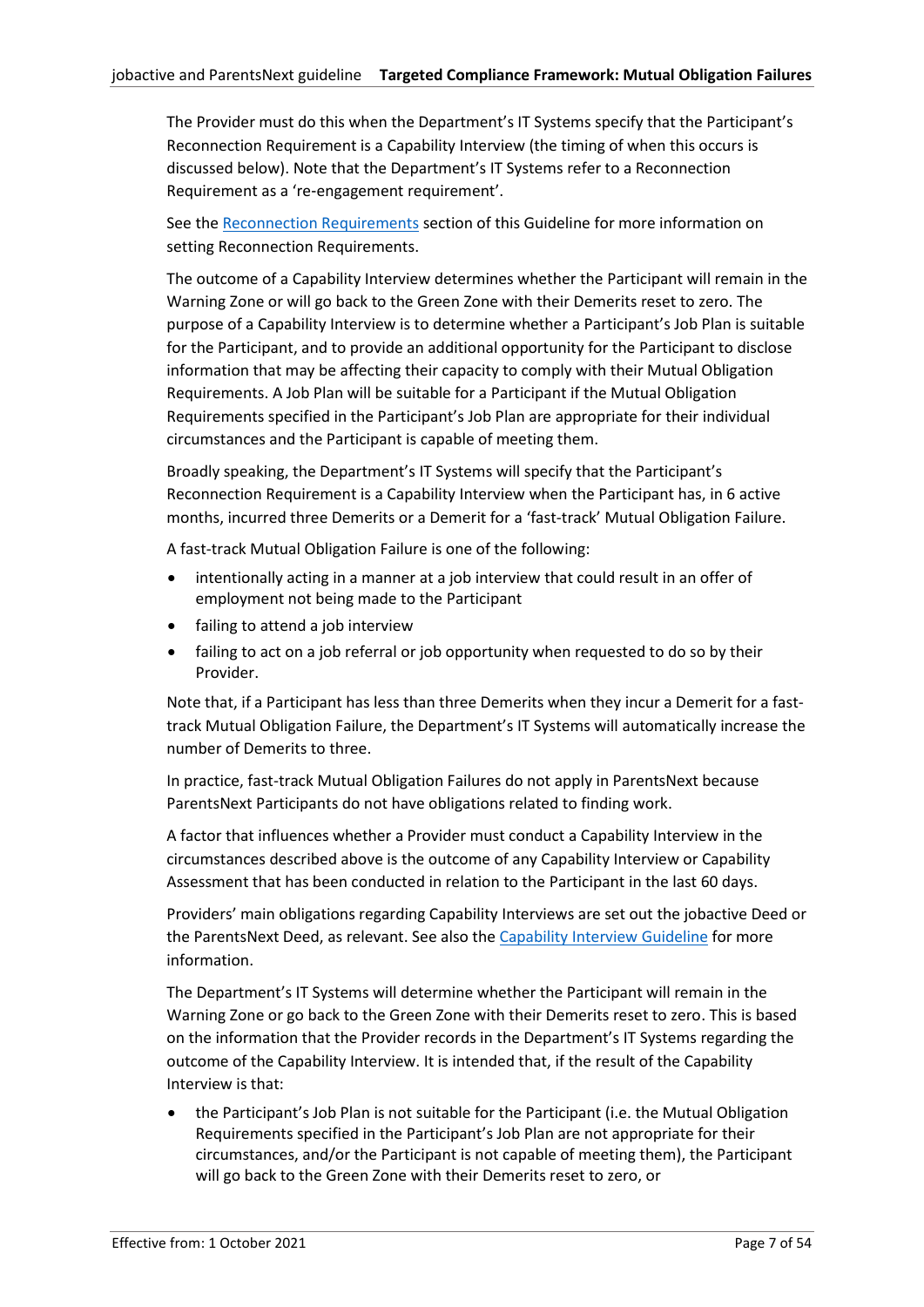• the Participant's Job Plan is suitable for the Participant (i.e. the Mutual Obligation Requirements specified in the Participant's Job Plan are appropriate for their circumstances and the Participant is capable of meeting them), the Participant will continue in the Warning Zone with their confirmed Demerits.

In some circumstances (discussed below), when a Participant is in the Warning Zone, Services Australia will conduct a Capability Assessment with the Participant. The Department's IT Systems will notify the Provider when this will occur.

(Deed references: jobactive Deed 2015–2022 clauses 114.7, 114.8 and 114.9; ParentsNext Deed 2018–2024 clauses 101.1, 101.2 and 101.3)

# <span id="page-7-0"></span>The Penalty Zone

There are a number of criteria that must be satisfied before a Participant will enter the Penalty Zone. The first is that the Participant has attended a Capability Interview and the outcome of that Capability Interview is that the Participant's Job Plan is suitable for the Participant.

The second criterion that must be satisfied before a Participant will enter the Penalty Zone is that the Participant has incurred five Demerits in 6 active months. When this occurs, Services Australia will arrange for the Participant to attend a Capability Assessment with Services Australia. Note that, if a Participant has three or four Demerits when they incur a Demerit for a fast-track Mutual Obligation Failure (discussed above), the Department's IT Systems will automatically increase the Participant's total number of Demerits to five.

The final criterion is that the outcome of the Capability Assessment is that the Participant's Job Plan is suitable for the Participant. This means that the outcome of a Capability Assessment determines whether the Participant will enter the Penalty Zone or will go back to the Green Zone with their Demerits reset to zero.

The Capability Assessment has the same goals as the Capability Interview: to assess whether a Participant's Job Plan is suitable for the Participant (i.e. whether the Mutual Obligation Requirements specified in the Participant's Job Plan are appropriate for their circumstances and whether the Participant is capable of meeting them).

The Department's IT Systems will determine whether the Participant will enter the Penalty Zone or will go back to the Green Zone with their Demerits reset to zero. It does this based on the information that Services Australia records in the Department's IT Systems regarding the outcome of the Capability Assessment. It is intended that, if the result of the Capability Assessment is that:

- the Participant's Job Plan is not suitable for the Participant (i.e. the Mutual Obligation Requirements specified in the Participant's Job Plan are not appropriate for their circumstances, and/or the Participant is not capable of meeting them), the Participant will go back to the Green Zone with their Demerits reset to zero; or
- the Participant's Job Plan is suitable for the Participant (i.e. the Mutual Obligation Requirements specified in the Participant's Job Plan are appropriate for their circumstances and the Participant is capable of meeting them), the Participant will enter the Penalty Zone.

Broadly speaking, it is intended that a Participant in the Penalty Zone will incur the following financial penalties in succession if they continue to commit Mutual Obligation Failures: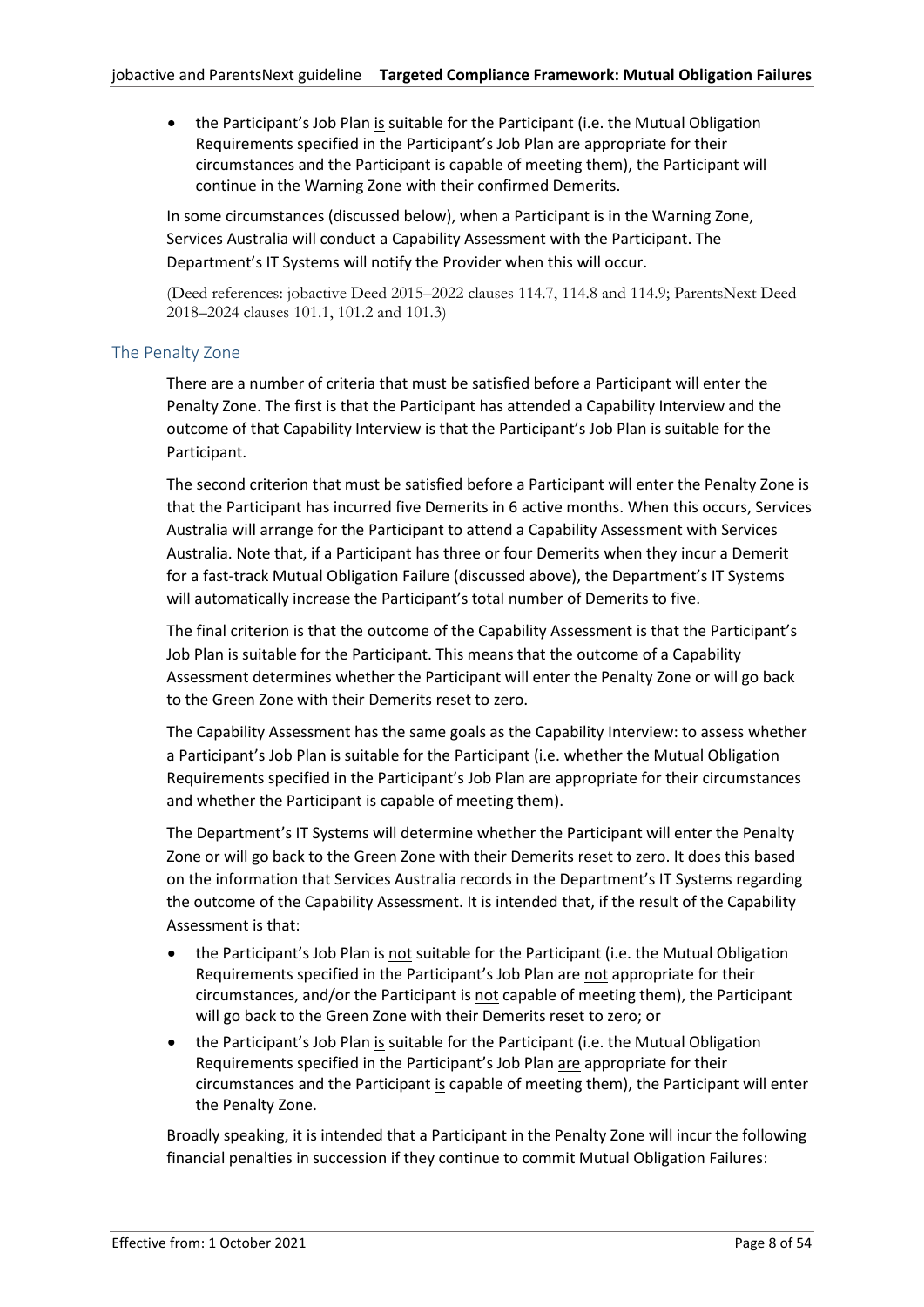- first Mutual Obligation Failure without a Reasonable Excuse in the Penalty Zone—loss of one week's Income Support Payment
- second Mutual Obligation Failure without a Reasonable Excuse in the Penalty Zone—loss of two weeks' Income Support Payment
- third Mutual Obligation Failure without a Reasonable Excuse in the Penalty Zone— Income Support Payment is cancelled, and the Participant must serve a four-week preclusion period before they may be paid again (after reapplying for income support). The preclusion period referred to here is called a 'post-cancellation non-payment period' in the relevant legislation.

Once a Participant's Income Support Payment has been cancelled, the Participant must reapply for income support—they will not automatically receive an Income Support Payment again once the four-week preclusion period has ended. If a Participant has had their Income Support Payment cancelled, but they return to payment within 3 active months of cancellation, they will return to the beginning of the Penalty Zone. In other words, their next Mutual Obligation Failure without a Reasonable Excuse (committed within 3 active months after cancellation) would result in another loss of one week's payment.

It is intended that a Participant in the Penalty Zone will return to the Green Zone if they do not commit any further Mutual Obligation Failures for 3 active months. The potential to return to the Green Zone through demonstrating compliance provides a further incentive for Participants to change their behaviour and meet their Mutual Obligation Requirements.

Note that, although Participants can incur financial penalties while they are in the Penalty Zone (as discussed above), they do not accrue further Demerits.

# <span id="page-8-0"></span>Recording participation by close of business

Providers have an obligation to record Engagements in each Participant's Electronic Calendar. The types of Engagements that must be recorded include all Mutual Obligation Requirements, except for those that involve a requirement to:

- undertake adequate Job Searches
- enter into a Job Plan, or
- act on a job opportunity.

Providers also have an obligation to confirm or record participation against each Mutual Obligation Requirement scheduled in a Participant's Electronic Calendar. This must be done no later than close of business on the day that the Mutual Obligation Requirement is scheduled to occur in the Participant's Electronic Calendar.

Except in the case of attending a Provider Appointment, if participation is not recorded by close of business on the day that the Mutual Obligation Requirement is scheduled to occur in the Participant's Electronic Calendar (either by the Provider or by the Participant), the Department's IT Systems will automatically suspend the Participant's Income Support Payment in the Green Zone and the Warning Zone after two Business Days if the Participant does not make contact or does not meet a Reconnection Requirement (where the Participant does not have a Valid Reason). See the [Payment Suspension](#page-12-1) section of this Guideline for more information on payment suspensions.

Although a Participant does not necessarily accrue a Demerit for failing to record their participation against a Mutual Obligation Requirement, they may potentially accrue a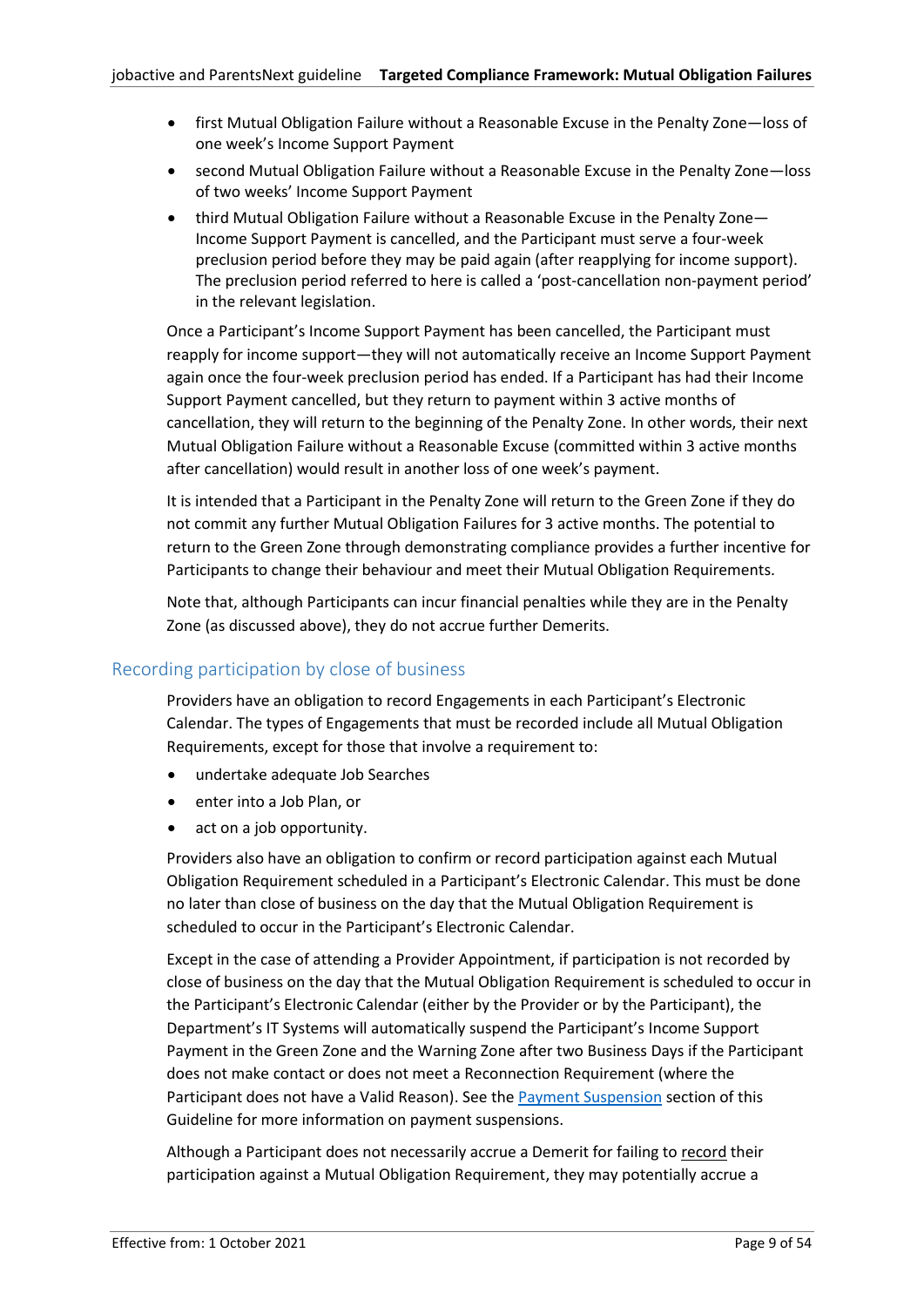Demerit if they did not attend or participate in the Mutual Obligation Requirement, including if they failed to give prior notice of their inability to meet the requirement when it was reasonable to expect them to do so. See [Attachment A](#page-28-0) for information on the circumstances in which a Participant will accrue a Demerit.

(Deed references: jobactive Deed 2015–2022 clause 83A, 106A; ParentsNext Deed 2018–2024 clauses 72, 92)

# <span id="page-9-0"></span>Self-reporting participation

Providers must assess whether each individual Participant is capable of taking personal responsibility for self-reporting participation against all the Mutual Obligation Requirements in their Job Plan.

If the Provider assesses that a Participant is not capable of self-reporting as referred to above, the Provider must remove the Job Plan code 'Personal Responsibility to Record or Report Attendance (PA03)' from the Participant's Job Plan. It is then the Provider's responsibility to record the Participant's participation against each of the Mutual Obligation Requirements scheduled in their Electronic Calendar. Providers are encouraged to work with Participants assessed as not capable of self-reporting to help them build the required skills to be able to self-report their participation against each of the Mutual Obligation Requirements scheduled in their Electronic Calendar.

If the Provider assesses that a Participant is capable of self-reporting as referred to above, the Provider must confirm with the Participant that they understand that this means:

- the Participant must record their participation against each of the Mutual Obligation Requirements scheduled in their Electronic Calendar themselves—either on the jobactive website, or by using the Job Seeker App
- if the Participant does not do this, their Income Support Payment will be suspended and, if their payment is suspended, it will remain suspended until they contact their Provider to discuss.

For information on how Providers must assess whether each individual Participant is capable of taking personal responsibility for self-reporting participation against all the Mutual Obligation Requirements in their Job Plan, refer to the [Job Plan and Scheduling Mutual](https://ecsnaccess.gov.au/ProviderPortal/jobactive/Guidelines/Pages/Participation-and-Compliance-Framework.aspx)  [Obligation Requirements Guideline](https://ecsnaccess.gov.au/ProviderPortal/jobactive/Guidelines/Pages/Participation-and-Compliance-Framework.aspx) on the Provider Portal.

(Deed references: jobactive Deed 2015–2022 clauses 106A.1, 106A.2; ParentsNext Deed 2018– 2024 clauses 92.1, 92.2)

# <span id="page-9-1"></span>3. Committing Mutual Obligation Failures

The term 'Mutual Obligation Failure' is defined in the jobactive Deed and ParentsNext Deed by reference to the meaning of that term in the *Social Security (Administration) Act 1999* (see the definition of 'mutual obligation failure' in section 42AC of that Act). In summary, this means that a Participant will commit a Mutual Obligation Failure if they:

- fail to enter into a Job Plan
- fail to attend, or to be punctual for, an appointment that they are required to attend under their Job Plan
- fail to attend, to be punctual for, or to participate in, an activity that they are required to undertake under their Job Plan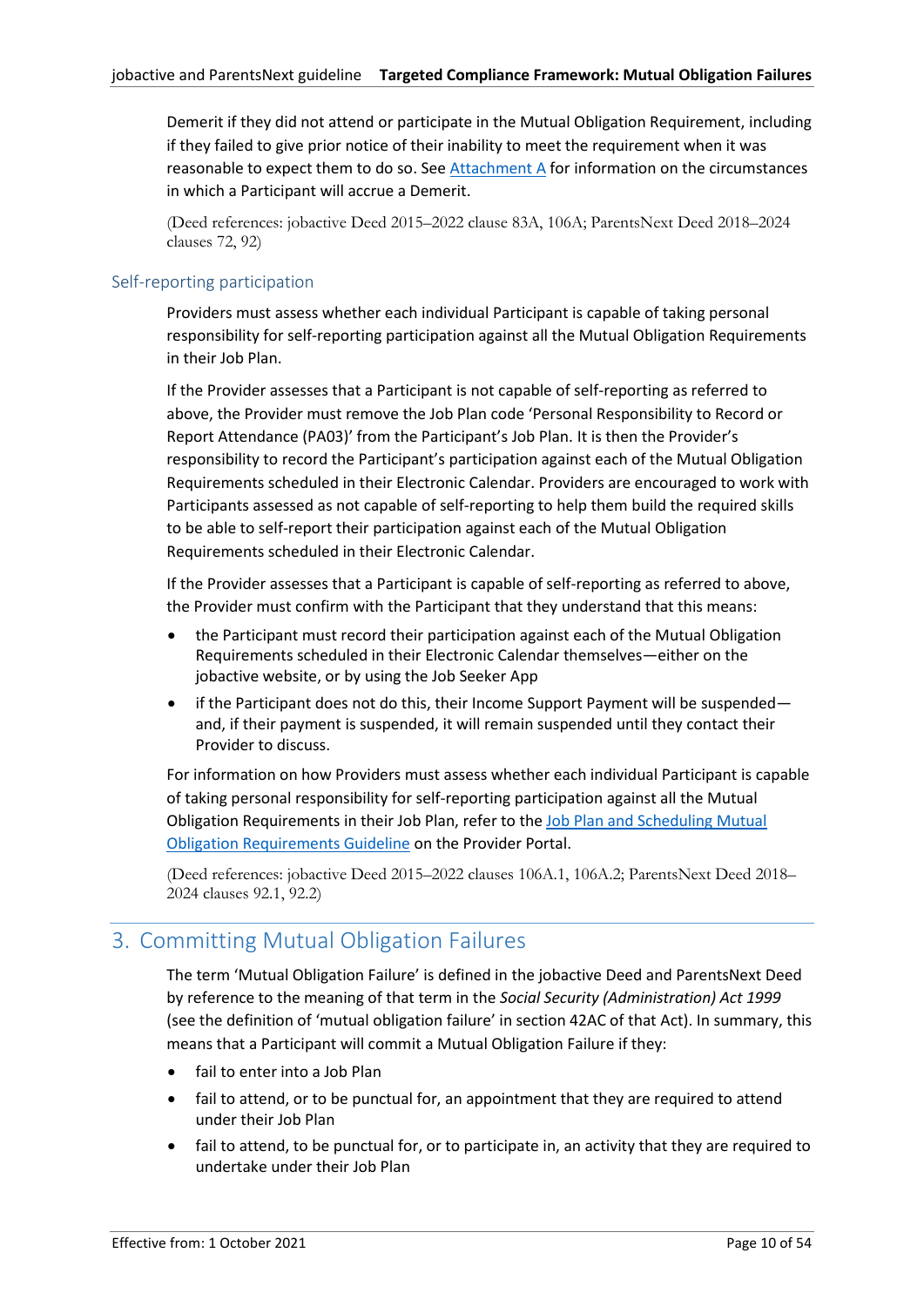- fail to undertake adequate Job Searches
- fail to comply with any other requirement in their Job Plan
- act in an inappropriate manner:
	- during an appointment that they are required to attend under their Job Plan, or
	- while participating in an activity that they are required to undertake under their Job Plan
- intentionally act in a manner that could result in an offer of employment not being made to the person
- fail to:
- attend a job interview, or
- act on a job referral or job opportunity when requested to do so by their Provider.

# <span id="page-10-0"></span>Fast-track Mutual Obligation Failures

Particular types of Mutual Obligation Failures are referred to as 'fast-track' Mutual Obligations Failures because they can result in a Participant having a Capability Interview or Capability Assessment more quickly than would otherwise be the case. Se[e The Warning](#page-5-2)  [Zone](#page-5-2) section of this Guideline for more information on 'fast-track' Mutual Obligations Failures.

#### <span id="page-10-1"></span>Prior notice and Acceptable Reasons

A Participant may notify the Provider, before the start time scheduled for a Mutual Obligation Requirement, that they are unable to comply with their Mutual Obligation Requirement. Providers must then assess whether the Participant's reason for being unable to comply with the Mutual Obligation Requirement is an Acceptable Reason. If the Provider is satisfied that the Participant has an Acceptable Reason for being unable to comply with the Mutual Obligation Requirement, they have an obligation to reschedule or remove the Mutual Obligation Requirement from the Electronic Calendar. See the jobactive Deed or the ParentsNext Deed, as relevant, together with the definition of 'Acceptable Reason' in Annexure A1 in the relevant Deed.

For the purposes of the above, the Provider must determine that a Participant has an Acceptable Reason for being unable to satisfy a Mutual Obligation Requirement if:

- the Participant notified the Provider, before the start time scheduled for a Mutual Obligation Requirement, that the Participant is unable to satisfy the Mutual Obligation Requirement
- the Provider is satisfied that the Participant has a Valid Reason for being unable to satisfy the Mutual Obligation Requirement.

A Provider must determine that the Participant has a Valid Reason for a Mutual Obligation Failure when they are satisfied that the reason the Participant provides:

- would directly prevent the Participant from meeting the Mutual Obligation Requirement at the time that the Mutual Obligation Requirement is scheduled to occur;
- would be considered to be reasonable by a member of the general public; and
- aligns with the Participant's personal circumstances as known by the Provider.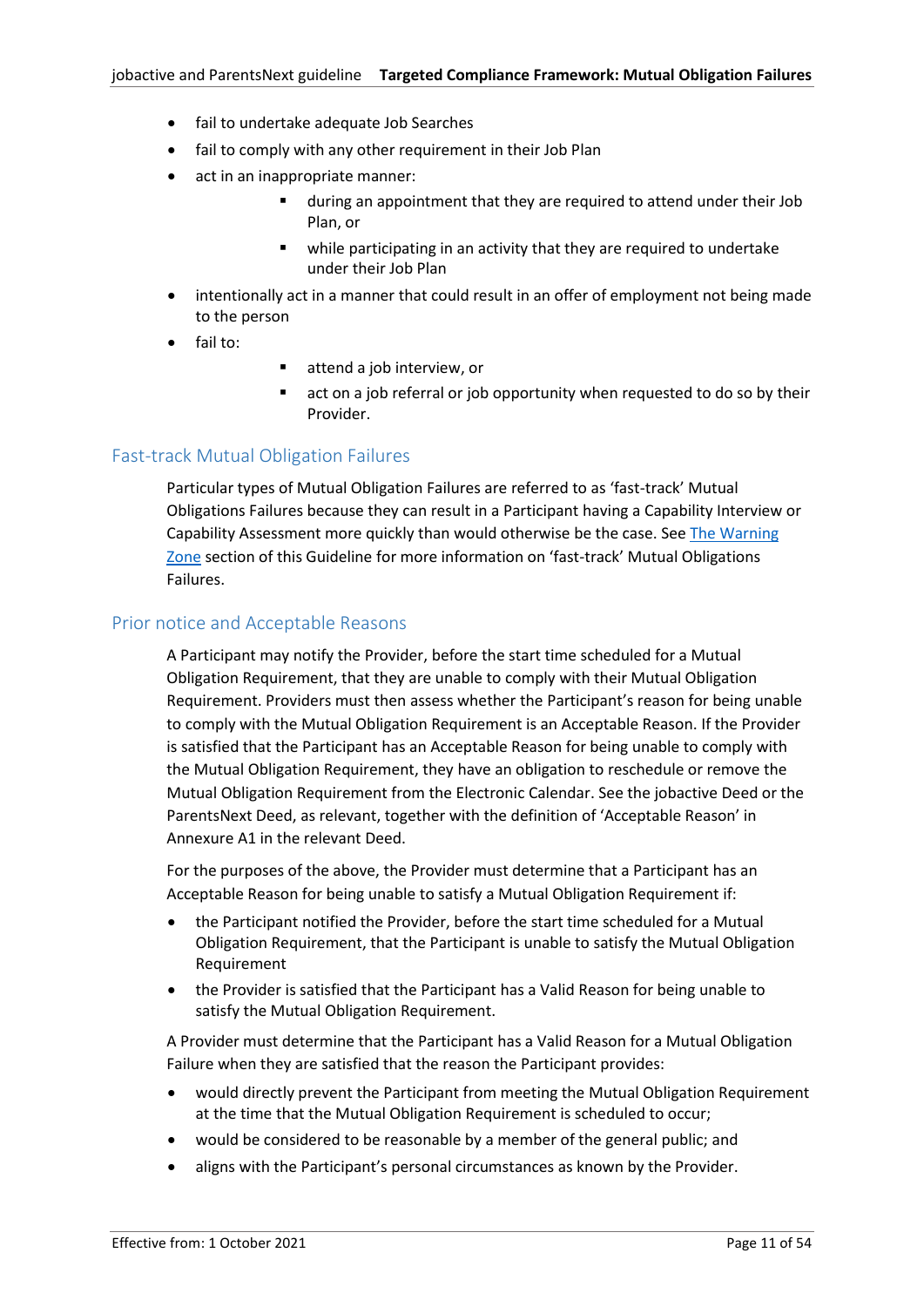However, note the exception to the above discussed in the [Drug and alcohol](#page-17-1)  [dependency or misuse](#page-17-1) section of this Guideline.

Where a Provider has an obligation to reschedule or remove a Mutual Obligation Requirement as per the jobactive Deed or the ParentsNext Deed, the Provider must select 'No Longer Required' or 'Rescheduled' (as appropriate) in relation to the Mutual Obligation Requirement in the Participant's Electronic Calendar. This will either remove the Mutual Obligation Requirement from the Participant's Electronic Calendar or allow the Mutual Obligation Requirement to be re-scheduled in the Participant's Electronic Calendar.

Despite the above, the Provider must select 'No Longer Required' in relation to the Mutual Obligation Requirement in the Participant's Electronic Calendar if the Mutual Obligation Requirement in question is a requirement to undertake Job Searches or a requirement to act on a job opportunity.

If the Provider selects 'No Longer Required' or 'Rescheduled' in relation to a Mutual Obligation Requirement in the Participant's Electronic Calendar as referred to above, the Provider must also select a description of the relevant Valid Reason from the drop-down menu that will appear. In selecting a Valid Reason option from the drop-down menu, the Provider must select the option that is most similar to the Participant's Valid Reason as they described it to the Provider. The Provider must not use the options in the drop-down menus to prompt or elicit responses from the Participant. A full list of these drop-down menu options can be found at [Attachment](#page-38-0) C.

If the Provider is **not** satisfied that the Participant has a Valid Reason for being unable to satisfy the Mutual Obligation Requirement, the Provider must tell the Participant why. The Provider must then remind the Participant that they are still expected to meet the Mutual Obligation Requirement and must remind them about the consequences of non‑compliance.

(Deed references: jobactive Deed 2015–2022 clause 106B.1; ParentsNext Deed 2018– 2024clause 93.1; definition of 'Acceptable Reason' in Annexure A1 in the relevant Deed)

# <span id="page-11-0"></span>Misconduct—Acting in an inappropriate manner

Particular types of Mutual Obligations Failures are referred to as 'misconduct' in the Department's IT Systems. The circumstances in which the Provider must select 'misconduct' are described below in th[e When the Participant does not have a Valid Reason](#page-18-0) section of this Guideline.

Misconduct refers to:

- inappropriate behaviour by the Participant:
	- during an appointment that they are required to attend under their Job Plan, or
	- while participating in an activity that they are required to undertake under their Job Plan, or
- behaviour by a Participant, during a job interview, that could result in an offer of employment not being made to the Participant.

A Provider must determine that a Participant's behaviour involved 'misconduct' in the circumstances described above when the Participant's behaviour during the relevant appointment, activity or job interview:

was within the Participant's control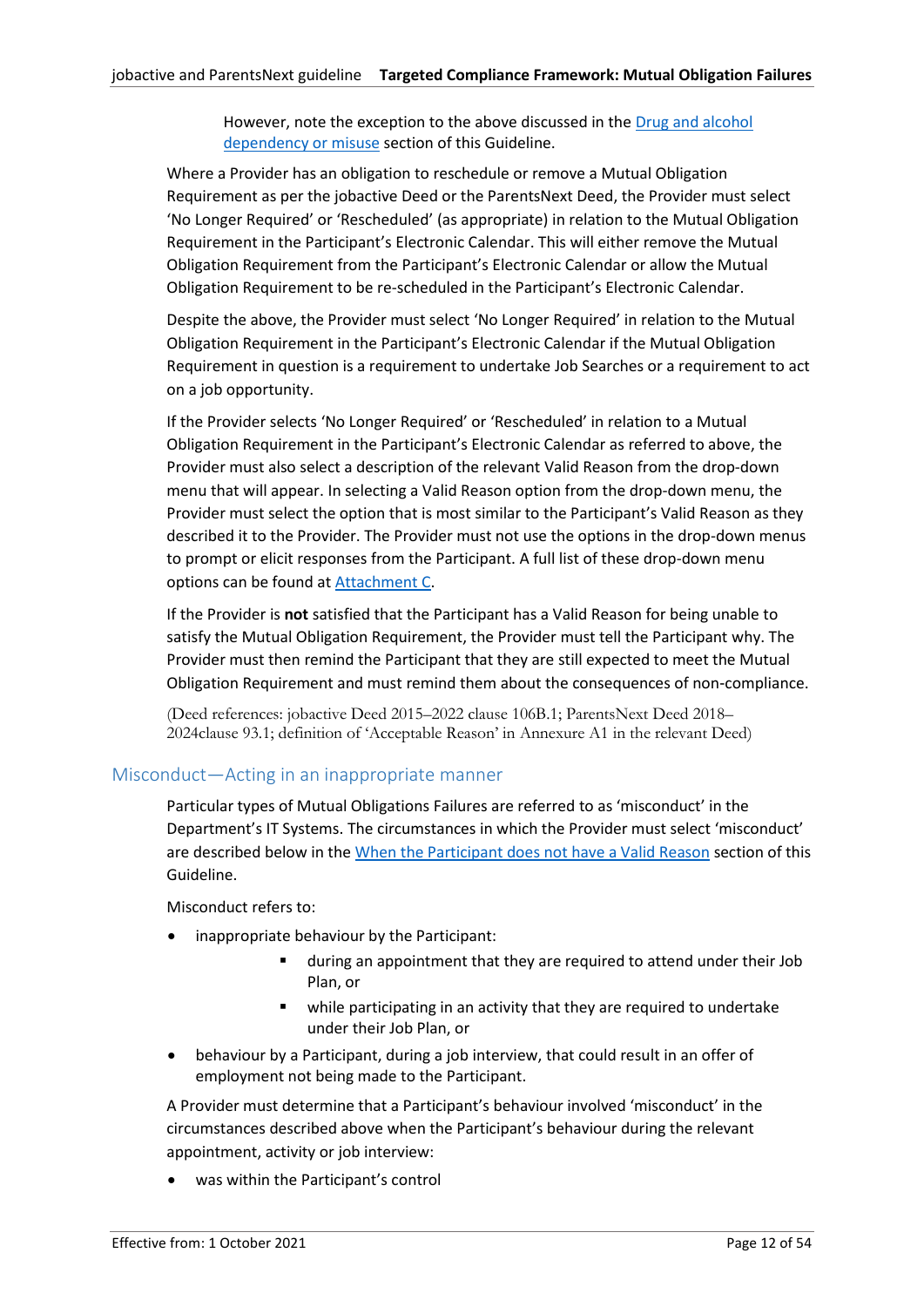- prevented the purpose of the relevant appointment, activity or job interview from being met
- would be judged by a reasonable person as being inappropriate in the circumstances.

This behaviour may include:

- dressing in a way that is clearly inappropriate for the relevant appointment, activity or job interview
- using offensive language during the relevant appointment, activity or job interview
- showing an obvious lack of interest in the relevant appointment, activity or job interview
- exaggerating the severity of an existing injury or illness to avoid fully participating in the relevant appointment, activity or job interview
- leaving the relevant appointment, activity or job interview before its completion.

Behaviour that appears to be inappropriate but is out of the Participant's control must not be determined by a Provider to be misconduct. For example, a Participant may act in an inappropriate manner because they:

- do not have appropriate clothes to wear to the relevant appointment, activity or job interview
- are affected by a major personal crisis
- are affected by a medical condition.

# <span id="page-12-1"></span><span id="page-12-0"></span>Mutual Obligation Failures

# Participant contact

In most cases, if the Provider becomes aware that a Participant has apparently committed a Mutual Obligation Failure, the Provider must attempt to contact the Participant on the same Business Day on which the Provider becomes aware of the apparent Mutual Obligation Failure. If there is contact between the Provider and the Participant on that day, the Provider must:

- discuss with the Participant the circumstances of the apparent Mutual Obligation Failure so that the Provider can determine whether a Mutual Obligation Failure has actually been committed; and
- if the Provider considers that a Mutual Obligation Failure has been committed:
	- discuss with the Participant their reasons for the Mutual Obligation Failure, assess whether the Participant has a Valid Reason, and comply with the obligations set out below in the [Assessing Valid Reasons](#page-17-2) section in this Guideline
	- set an appropriate Reconnection Requirement for the Participant (if they do not have a Valid Reason for the relevant Mutual Obligation Failure) in accordance with th[e Reconnection Requirements](#page-22-2) section in this Guideline; or
- if the Provider considers that a Mutual Obligation Failure has not been committed, not take any further action.
- if the Provider determines that the Participant has been non-compliant but the TCF cannot be applied, follow the TCF workflow at [Attachment D.](#page-39-0)

See the jobactive Deed or the ParentsNext Deed, as relevant.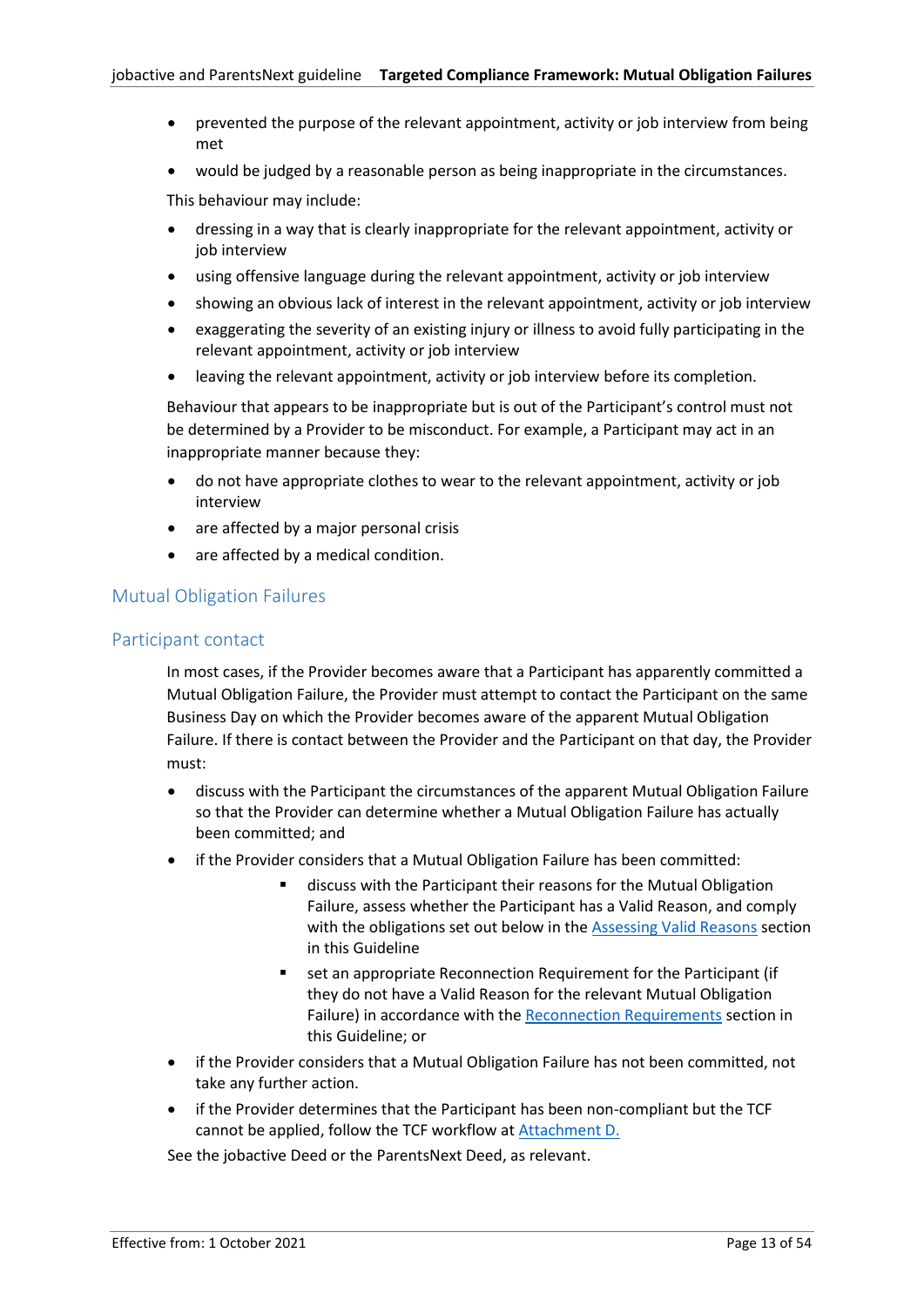See th[e Assessing Valid Reasons](#page-17-2) section in this Guideline for more information on Valid Reasons.

See the Reconnection [Requirements](#page-22-2) section in this Guideline for more information on Reconnection Requirements.

(Deed references: jobactive Deed 2015–2022 clause 114; ParentsNext Deed 2018–2024 clause 100)

# <span id="page-13-0"></span>Contact attempt not required

The Provider is not required to attempt to contact the Participant if the Mutual Obligation Failure has occurred because the Participant:

- failed to undertake adequate Job Searches (this does not apply to participants in ParentsNext), or
- failed to enter into a Job Plan.

See the jobactive Deed or the ParentsNext Deed, as relevant.

In these instances, the Provider should wait for the Participant to make contact. Once the Participant has made contact, the Provider must:

- schedule a date and time for a Reconnection Requirement to occur (if the Participant does not have a Valid Reason for the relevant Mutual Obligation Failure) in accordance with the [Reconnection Requirements](#page-22-2) section in this Guideline
- otherwise comply with the Deeds referred to above.

(Deed references: jobactive Deed 2015–2022 clause 114.2; ParentsNext Deed 2018–2024 clause 100.2)

#### <span id="page-13-1"></span>Contact attempt not successful

As discussed above, in most cases, the Provider has an obligation to attempt to contact the Participant on the same Business Day on which the Provider becomes aware of an apparent Mutual Obligation Failure. When the Provider attempts to contact the Participant in accordance with that obligation and the attempt is not successful, the Provider must:

- record that they are not in contact with the Participant and select 'Did Not Attend— Invalid' in relation to the relevant Mutual Obligation Requirement in the Participant's Electronic Calendar. Doing so will:
	- create a pending Demerit on the Participant's record if the Participant is in the Warning Zone; or
	- create a pending Non-Compliance Report on the Participant's record if the Participant is in the Penalty Zone; and
- comply with the jobactive Deed or the ParentsNext Deed, as relevant.

If the Participant is in the Green Zone or the Warning Zone, the Department's IT Systems will automatically suspend the Participant's Income Support Payment if, within two Business Days, the Participant does not make contact or does not meet a Reconnection Requirement (where the Participant does not have a Valid Reason).

If the Participant is in the Penalty Zone, Income Support Payment suspension will occur when the Provider has recorded 'Did Not Attend—Invalid' in the Department's IT Systems.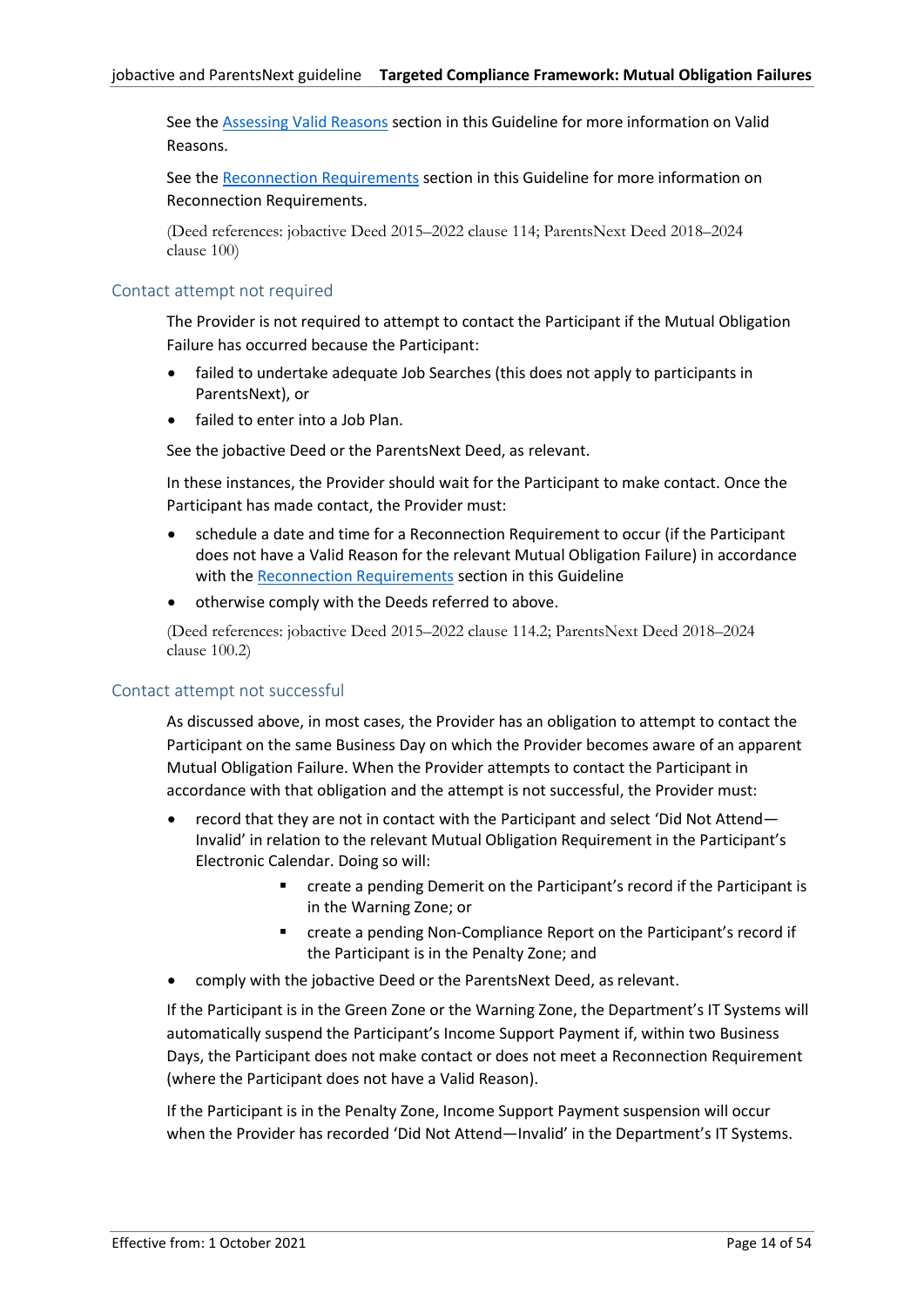If the Participant later contacts the Provider to discuss the Mutual Obligation Failure, the Provider must:

- schedule a date and time for a Reconnection Requirement to occur (if the Participant does not have a Valid Reason for the relevant Mutual Obligation Failure) in accordance with the [Reconnection Requirements](#page-22-2) section in this Guideline; and
- otherwise comply with the jobactive Deed or the ParentsNext Deed, as relevant.

Where the TCF cannot be applied, but the Provider has determined that the Participant has been non-compliant, follow the TCF workflow a[t Attachment D.](#page-39-0)

(Deed references: jobactive Deed 2015–2022 clause 114.5; ParentsNext Deed 2018–2024 clause 100.5)

# <span id="page-14-0"></span>When a Participant commits a Mutual Obligation Failure

When a Participant commits a Mutual Obligation Failure, it is intended that there are a few consequences:

- Their Income Support Payment is suspended:
	- If the Participant is in the Green Zone or the Warning Zone, payment suspension will occur if, within two Business Days of the date of the Mutual Obligation Failure, they do not provide a Valid Reason or meet a Re-connection Requirement.
	- If the Participant is in the Penalty Zone, payment suspension will occur at the time the Provider records that a Mutual Obligation Failure has occurred.
- They accrue a Demerit if they do not have a Valid Reason.

See [Attachment A](#page-28-0) for information on the circumstances in which:

- a Participant's Income Support Payment is suspended
- the suspension of a Participant's Income Support Payment is lifted
- a Participant will accrue a Demerit.

#### <span id="page-14-1"></span>Two Business Day delay of payment suspension: Green and Warning Zones

The purpose of delaying the suspension of an Income Support Payment is to allow Participants two Business Days to contact their Provider, and to discuss and—when possible—resolve the Mutual Obligation Failure before a Participant's payment is impacted. This will also reduce the number of payment suspensions Participants' experience in the course of their servicing.

In the Green Zone and the Warning Zone, a Participant's Income Support Payment is generally suspended two Business Days following the day a Mutual Obligation Failure is recorded in the Department's IT Systems.

Suspension of a Participant's Income Support Payment will not occur if, within those two Business Days, the Participant contacts the Provider and:

- the Provider records that the Participant has a Valid Reason, or
- the Participant meets a Reconnection Requirement.

See th[e Reconnection Requirements](#page-22-2) and [Assessing Valid Reasons](#page-17-2) sections of this Guideline.

During the two Business Days that occur between: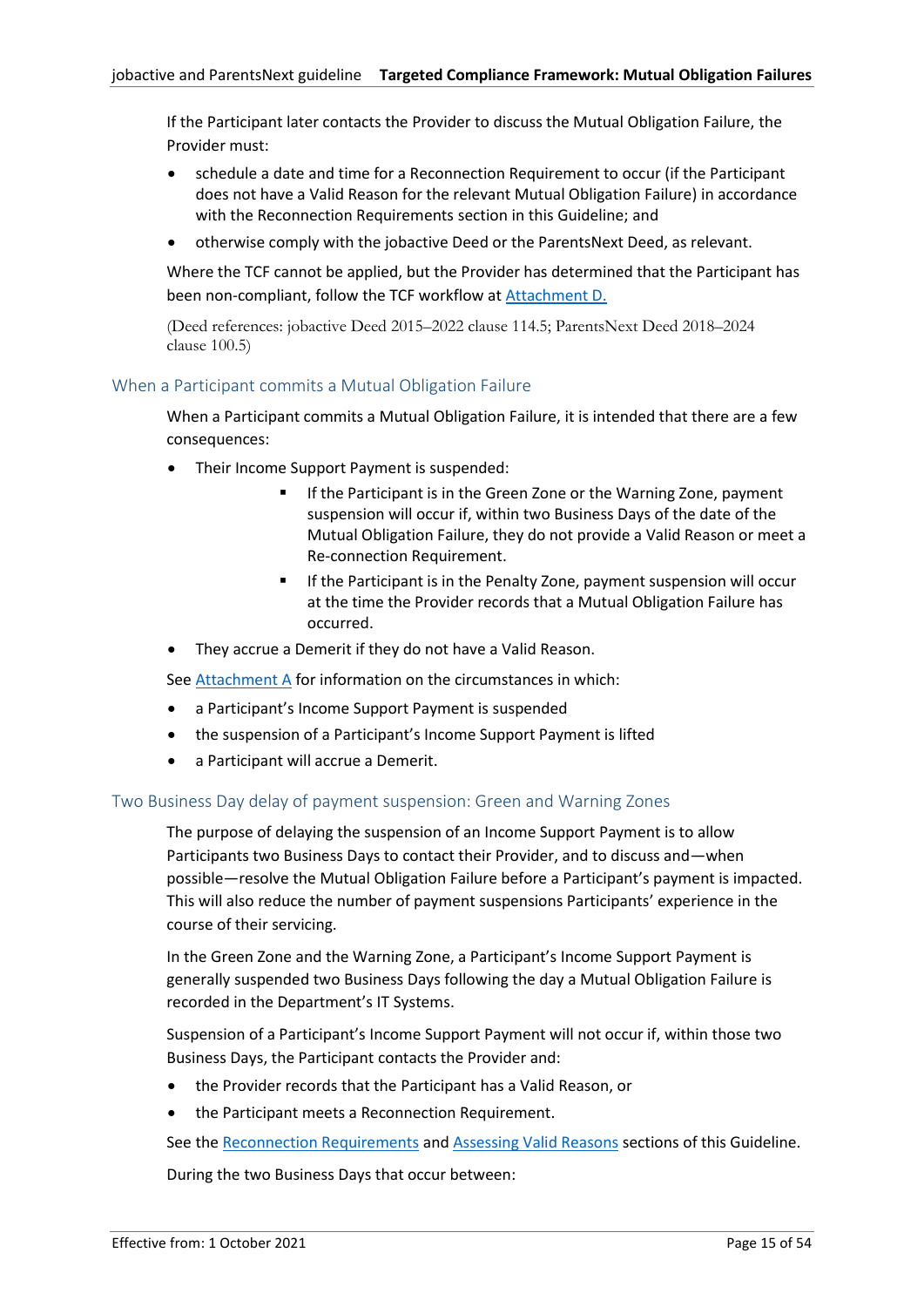- the recording of a Mutual Obligation Failure in the Department's IT Systems, and
- the suspension of a Participant's Income Support Payment

the Provider must be available to engage with Participants who make contact to discuss a Mutual Obligation Failure and the relevant delayed payment suspension.

During this discussion, the Provider must determine whether the Participant has a Valid Reason for the Mutual Obligation Failure and must immediately record this assessment in the Department's IT Systems. As a result of this assessment:

- If the Provider records that the Participant has a Valid Reason, the payment suspension will be avoided.
- If the Provider records that the Participant does not have a Valid Reason, the Participant must meet a Reconnection Requirement.
	- If the Participant meets the Reconnection Requirement before the two Business Day timeframe has expired, the payment suspension will be avoided.
	- If the Participant does not meet the Reconnection Requirement before the two Business Day timeframe has expired, the payment suspension will occur two Business Days following the day the Mutual Obligation Failure was recorded. This suspension will generally be maintained until the Participant meets the Reconnection Requirement.

If the Provider has discussed the Mutual Obligation Failure with the Participant and is satisfied that a Reconnection Requirement is not necessary, the Provider must record either 'Re-engagement Not Required' or 'Compliance Action No Longer Appropriate'.

See th[e Reconnection Requirements](#page-22-2) section of this Guideline.

#### <span id="page-15-0"></span>Immediate payment suspension: Penalty Zone

In the Penalty Zone, a Participant's Income Support Payment is generally suspended at the time a Mutual Obligation Failure is recorded in the Department's IT Systems. This immediate suspension is intended to encourage the Participant to contact their Provider and discuss the Mutual Obligation Failure.

#### <span id="page-15-1"></span>On the day the Provider records a Mutual Obligation Failure in the Department's IT Systems

The effects of recording a Mutual Obligation Failure in the Department's IT Systems differ depending on whether the Participant is in the Green Zone or Warning Zone, or whether they are in the Penalty Zone.

When the Provider records in the Department's IT Systems that a Participant has committed a Mutual Obligation Failure in the Green Zone or Warning Zone, the Department's IT Systems send the Participant a notification to advise them:

- that it appears they have failed to meet a Mutual Obligation Requirement
- to contact their Provider as soon as possible
- that their Income Support Payment may be suspended after two Business Days have passed if they take no further action.

When the Provider records in the Department's IT Systems that a Participant has committed a Mutual Obligation Failure in the Penalty Zone, the Department's IT Systems send the Participant a notification to advise them: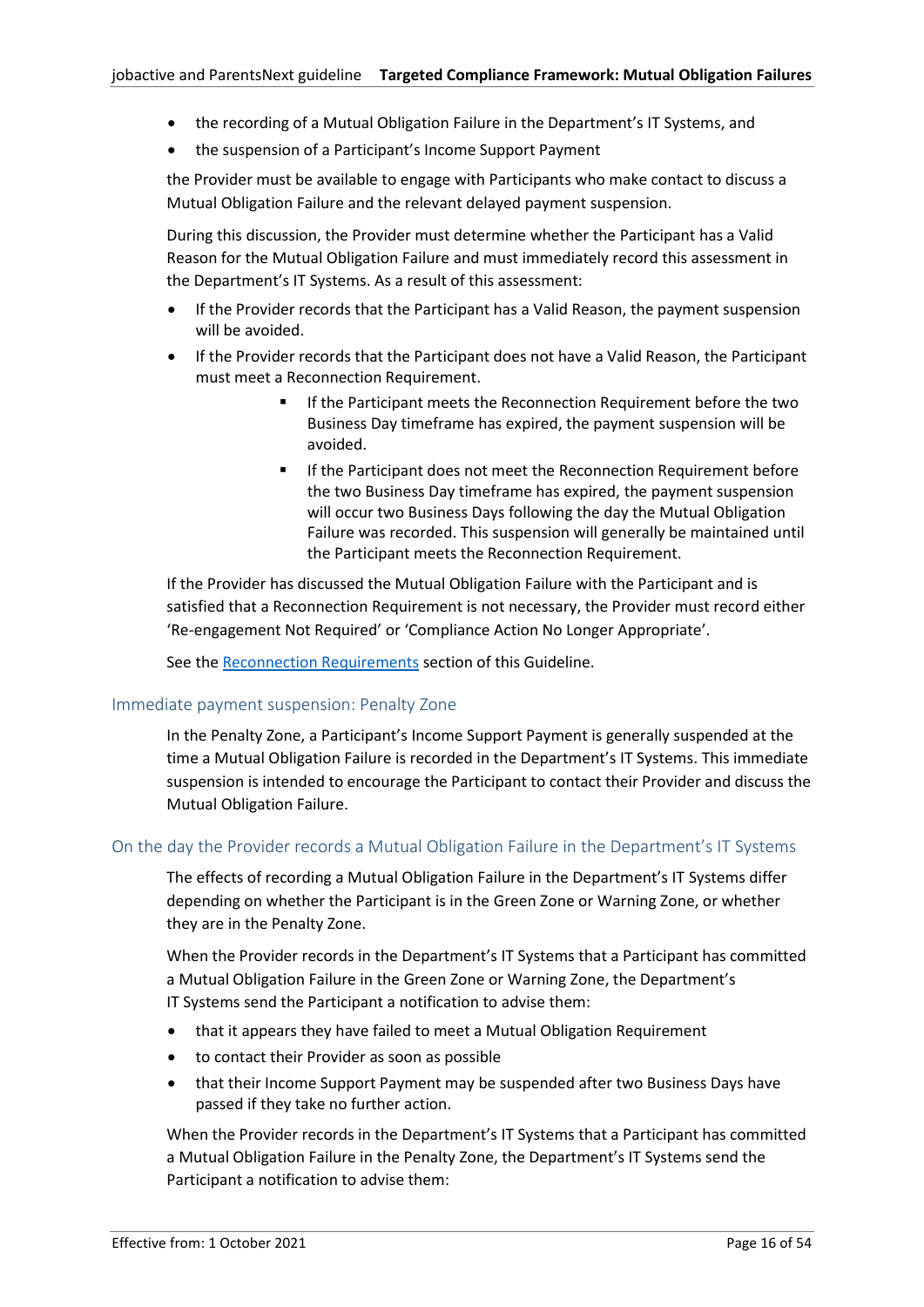- that their Income Support Payment is suspended
- why their Income Support Payment is suspended
- what they must do to lift the Income Support Payment suspension
- to contact their Provider as soon as possible.

The automatic notifications described above only occur if the Participant has SMS or e-mail details recorded in the Department's IT Systems for automatic notification. If the Participant does not have SMS or e-mail details recorded in the Department's IT Systems for automated notification, the Provider must send the notice prepared by the Department's IT Systems in response to the Mutual Obligation Failure to the Participant's postal address.

If the Participant's Income Support Payment has been suspended as a result of recording the Mutual Obligation Failure, the payment will normally remain suspended until they meet a Reconnection Requirement or until the Provider records a Valid Reason in the Department's IT Systems. Failure to comply with a Reconnection Requirement within 28 days of notification will usually result in Services Australia cancelling the Participant's Income Support Payment. For more information on Reconnection Requirements, see the [Reconnection Requirements](#page-22-2) section in this Guideline.

(Deed references: jobactive Deed 2015–2022 clauses 114.2(a)(iii), 114.5(a)(i), 114.5(c) and 115.4(a)(ii); ParentsNext Deed 2018–2024 clauses 100.5(a)(i) and 100.5(c))

# <span id="page-16-0"></span>After two Business Days have passed since the Provider recorded the Mutual Obligation Failure in the Department's IT Systems: in the Green and Warning Zones

If the Participant is in the Green Zone or the Warning Zone, the Department's IT Systems will automatically suspend the Participant's Income Support Payment once two Business Days have passed and:

- the Participant has not contacted their Provider, or
- the Provider has recorded that the Participant does not have a Valid Reason, and the Participant has not yet met a Reconnection Requirement.

When the Participant's Income Support Payment is suspended, the Department's IT Systems send them a payment suspension notification to notify them:

- that their Income Support Payment is suspended
- why their Income Support Payment is suspended
- what they must do to lift the Income Support Payment suspension
- to contact their Provider as soon as possible.

As noted above, if the Participant does not have SMS or e-mail details recorded in the Department's IT Systems for automated notification, the Provider must send the notice prepared by the Department's IT Systems in response to the Mutual Obligation Failure to the Participant's postal address.

A Participant's Income Support Payment will normally remain suspended until they meet a Reconnection Requirement or until the Provider records a Valid Reason in the Department's IT Systems, and an Income Support Payment will normally be cancelled by Services Australia if the Participant fails to meet a Reconnection Requirement within four weeks of notification For more information on [Reconnection Requirements](#page-22-2), see the Reconnection Requirements section in this Guideline.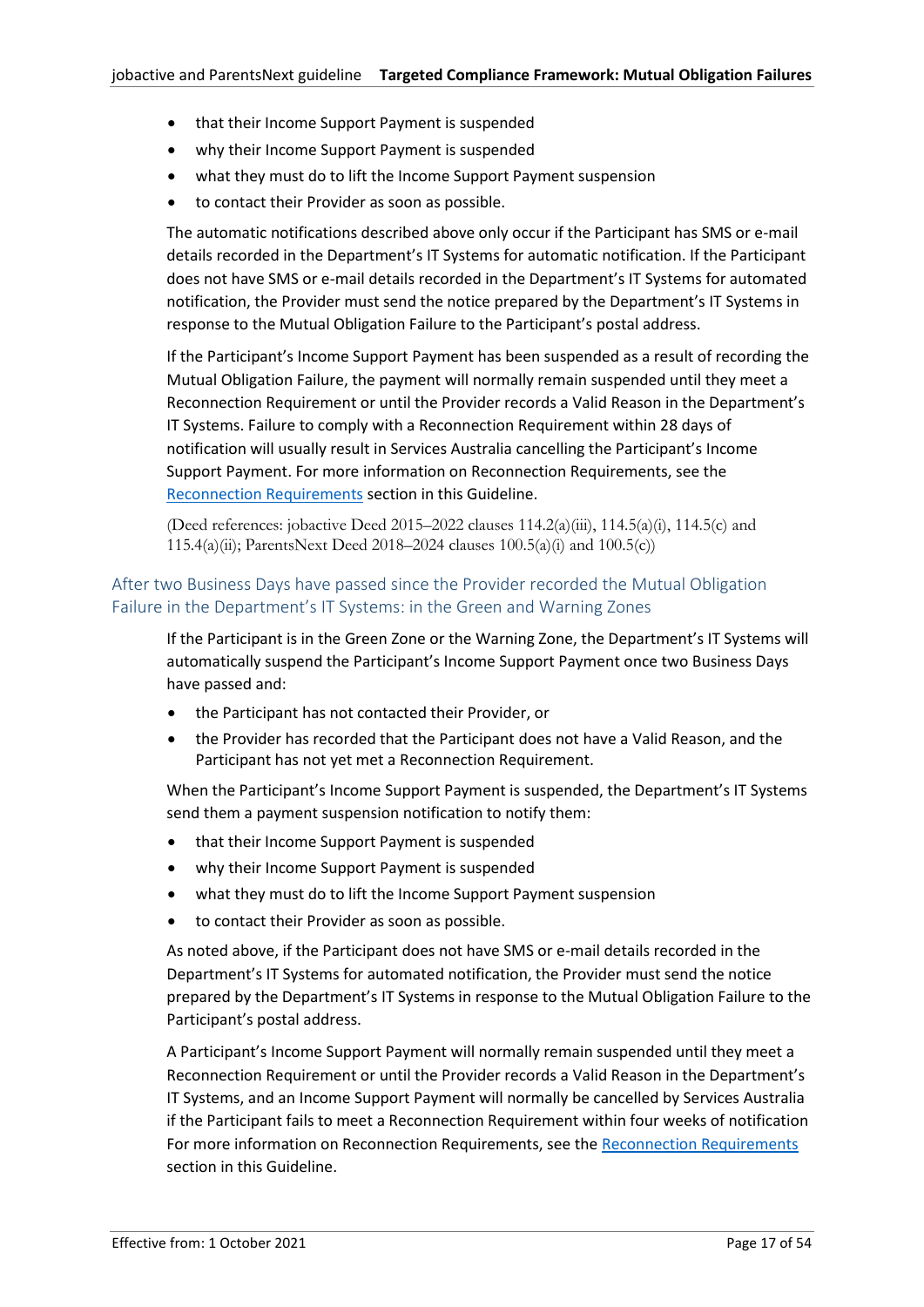(Deed references: jobactive Deed 2015–2022 clauses  $114.2(a)(iii)$ ,  $114.5(a)(i)$ ,  $115.4(a)(ii)$ ; ParentsNext Deed 2018–2024 clause 100.5(a)(i))

# <span id="page-17-2"></span><span id="page-17-0"></span>Assessing Valid Reasons

Providers have obligations to assess whether a Participant has a Valid Reason for a Mutual Obligation Failure in a number of specific circumstances. It is intended that if the Participant:

- has a Valid Reason for a Mutual Obligation Failure, any Demerit on their record relating to that Mutual Obligation Failure will be removed; or
- does not have a Valid Reason, the Demerit will be confirmed.

See [Attachment](#page-28-0) A for information on the circumstances in which:

- a Demerit (pending confirmation) will be put on a Participant's record
- a Demerit (pending confirmation) will be confirmed or removed from the Participant's record.

For the purposes of the above, a Provider must determine that the Participant has a Valid Reason for a Mutual Obligation Failure when they are satisfied that:

- the reason the Participant provided:
	- directly prevented the Participant from meeting the Mutual Obligation Requirement at the relevant time that the Mutual Obligation Failure occurred
	- would be considered to be reasonable by a member of the general public
	- aligns with their personal circumstances as known by the Provider
- it would have been unreasonable to expect the Participant to give prior notice of their inability to meet the relevant Mutual Obligation Requirement.

However, note the exception to the above discussed below under the heading 'Drug and alcohol dependency or misuse'.

(Deed references: jobactive Deed 2015–2022 clauses 114.4, 114.6, 114.11; ParentsNext Deed 2018–2024 clauses 100.4, 100.6)

#### <span id="page-17-1"></span>Drug and alcohol dependency or misuse

There are limits on the circumstances in which a Provider can determine that a Participant's drug or alcohol misuse or dependency is a Valid Reason for a Mutual Obligation Failure. Valid Reason determinations are discussed above in the [Prior notice and Acceptable Reasons](#page-10-1) and [Assessing Valid Reasons](#page-17-2) sections of this Guideline. Subject to what is stated in those sections, the first time a Participant cites drug or alcohol misuse or dependency as the reason they have committed a Mutual Obligation Failure, the Provider may determine that this is a Valid Reason. If the Participant does this, the Provider must identify and source an available and appropriate treatment program and must encourage the Participant to participate in that program. Participation in treatment services to address drug or alcohol misuse or dependency may reduce other Mutual Obligation Requirements. See the

[Managing and Monitoring Mutual Obligation Requirements](https://ecsnaccess.gov.au/ProviderPortal/jobactive/Guidelines/Pages/Participation-and-Compliance-Framework.aspx) Guideline for information on setting Mutual Obligation Requirements.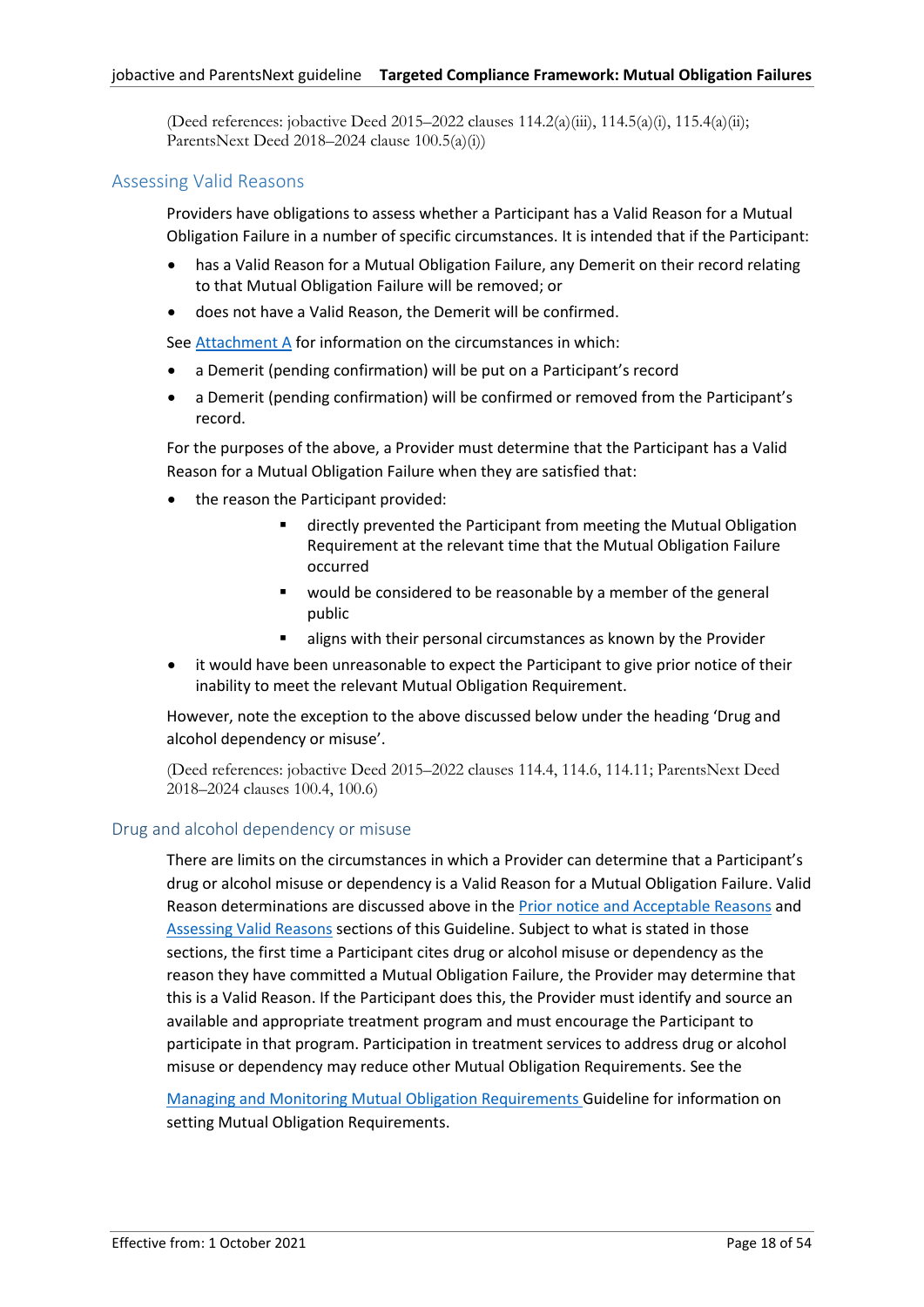If a Participant cites drug or alcohol misuse or dependency as the reason they have committed a Mutual Obligation Failure, the Provider must not determine that this is a Valid Reason if:

- the Participant previously committed a Mutual Obligation Failure on or after 1 July 2018;
- the Provider determined that the Participant's drug or alcohol misuse or dependency was a Valid Reason for that previous Mutual Obligation Failure, so it did not result in a Demerit
- as a result of the Mutual Obligation Failure, the Provider referred to Participant to treatment to address the drug or alcohol misuse or dependency
- the Participant refused or failed to participate in the treatment.

The Provider must not determine that drug or alcohol misuse or dependency is a Valid Reason in the circumstances described above, unless one of the following applies:

- the treatment that the Participant was referred to was not available or appropriate for the Participant
- the Participant was genuinely unable to participate in the treatment
- the Participant agreed to participate in the treatment but, despite taking all reasonable steps to commence the treatment, the treatment did not commence, or
- before the Participant was referred to the treatment, the Participant had:
	- completed the same type of treatment as the treatment they were referred to, or
	- completed treatment that was substantially similar to the treatment they were referred to

and, in the opinion of an appropriately qualified medical professional, the Participant would not benefit from further treatment of the same kind as the type of treatment already completed by the person.

# <span id="page-18-0"></span>When the Participant has a Valid Reason

On the day that the Provider determines that a Participant has a Valid Reason for a Mutual Obligation Failure, they must record this assessment in the Department's IT Systems. The way to record this assessment can differ, depending on the type of Mutual Obligation Failure that the Participant has committed. The steps that the Provider must take, depending on the type of Mutual Obligation Failure, are described below.

When the Provider records that the Participant has a Valid Reason, the Provider must also select a description of the relevant Valid Reason from a drop-down menu that will appear. In selecting a Valid Reason option, the Provider must select the option that is most similar to the Participant's Valid Reason as they described it to the Provider. The Provider must not use the options in the drop-down menus to prompt or elicit responses from the Participant. By recording a reason that is Valid, the Provider is:

- finalising the Mutual Obligation Failure and preventing the payment suspension if the Participant's Income Support Payment has not yet been suspended
- lifting the Participant's payment suspension if the Participant's Income Support Payment is suspended, and

removing the relevant Demerit from the Participant's record.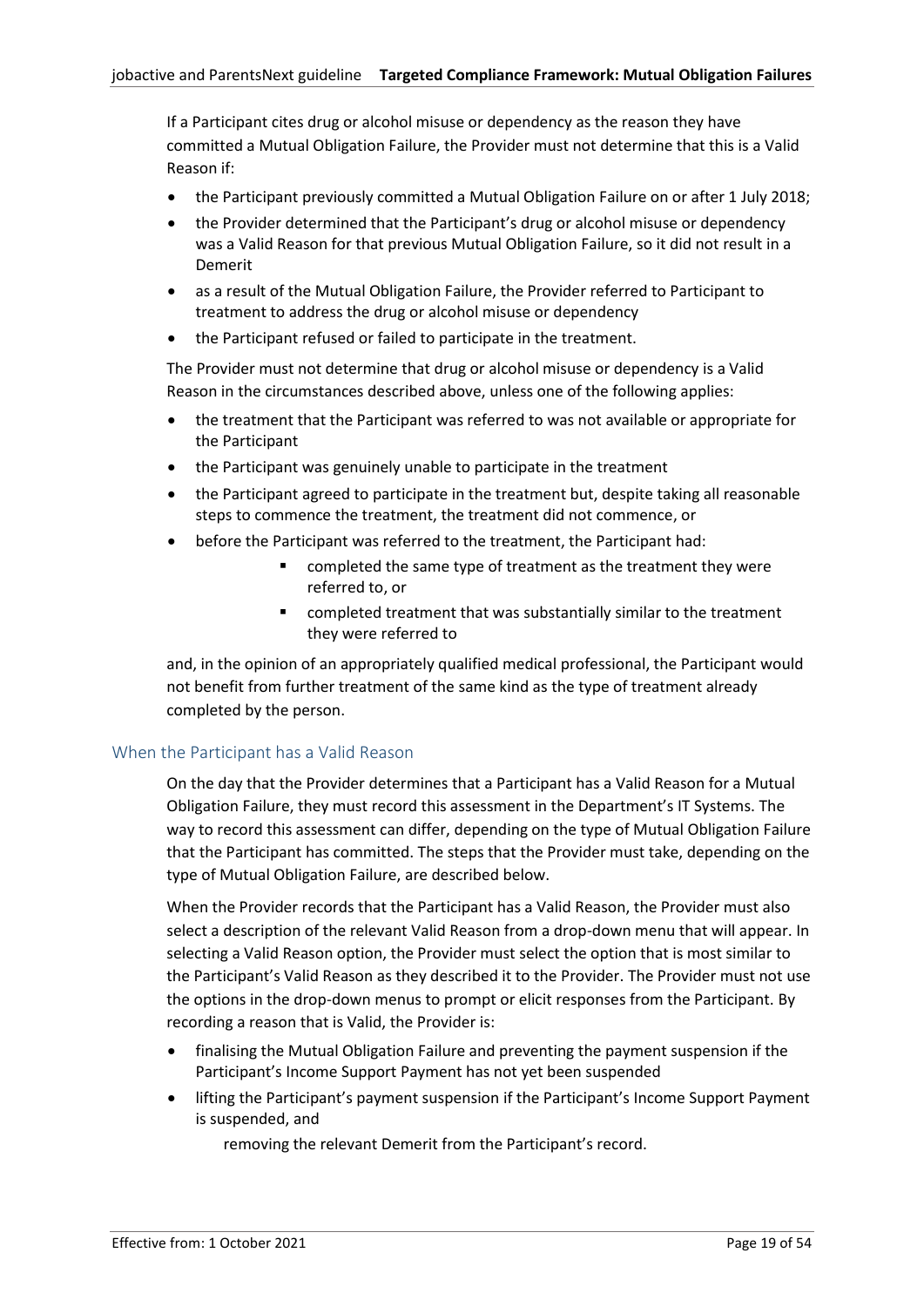A full list of these drop-down menu options can be found at [Attachment E.](#page-41-0) In the Department's IT Systems:

- 'reasons accepted' refers to reasons that the Provider determines are Valid Reasons; and
- 'reasons not accepted' refers to reasons that the Provider determines are not Valid Reasons.

# Failures against requirements that are in the Participant's Electronic Calendar

On the day that the Provider determines that a Participant has a Valid Reason for a Mutual Obligation Failure:

- If the Provider has not already recorded an attendance result in relation to the relevant Mutual Obligation Requirement—the Provider must select 'Did Not Attend—Valid'.
- If the Provider has already recorded 'Did Not Attend—Invalid' or 'Misconduct' in relation to the relevant Mutual Obligation Requirement—the Provider must select 'Yes' in response to the question of whether they accept the job seeker's given reason.

# Failures to undertake adequate Job Searches

For failures to undertake adequate Job Searches, on the day that the Provider determines that a Participant has a Valid Reason for a Mutual Obligation Failure, the Provider must select 'Yes' on the Provider Re-engagement page in the Department's IT Systems to indicate that the job seeker's reason for not meeting their Job Search requirement has been accepted.

#### Failures to enter into a Job Plan

For failures to enter into a Job Plan, on the day that the Provider determines that a Participant has a Valid Reason for the Mutual Obligation Failure, the Provider must select 'Yes' on the Provider Re-engagement Page in the Department's IT Systems to indicate that the job seeker's reason for failing to enter into a Job Plan has been accepted.

Once the Provider has recorded that the Participant has a Valid Reason, the Provider must then create a Provider Appointment for the Participant to attend within two Business Days after the day the Provider has recorded their assessment. If the Participant attends the Provider Appointment, the Provider must discuss the Job Plan with the Participant. If the Participant does not attend the Provider Appointment to discuss the Job Plan, this is a Mutual Obligation Failure, and the Provider must comply with their usual obligations regarding Mutual Obligation Failures.

# Failures to act on a Job Referral or job opportunity

For failures to act on a Job Referral or opportunity, on the day that the Provider determines that a Participant has a Valid Reason for a Mutual Obligation Failure, the Provider must select 'Unsatisfactory—Valid' on the Provider Re-engagement page in the Department's IT Systems to indicate that the job seeker's reason for failing to act on a job opportunity has been accepted.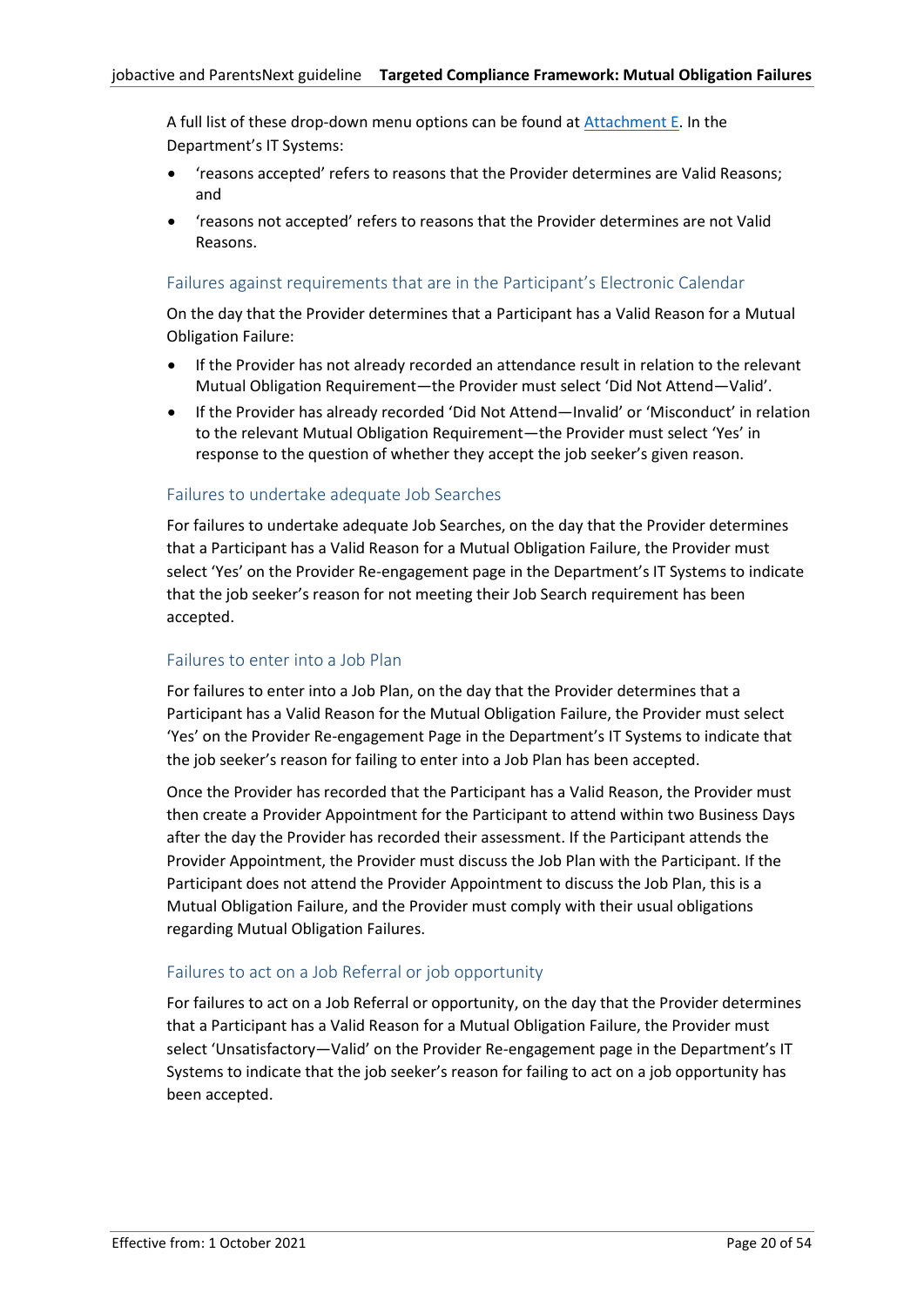# When the Participant does not have a Valid Reason

For failures to act on a Job Referral or opportunity, on the day that the Provider determines that a Participant does not have a Valid Reason for a Mutual Obligation Failure, the Provider must record this assessment in the Department's IT Systems. The way to record this assessment can differ, depending on the type of Mutual Obligation Failure the Participant has committed. The steps that the Provider must take, depending on the type of Mutual Obligation Failure, are described below.

When they do this, the Provider must also select a description of the Participant's reason that was not a Valid Reason from a drop-down menu that will appear. In selecting a reason option, the Provider must select the option that is most similar to the reason that the Participant gave as they described it to the Provider. By recording that the Participant's reason is not a Valid Reason, the Provider is confirming the relevant Demerit on the Participant's record.

A full list of these drop-down menu options can be found at [Attachment E.](#page-41-0) In the Department's IT Systems:

- 'reasons accepted' refers to reasons that the Provider determines are Valid Reasons
- 'reasons not accepted' refers to reasons that the Provider determines are not Valid Reasons.

On the day that the Provider determines that a Participant does not have a Valid Reason for failing to meet a Mutual Obligation Requirement, the Provider must explain the following to the Participant, depending on whether they are in the Green Zone or Warning Zone, or in the Penalty Zone.

If the Participant is in the Green Zone or Warning Zone, the Provider must inform them that:

- their Income Support Payment will be suspended in two Business Days as a result of a Mutual Obligation Failure, unless the Participant is able to meet a Reconnection Requirement before those two Business Days lapse, and
- if the Participant does not meet a Reconnection Requirement within two Business Days, their Income Support Payment will remain suspended until they do so.

If the Participant is in the Penalty Zone, the Provider must inform them that:

- their Income Support Payment has been suspended as a result of a Mutual Obligation Failure, and
- they must meet a Reconnection Requirement to have their Income Support Payment suspension lifted.

Regardless of what Zone the Participant is in, the Provider must then also explain to the Participant:

- why their given reason was not a Valid Reason and what the consequences of this are
- how this decision will be recorded on the 'Participant's Participation (Compliance) History' page in the Department's IT Systems and displayed on the 'Participant's Compliance Status Indicator' on the online Dashboard
- whether the Mutual Obligation Failure is considered a 'fast-track' Mutual Obligation Failure and, if so, what that means and what the next steps are
- the number of Demerits the Participant has accrued so far
- the importance of meeting all Mutual Obligation Requirements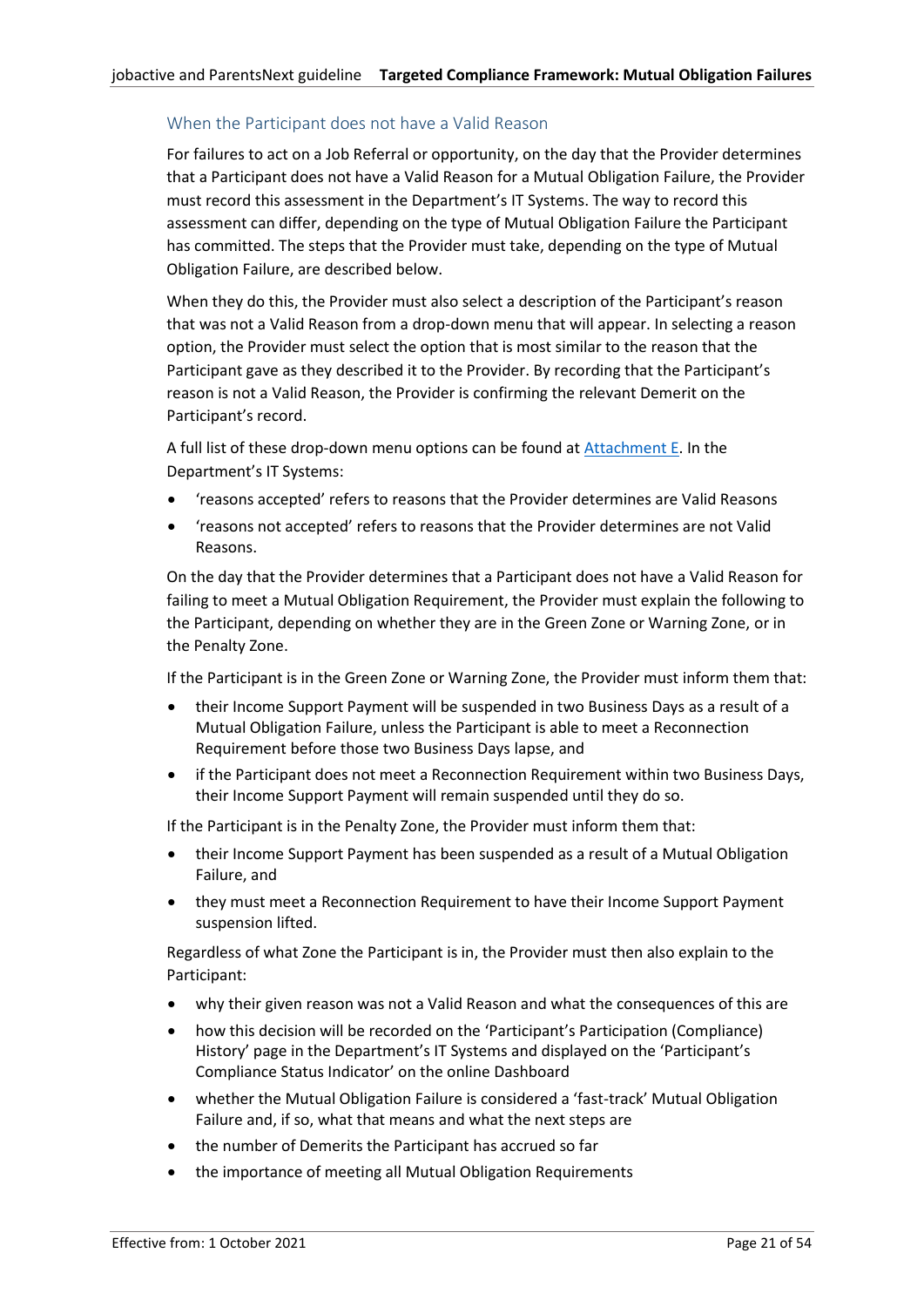• the consequences of persistent non‑compliance, including financial penalties and Income Support Payment cancellation, what and when the Participant's Reconnection Requirement will be.

By reinforcing the consequences of failing to meet Mutual Obligation Requirements, Participants are encouraged to meet their Mutual Obligation Requirements in the future and remain engaged with their Providers.

# <span id="page-21-2"></span>Failures to undertake adequate Job Searches

For failures to undertake adequate Job Searches, on the day that the Provider determines that a Participant does not have a Valid Reason for a Mutual Obligation Failure, the Provider must select 'No' on the Provider Re-engagement page in the Department's IT Systems to indicate that the job seeker's reason for not meeting their Job Search requirement has not been accepted.

# Failures to enter into a Job Plan

For failures to enter into a Job Plan, on the day that the Provider determines that a Participant does not have a Valid Reason for the Mutual Obligation Failure, the Provider must select 'No' on the Provider Re-engagement page in the Department's IT Systems to indicate that the job seeker's reason for failing to enter into a Job Plan has not been accepted.

# Failures to act on a job opportunity

For failures to act on a job opportunity, on the day that the Provider determines that a Participant does not have a Valid Reason for a Mutual Obligation Failure, the Provider must select 'Unsatisfactory—Invalid' on the Provider Re-engagement page in the Department's IT Systems to indicate that the job seeker's reason for failing to act on a job opportunity has not been accepted.

# <span id="page-21-0"></span>Employer Reporting Line

The Department has a dedicated Employer Reporting Line for employers to report suspected non-compliance by a Participant. The Employer Reporting Line will review reports received from employers, and if appropriate email an Employer Report Referral for action to the relevant Provider. The report will include information about the job interview or job, the employer and the job seeker.

Providers must review the information provided in the Employer Report Referral and action in accordance with the relevant [Targeted Compliance Framework: Mutual Obligation](https://ecsnaccess.gov.au/ProviderPortal/jobactive/Guidelines/Pages/Participation-and-Compliance-Framework.aspx)  [Failures](https://ecsnaccess.gov.au/ProviderPortal/jobactive/Guidelines/Pages/Participation-and-Compliance-Framework.aspx) Guideline and th[e Work Refusal Failures and Unemployment Failures](https://ecsnaccess.gov.au/ProviderPortal/jobactive/Guidelines/Pages/Participation-and-Compliance-Framework.aspx) Guideline.

Providers must respond to the Employer Reporting Line within the specified timeframes in the Employer Report Referral, outlining details of any actions and outcomes, relevant to the referral.

# <span id="page-21-1"></span>Manually removing Demerits

Providers have obligations to remove Demerits in certain circumstances. If the Participant is in the Penalty Zone when the Provider assesses that a Demerit should be removed in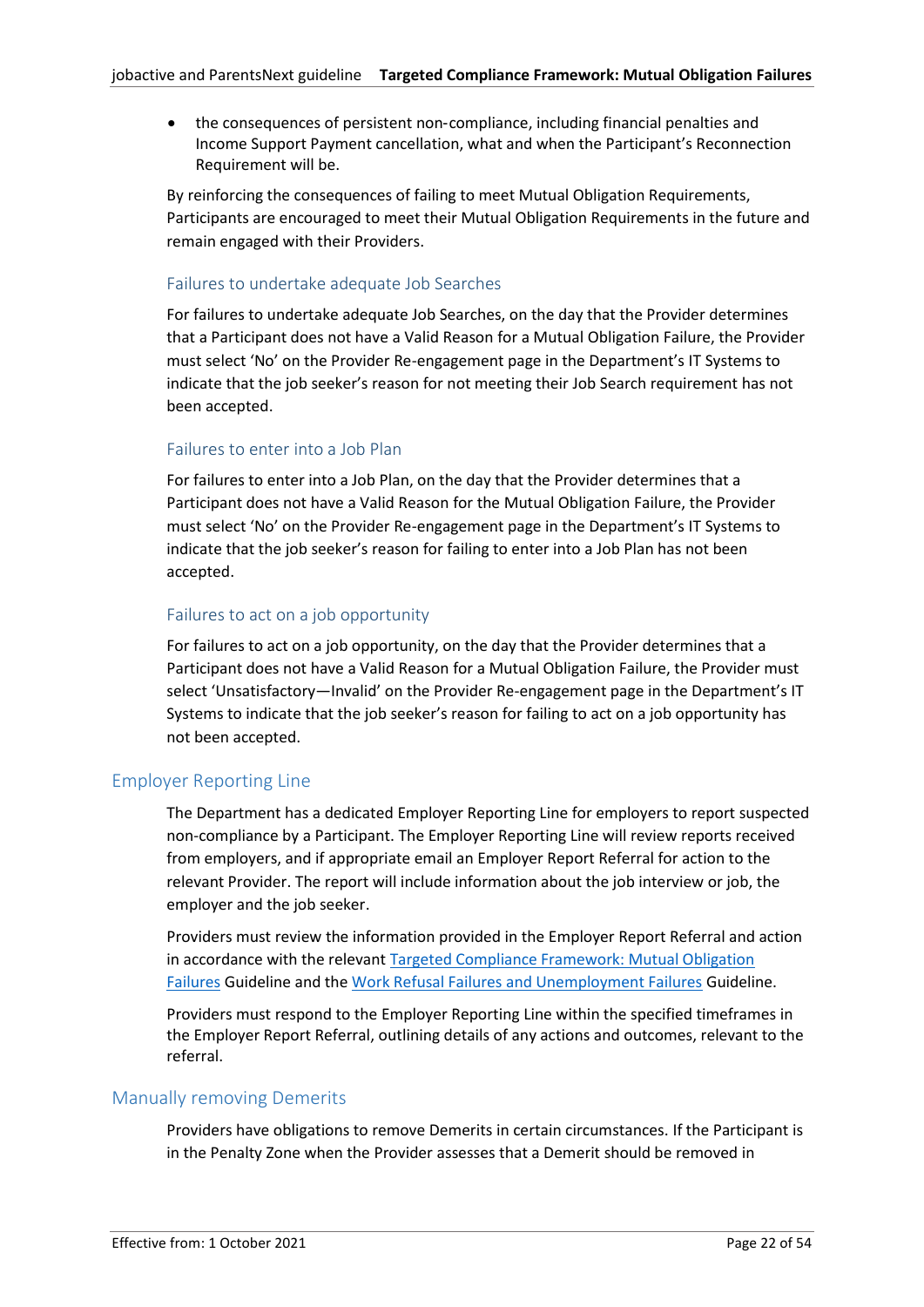accordance with the jobactive Deed or the ParentsNext Deed, as relevant, the Provider should contact their Account Manager for advice before removing the Demerit.

When removing the Demerit, the Provider must record the reason for the removal in the Department's IT Systems. A full list of these drop-down menu options can be found at [Attachment](#page-46-0) F.

(Deed references: jobactive Deed 2015–2022 clauses 114.11, 114.12; ParentsNext Deed 2018– 2024 clause 102)

# <span id="page-22-0"></span>Participants cannot appeal Demerit decisions under Social Security Law

All Participants have the right to ask for a review of a decision made under Social Security Law, and, in most cases, appeal the decision to a court or tribunal. This includes decisions to suspend a Participant's Income Support Payment as a result of non-compliance and decisions made by Services Australia to reduce or cancel their Income Support Payment.

Demerit decisions are not decisions under Social Security Law and so Participants cannot appeal or ask for a formal review of any decision to confirm a Demerit using the same processes as those that apply for decisions under Social Security Law. However, Participants may dispute Demerit decisions.

# <span id="page-22-1"></span>Disputing a Demerit decision with the National Customer Service Line

If a Participant is dissatisfied with a Demerit decision, they must first discuss the decision with their Provider. If they still wish to dispute the decision after this discussion, they can contact the Department of Education, Skills and Employment National Customer Service Line (NCSL).

By contacting the NCSL to dispute a Demerit decision, the Participant will in effect make a jobactive servicing-related complaint. If required and appropriate, Providers must action complaints that are referred back to them by the NCSL. This may include reviewing the Demerit decision-making process, any Valid Reason assessments, or information that has been recorded on the Department's IT Systems.

(Deed references: jobactive Deed 2015-2022 clause 114.12 and ParentsNext Deed 2018-2021 clause 102.2)

# <span id="page-22-2"></span>4. Reconnection Requirements

A Participant must generally meet a Reconnection Requirement following a Mutual Obligation Failure when they do not have a Valid Reason.

If the Provider has discussed the Mutual Obligation Failure with the Participant and is satisfied that a Reconnection Requirement is not necessary, the Provider must record either 'Re-engagement Not Required' or 'Compliance Action No Longer Appropriate'.

If the Participant's Income Support Payment has been suspended, they must meet a Reconnection Requirement in order to have their Income Support Payment suspension lifted.

See [Attachment](#page-28-0) A for information on the circumstances in which:

- a Participant's Income Support Payment is suspended
- the suspension of a Participant's Income Support Payment is lifted.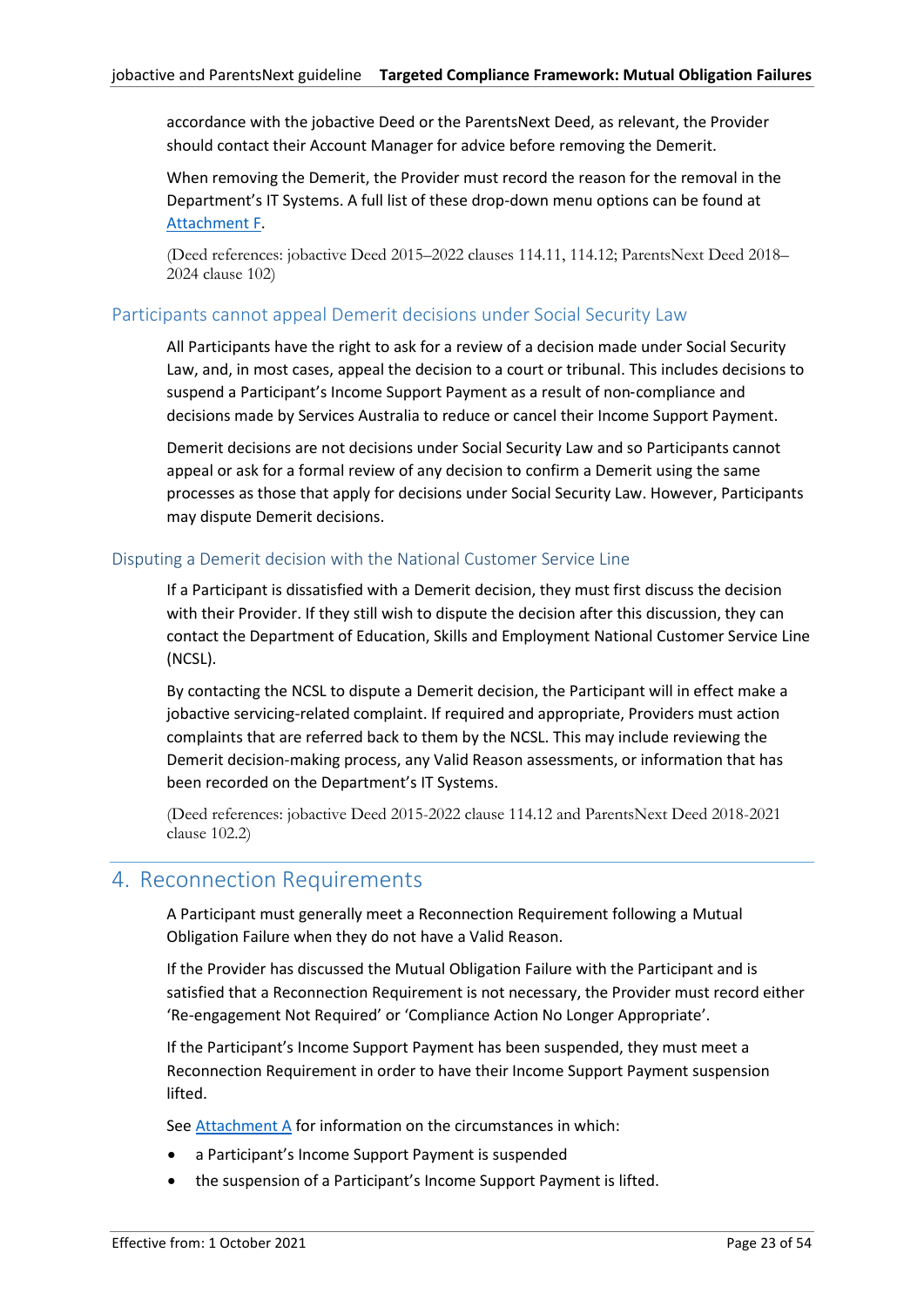'Reconnection Requirements' are referred to as 're‑engagement requirements' in the Department's IT Systems.

Note that a Reconnection Requirement is a Mutual Obligation Requirement. This means that, among other things:

- the Provider must comply with the jobactive Deed or the ParentsNext Deed, as relevant, when recording Reconnection Requirements in a Participant's Electronic Calendar
- the Provider must comply with the jobactive Deed or the ParentsNext Deed, as relevant, in relation to rescheduling or removing a Reconnection Requirement from a Participant's Electronic Calendar.

(Deed references: jobactive Deed 2015–2022 clauses 83A, 106B; ParentsNext Deed 2018–2024 clauses 72, 93)

# <span id="page-23-0"></span>Setting a Reconnection Requirement

For the purposes of the jobactive Deed and ParentsNext Deed and this Guideline, a Participant will be taken to have complied with a Reconnection Requirement where the Provider has, in accordance with the relevant Deed and this Guideline:

- discussed with the Participant their reasons for the relevant Mutual Obligation Failure
- then determined that the Participant has a Valid Reason for the Mutual Obligation Failure.

All the obligations discussed below in relation to setting Reconnection Requirements only apply where the Participant does not have a Valid Reason for the relevant Mutual Obligation Failure.

Subject to this Guideline (including the above provisions in particular), Providers have obligations to set Reconnection Requirements in certain circumstances following a Mutual Obligation Failure. When setting a Reconnection Requirement, the Provider must follow the prompts in the Department's IT Systems and notify the Participant of the Reconnection Requirement. The Department's IT Systems will specify the type of Reconnection Requirement that the Provider must set for the purposes of complying with their Deed obligation referred to above.

Note that, when a Provider sets a Reconnection Requirement as discussed above, they are imposing a Reconnection Requirement for the purposes of subsection 42AM of the *Social Security (Administration) Act 1999*.

Providers have obligations to schedule Reconnection Requirements in the timeframes specified in this Guideline. The Provider must schedule the Reconnection Requirement in the Participant's Electronic Calendar to occur within two Business Days following the day of the contact between the Participant and their Provider to discuss the relevant Mutual Obligation Failure. Exceptions to this two Business Day requirement are:

- the Department's IT Systems automatically sets the date and time of the Reconnection Requirement as discussed below under the heading 'Reconnection Requirements that have times and dates automatically set by the Department's IT Systems', or
- the Participant has a Valid Reason for not being able to meet the Reconnection Requirement within the two Business Day timeframe as discussed below under the heading 'Valid Reason to not meet Reconnection Requirement within two Business Days'.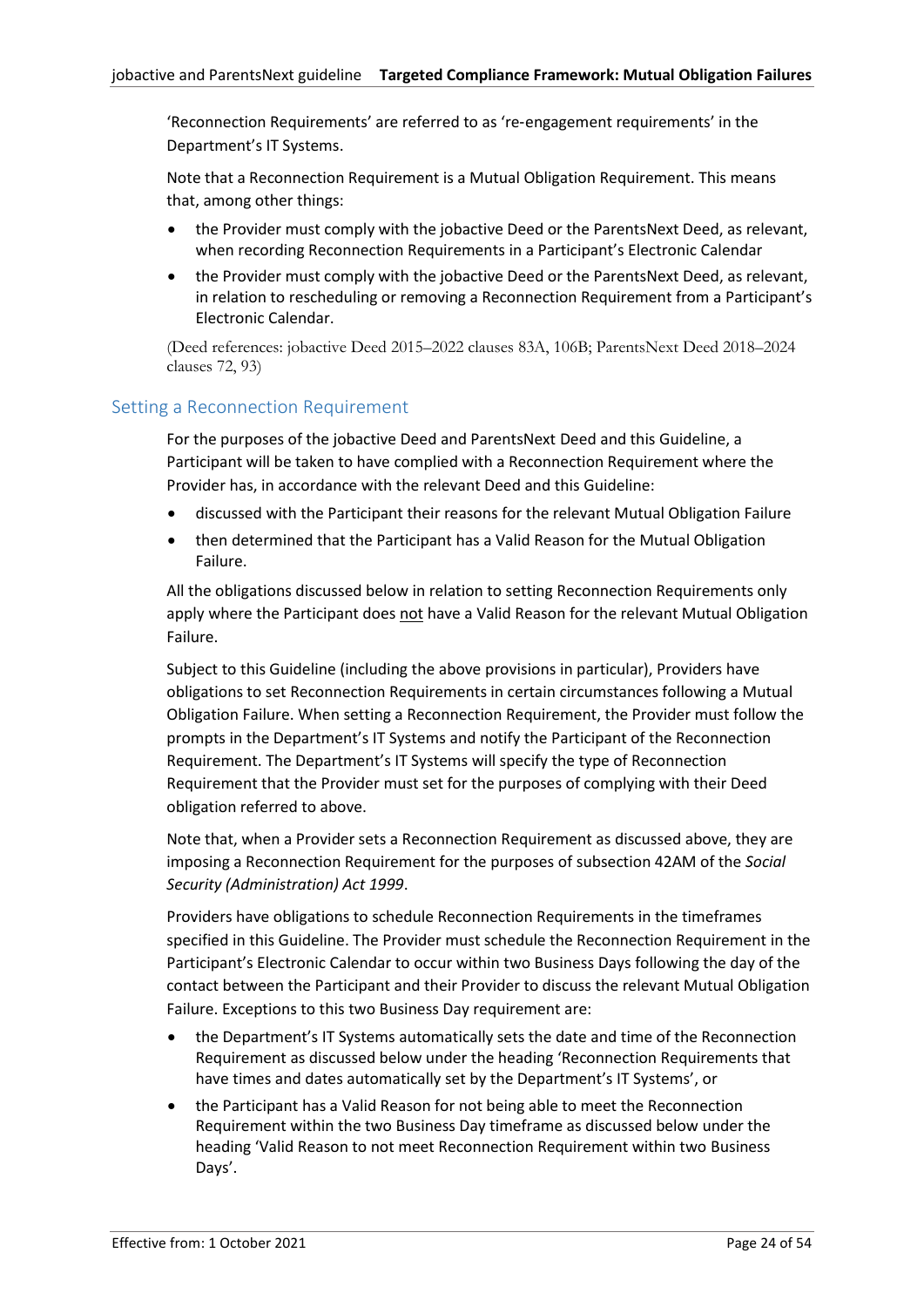Reconnection Requirements must be scheduled to occur within two Business Days of Participant contact to try and ensure that a Participant's Income Support Payment is not suspended for more than two Business Days following contact with their Provider.

(Deed references: jobactive Deed 2015–2022 clauses  $114.2(a)(ii)$ ,  $114.4(b)$ ,  $114.6(b)(ii)$ ; ParentsNext Deed 2018–2024 clauses 100.4(b), 100.5(a)(i))

## <span id="page-24-0"></span>Multiple Mutual Obligation Failures before contact

When a Participant commits multiple Mutual Obligation Failures before there is a contact with their Provider to discuss those Mutual Obligation Failures:

- only one Reconnection Requirement can be set
- the Provider must advise Participants that they only have to meet one Reconnection Requirement.

## <span id="page-24-1"></span>Reconnection Requirements that have times and dates automatically set by the Department's IT Systems

For some Mutual Obligation Failures, the Department's IT Systems will automatically set the Reconnection Requirement. This happens when:

- in jobactive, the Participant has failed to undertake adequate Job Searches by the end of their Job Search Period as referred to in the jobactive Deed, or
- the Participant has failed to enter into a Job Plan as referred to in the jobactive Deed or the ParentsNext Deed.

Where the Department's IT Systems automatically sets a Reconnection Requirement for a Participant as described above, the Provider does not need to do this.

(Deed references: jobactive Deed 2015–2022 clause 114.2(a), 114.2(b); ParentsNext Deed 2018– 2024 clause 100.2)

#### Job Search failures in the Penalty Zone

If a Participant fails to undertake adequate Job Searches and the Participant is in the Penalty Zone, the Participant's Reconnection Requirement is to contact their Provider (this is as opposed to the usual Reconnection Requirement, which is to undertake adequate job searches). The Department's IT Systems automatically sets this Reconnection Requirement. If the Participant's Income Support Payment is suspended, the suspension is lifted when the Provider records that they are in contact with the Participant.

#### <span id="page-24-2"></span>Valid Reason to not meet Reconnection Requirement within two Business Days

When the Provider contacts the Participant to discuss the relevant Mutual Obligation Failure(s), they must consider whether the Participant has a Valid Reason for being unable to meet their Reconnection Requirement within two Business Days following that contact. If the Provider considers that the Participant does have such a Valid Reason, the Provider must select 'Unable to Re-engage Within two Business Days' on the Provider Re-engagement page in the Department's IT Systems. If the Participant's Income Support Payment is suspended, this will lift the Participant's Income Support Payment suspension and remove the need for a Reconnection Requirement.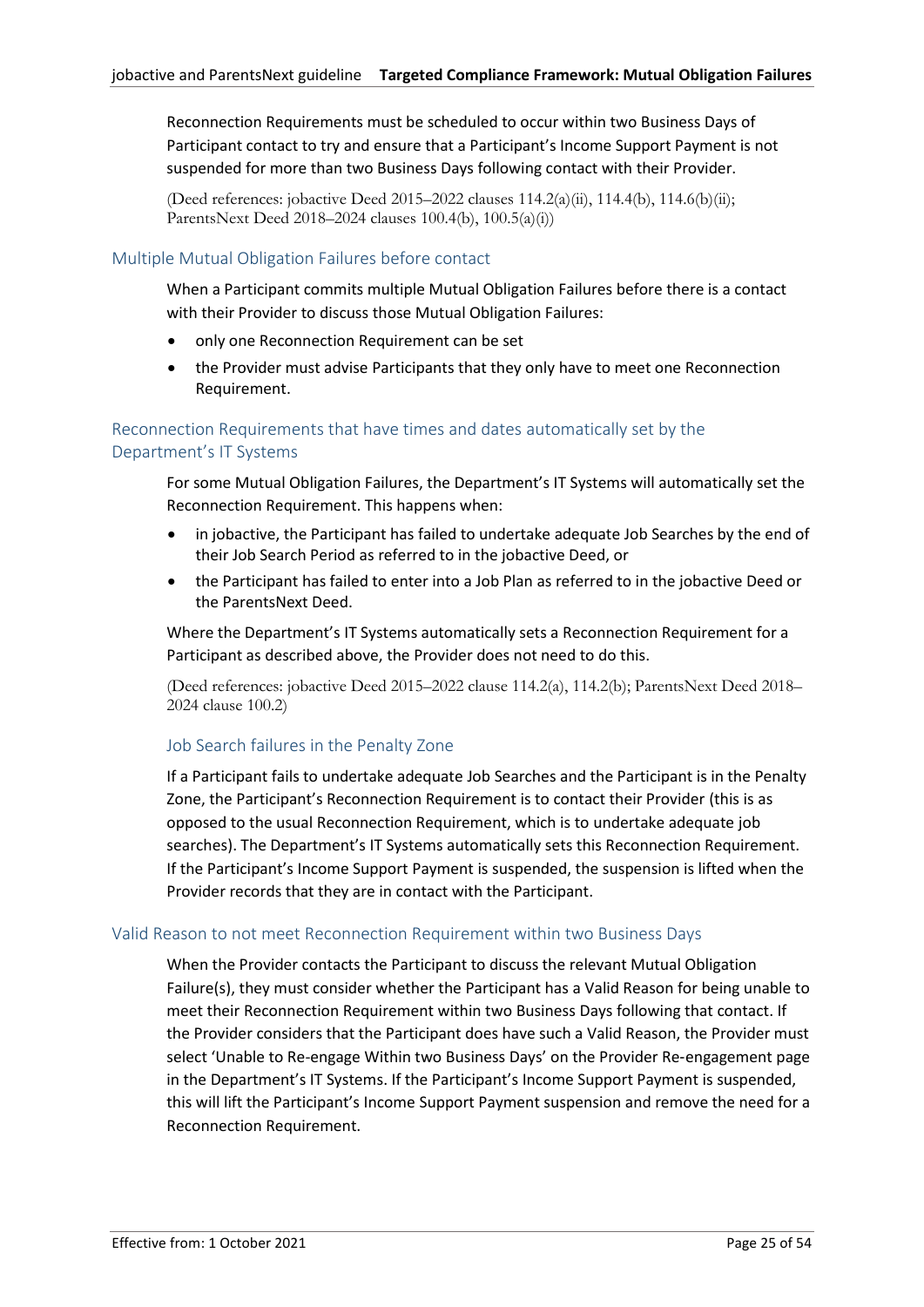For the purposes of the above, a Provider must determine that the Participant has a Valid Reason for being unable to meet their Reconnection Requirement within two Business Days when they are satisfied that the reason the Participant is unable to do this:

- directly prevents the Participant from meeting meet their Reconnection Requirement within two Business Days following the contact with their Provider to discuss the relevant Mutual Obligation Failure(s)
- would be considered to be reasonable by a member of the general public
- aligns with the Participant's personal circumstances as known by the Provider.

If the Provider selects 'Unable to Re-engage Within two Business Days' as described above, the Provider must also select a description of the relevant Valid Reason from the drop-down menu that will appear. In selecting a Valid Reason option from the drop-down menu, the Provider must select the option that is most similar to the Participant's Valid Reason as they described it to the Provider. Providers must not use the options in the drop-down menus to prompt or elicit responses from the Participant.

A full list of these drop-down menu options can be found at [Attachment](#page-50-0) G.

# <span id="page-25-0"></span>Provider not able to arrange or deliver the Reconnection Requirement within two Business Days

In some circumstances, a Provider is not be able to arrange or deliver the Reconnection Requirement within two Business Days following the contact between the Participant and the Provider to discuss the relevant Mutual Obligation Failure(s). If that is the case, and only if that is the case, the Provider must select 'Re‑engagement Not Required' on the Provider Re‑engagement page. If the Participant's Income Support Payment is suspended, this will lift the payment suspension and remove the need for a Reconnection Requirement. When selecting 'Re‑engagement Not Required' as described above, the Provider must also select a description of the relevant reason from the drop-down menu that will appear when they make that selection. In selecting a reason option from the drop-down menu, the Provider must select the option that is most similar to the actual reason.

A full list of these drop-down menu options can be found at [Attachment](#page-50-1) H.

#### <span id="page-25-1"></span>Compliance action no longer appropriate

Once a Participant's Reconnection Requirement has been set, unexpected circumstances may make it inappropriate to expect them to meet a Reconnection Requirement and/or to maintain their payment suspension. If that is the case, the Provider must record 'Compliance action no longer appropriate' on the Provider Re‑engagement page. If the Participant's Income Support Payment is suspended, this will lift the payment suspension and remove the need for a Reconnection Requirement.

When selecting 'Compliance action no longer appropriate' as described above, the Provider must also select a description of the relevant reason from the drop-down menu that will appear when they make that selection. In selecting a reason option from the drop-down menu, the Provider must select the option that is most similar to the actual reason.

A full list of these drop-down menu options can be found at [Attachment](#page-52-0) I.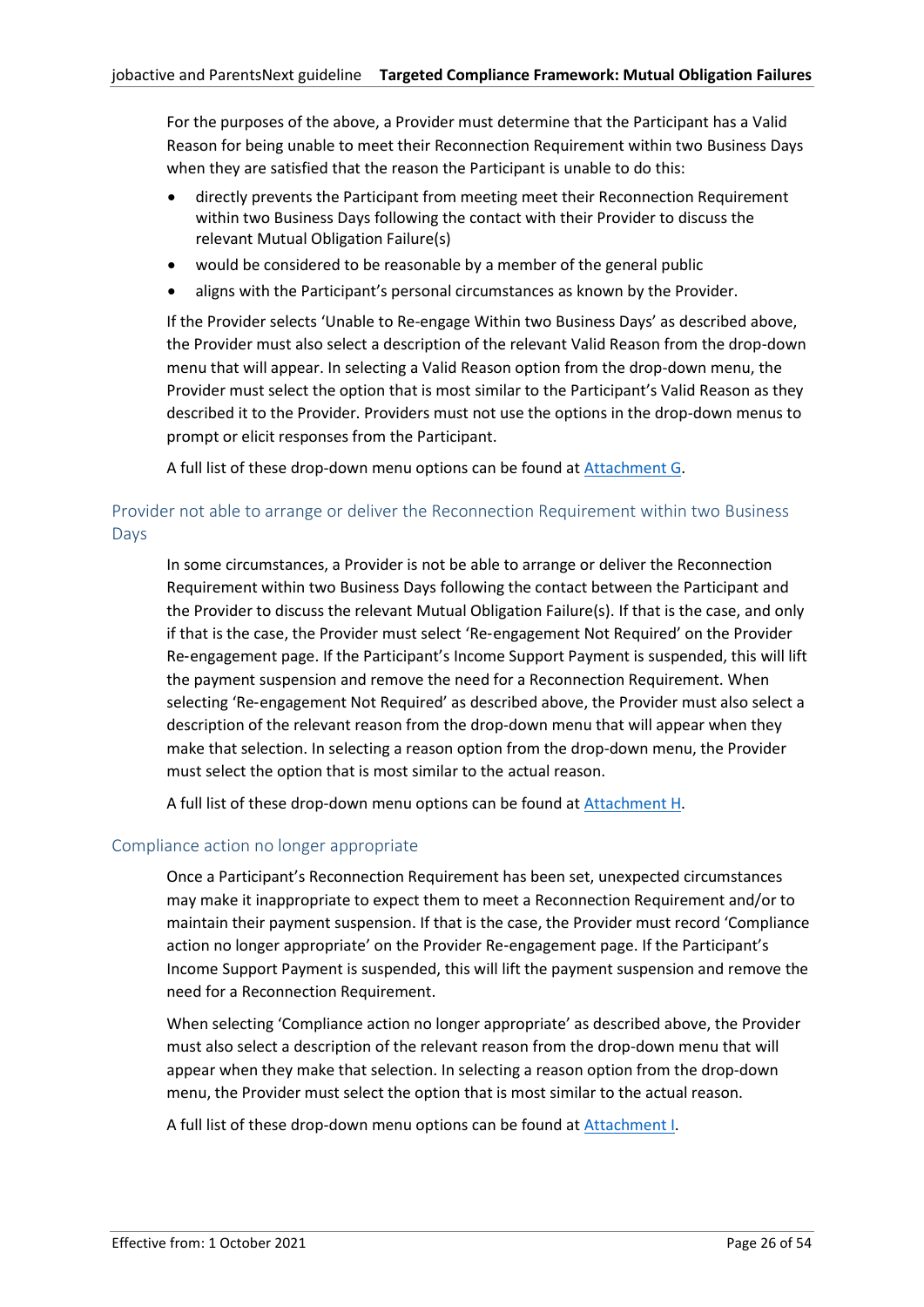## <span id="page-26-0"></span>Failure to meet a Reconnection Requirement

If the Provider becomes aware that a Participant has failed to meet a Reconnection Requirement, the Provider must attempt to contact the Participant on the same Business Day. If the Provider:

- is not able to contact the Participant on that day, the Provider must record that they are not in contact with the Participant and select 'Did Not Attend—Invalid' in relation to the Reconnection Requirement in the Participant's Electronic Calendar. In this case:
	- if the Participant's Income Support Payment is not yet suspended, it will be suspended if the Participant does not meet another Reconnection Requirement within two Business Days following the date they failed to meet the original Reconnection Requirement, or
	- if the Participant's Income Support Payment is suspended, the payment will remain suspended, and the Provider must reschedule the Reconnection Requirement
- is able to contact the Participant on that day, the Provider must discuss the Participant's reasons for not meeting the Reconnection Requirement and assess if the Participant had a Valid Reason.

For the purposes of the above, a Provider must determine that the Participant had a Valid Reason for being unable to meet their Reconnection Requirement when they are satisfied that the Participant's reason:

- directly prevented the Participant from meeting meet their Reconnection Requirement
- would be considered to be reasonable by a member of the general public
- aligns with the Participant's personal circumstances as known by the Provider.

If the Participant had a Valid Reason, the Provider must select 'Did Not Attend–Valid' in relation to the Reconnection Requirement in the Participant's Electronic Calendar. If the Participant's Income Support Payment is suspended, this will lift the payment suspension as the Participant will be taken to have met the Reconnection Requirement (as they have a Valid Reason). The Provider must set a Mutual Obligation Requirement for the Participant:

- to occur within two Business Days after the day on which the Provider determines that the Participant has a Valid Reason for not meeting the Reconnection Requirement
- that is the same type as the Mutual Obligation Requirement the Participant failed to meet originally.

If the Participant did not have a Valid Reason, the Provider must select 'Did Not Attend— Invalid' in relation to the Reconnection Requirement in the Participant's Electronic Calendar. In this case:

- if the Participant's Income Support Payment is not yet suspended, it will be suspended if the Participant does not meet another Reconnection Requirement within two Business Days following the date of the original Reconnection Requirement, or
- if the Participant's Income Support Payment is suspended, the payment will remain suspended, and

the Provider must reschedule the Reconnection Requirement.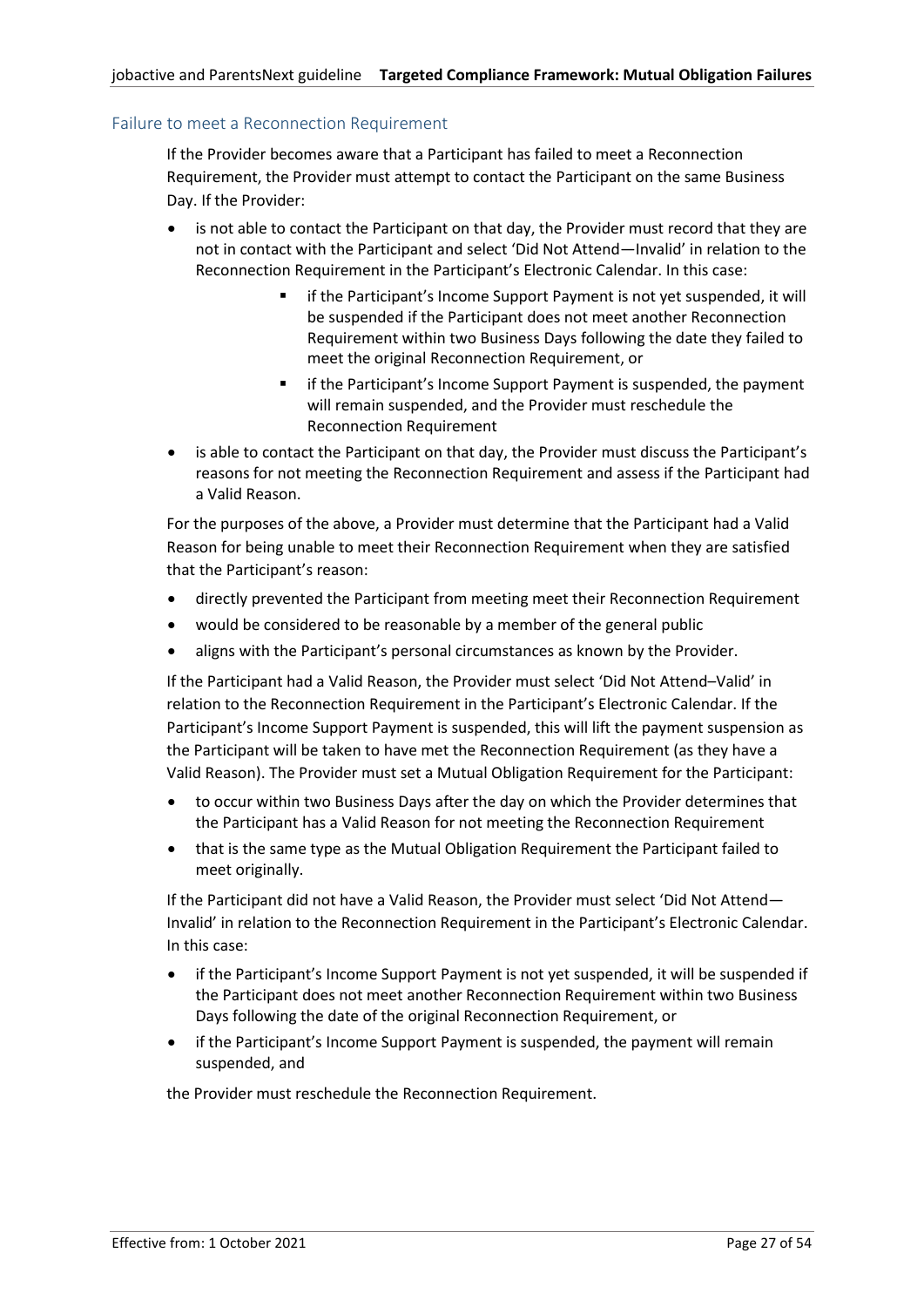# <span id="page-27-0"></span>5. The Penalty Zone

As discussed in further detail above under the heading 'The Penalty Zone', the Department's IT Systems will determine whether the Participant will enter the Penalty Zone based on the information that Services Australia records in the Department's IT Systems regarding the outcome of a Capability Assessment.

# <span id="page-27-1"></span>Non-compliance reports

If a Participant is in the Penalty Zone, and the Provider records 'Did Not Attend—Invalid' or 'Misconduct' as discussed above under the heading [When the Participant](#page-21-2) does not have a [Valid Reason](#page-21-2), the Department's IT Systems creates a non‑compliance report and submits it to Services Australia for investigation, instead of recording a Demerit. The Participant's Income Support Payment is suspended as a result of the creation of a non‑compliance report.

If a Participant is in the Penalty Zone, and the Provider records 'Did Not Attend—Valid' as discussed above under the heading [When the Participant](#page-18-0) has a Valid Reason, any non‑compliance report on their record relating to that Mutual Obligation Failure will be closed.

An open non‑compliance report on a Participant's record will prevent the Participant from finalising their fortnightly reporting requirement, and it will prevent the Participant from receiving their Income Support Payment.

# <span id="page-27-2"></span>Summary of required Documentary Evidence

Depending on the Mutual Obligation Failure that the Participant has committed, in addition to the evidence recorded in the Department's IT Systems, the Provider must retain the following Documentary Evidence:

- where the Mutual Obligation Failure is a failure to attend a job interview or act on a job opportunity, a copy of the prior notification of the requirement to attend the job interview or act on the job opportunity;
- where the Mutual Obligation Failure is a failure to attend an appointment, a copy of the prior notification of the requirement to attend the appointment;
- where the Mutual Obligation Failure is a failure to undertake adequate Job Searches, a hard copy of any relevant fully or partially completed Job Searches; and
- where the Mutual Obligation Failure is acting in an inappropriate manner during an appointment or while participating in an activity, details of the job/employer and/or details of the relevant incident, including dates, the parties involved and what occurred.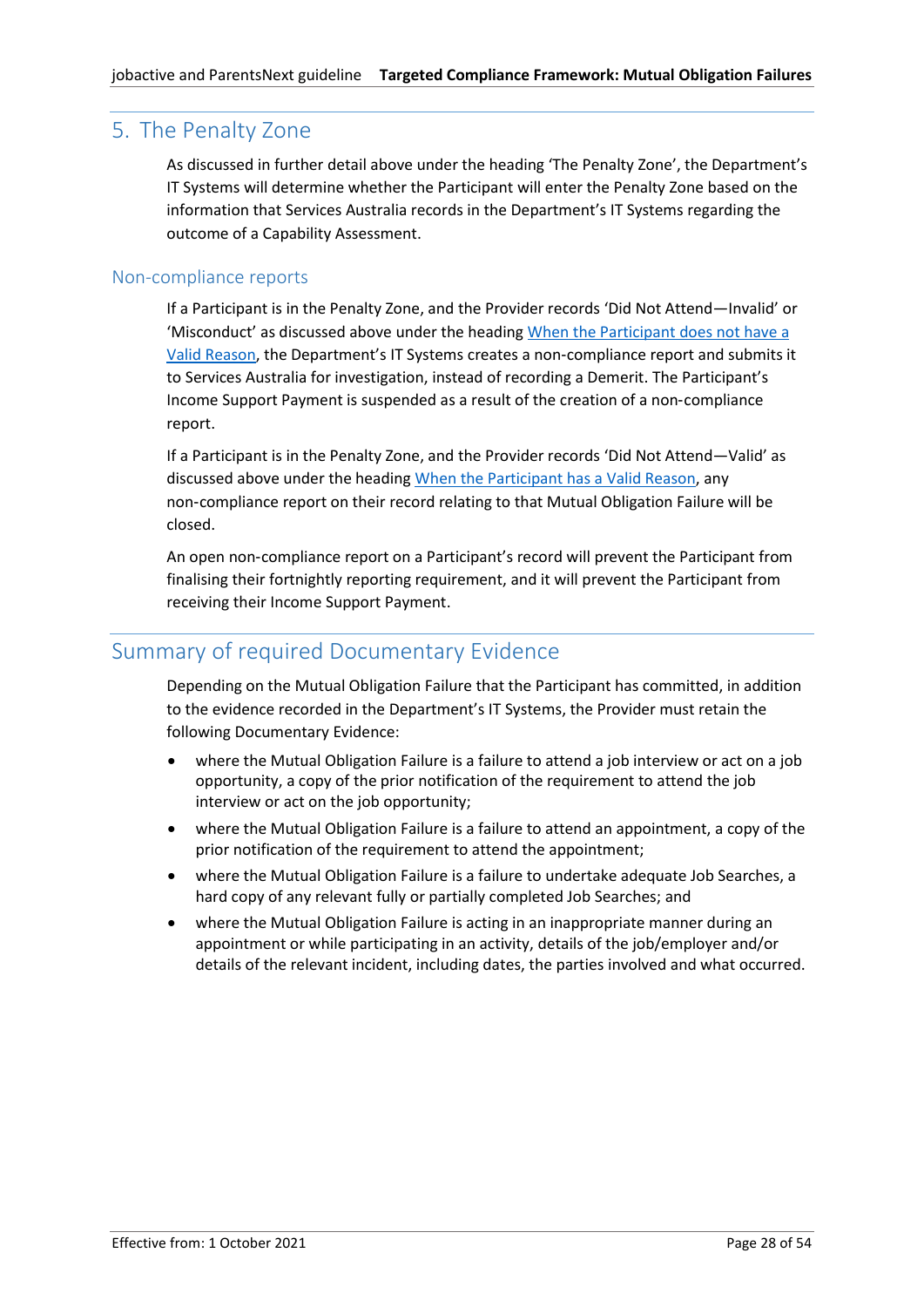# Attachment A—System steps that affect: creation and confirmation of Demerits; potential suspension of Income Support Payment; lifting of Income Support Payment suspensions

Mutual Obligation Failure related Provider actions in the Department's IT Systems that result in a Participant's Income Support Payment being suspended, the suspension being lifted, or a Demerit being created on a Participant's record or accrued by the Participant (i.e. confirmed).

<span id="page-28-0"></span>

| <b>Type of potential</b><br><b>Mutual Obligation</b><br><b>Failures</b>                                                                                                                                                                                                                                                                                                                                                             | When is a<br><b>Participant's Income</b><br><b>Support Payment</b><br>suspended?                                                                                                                                                                                                                                                                                                                                                                                                 | When is a Demerit<br>created (pending<br>confirmation) on a<br>Participant's record?                                                                                                                                                                                                                       | When does a<br>Participant accrue a<br>Demerit (i.e. the<br><b>Demerit is</b><br>confirmed)?                                                                                                                                                                                                                   | When is a Participant's potential Income Support<br>Payment suspension prevented?<br><b>OR</b><br>When is a Participant's Income Support Payment<br>suspension lifted?                                                                                                                                                                                                                                                                                                                                                                                                                                                                                                                                                                                                                                                                                                                                                                                                                                                                           |
|-------------------------------------------------------------------------------------------------------------------------------------------------------------------------------------------------------------------------------------------------------------------------------------------------------------------------------------------------------------------------------------------------------------------------------------|----------------------------------------------------------------------------------------------------------------------------------------------------------------------------------------------------------------------------------------------------------------------------------------------------------------------------------------------------------------------------------------------------------------------------------------------------------------------------------|------------------------------------------------------------------------------------------------------------------------------------------------------------------------------------------------------------------------------------------------------------------------------------------------------------|----------------------------------------------------------------------------------------------------------------------------------------------------------------------------------------------------------------------------------------------------------------------------------------------------------------|--------------------------------------------------------------------------------------------------------------------------------------------------------------------------------------------------------------------------------------------------------------------------------------------------------------------------------------------------------------------------------------------------------------------------------------------------------------------------------------------------------------------------------------------------------------------------------------------------------------------------------------------------------------------------------------------------------------------------------------------------------------------------------------------------------------------------------------------------------------------------------------------------------------------------------------------------------------------------------------------------------------------------------------------------|
| Non-attendance<br>The Participant fails to:<br>attend, or to be<br>$\bullet$<br>punctual for, an<br>appointment that<br>they are required<br>to attend under<br>their Job Plan;<br>attend, to be<br>ه ا<br>punctual for, or to<br>participate in, an<br>activity that they<br>are required to<br>undertake under<br>their Job Plan; or<br>attend a job<br>∣ ●<br>interview.<br>The relevant Mutual<br><b>Obligation Requirement</b> | When the Provider<br>selects 'Did Not Attend<br>Invalid (DNAI)' in<br>relation to a Mutual<br>Obligation<br>Requirement in the<br>Participant's Electronic<br>Calendar.<br>See the discussion on<br>page 15 of this<br>Guideline regarding<br>when a Provider must<br>select 'Did Not<br>Attend-Invalid'.<br>When both the<br>Participant and the<br>Provider have failed to<br>select 'Attended' by<br>close of business on<br>the day on which the<br><b>Mutual Obligation</b> | When the Provider<br>selects 'Did Not Attend<br>Invalid (DNAI)' in<br>relation to a Mutual<br><b>Obligation Requirement</b><br>in the Participant's<br>Electronic Calendar.<br>See the discussion on<br>page 15 of this Guideline<br>regarding when a<br>Provider must select 'Did<br>Not Attend-Invalid'. | When the Provider<br>records the reason<br>they did not accept as<br>a Valid Reason in the<br>Department's<br>IT Systems.<br>See the discussion on<br>page 17 of this<br>Guideline regarding<br>when a Provider must<br>select a description of<br>the Participant's<br>reason that was not a<br>Valid Reason. | When the Provider has already recorded 'Did Not Attend-<br>Invalid': when the Provider selects 'Yes' in response to the<br>question 'Do you accept the job seeker's reason?' and records<br>the reason accepted as a Valid Reason on the Provider<br>Re--engagement Page in the Department's IT Systems.<br>OR<br>When the Provider selects 'Attended' or 'Did Not Attend-<br>Valid' in relation to a Reconnection Requirement in the<br>Participant's Electronic Calendar.<br><b>OR</b><br>When the Provider reschedules a Reconnection Requirement<br>in the Participant's Electronic Calendar.<br><b>OR</b><br>When the Provider selects 'Unable to Re-engage Within two<br>Business Days' on the Provider Re-engagement page in the<br>Department's IT Systems. See the discussion on page 24 of this<br>Guideline regarding when a Provider must select 'Unable to<br>Re-engage Within two Business Days'.<br><b>OR</b><br>When the Provider selects 'Re-engagement Not Required' on<br>the Provider Re-engagement page in the Department's |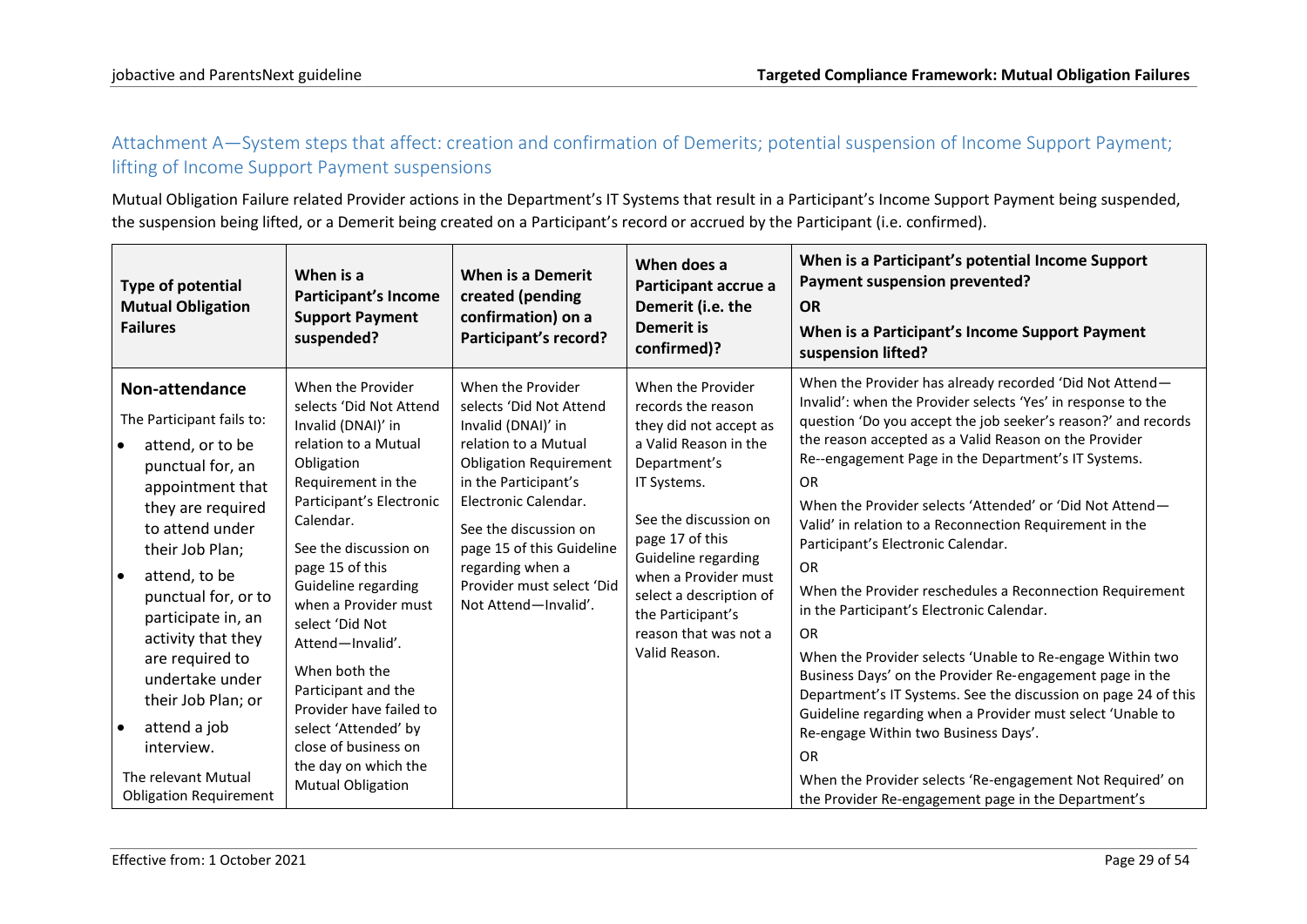| <b>Type of potential</b><br><b>Mutual Obligation</b><br><b>Failures</b>                                                                                                                              | When is a<br><b>Participant's Income</b><br><b>Support Payment</b><br>suspended?                                                                              | <b>When is a Demerit</b><br>created (pending<br>confirmation) on a<br>Participant's record? | When does a<br>Participant accrue a<br>Demerit (i.e. the<br><b>Demerit is</b><br>confirmed)? | When is a Participant's potential Income Support<br>Payment suspension prevented?<br><b>OR</b><br>When is a Participant's Income Support Payment<br>suspension lifted?                                                                                                                                                                                                                                                                                                                                                                                                                                                                                                                                                                                                                                                                                                                                         |
|------------------------------------------------------------------------------------------------------------------------------------------------------------------------------------------------------|---------------------------------------------------------------------------------------------------------------------------------------------------------------|---------------------------------------------------------------------------------------------|----------------------------------------------------------------------------------------------|----------------------------------------------------------------------------------------------------------------------------------------------------------------------------------------------------------------------------------------------------------------------------------------------------------------------------------------------------------------------------------------------------------------------------------------------------------------------------------------------------------------------------------------------------------------------------------------------------------------------------------------------------------------------------------------------------------------------------------------------------------------------------------------------------------------------------------------------------------------------------------------------------------------|
| is shown in the<br>Participant's Electronic<br>Calendar as one of the<br>following:<br>'Provider<br>Appointment';<br>'Activity';<br>$\bullet$<br>'Third Party<br>Appointment' or<br>'Job Interview'. | Requirement is<br>Scheduled to occur in<br>the Participant's<br>Electronic Calendar (for<br>all requirements<br>indicated except<br>Provider<br>Appointment). |                                                                                             |                                                                                              | IT Systems. See discussion on page 24 of this Guideline<br>regarding when a Provider must select 'Re-engagement Not<br>Required'.<br>OR<br>If a Capability Assessment is the Reconnection Requirement,<br>Services Australia will lift the Income Support Payment<br>suspension once the Participant contacts them to participate<br>in a Capability Assessment.<br><b>OR</b><br>When the Provider selects 'Compliance action no longer<br>appropriate' on the Provider Re-engagement page. See the<br>discussion on page 25 of this Guideline regarding when a<br>Provider must select 'Compliance action no longer<br>appropriate'.<br>OR<br>When the Provider selects 'Attended' or 'Did Not Attend-<br>Valid' (where this was previously not selected by close of<br>business on the day on which the Mutual Obligation<br>Requirement is Scheduled to occur in the Participant's<br>Electronic Calendar). |
| Non-attendance at<br><b>Activity-Supervisor</b><br>reported<br>The Participant fails to<br>attend, to be punctual<br>for, or to participate in,<br>an activity that they are                         | When the activity<br>Supervisor records<br>DNA via the Supervisor<br>App.                                                                                     | N/A-No Demerit.                                                                             | N/A-No Demerit.                                                                              | When the Provider selects 'Yes' in response to the question<br>'Do you accept the job seeker's reason?' and records the<br>reason accepted as Valid on the Provider Re-engagement Page<br>in the Department's IT Systems.<br><b>OR</b>                                                                                                                                                                                                                                                                                                                                                                                                                                                                                                                                                                                                                                                                         |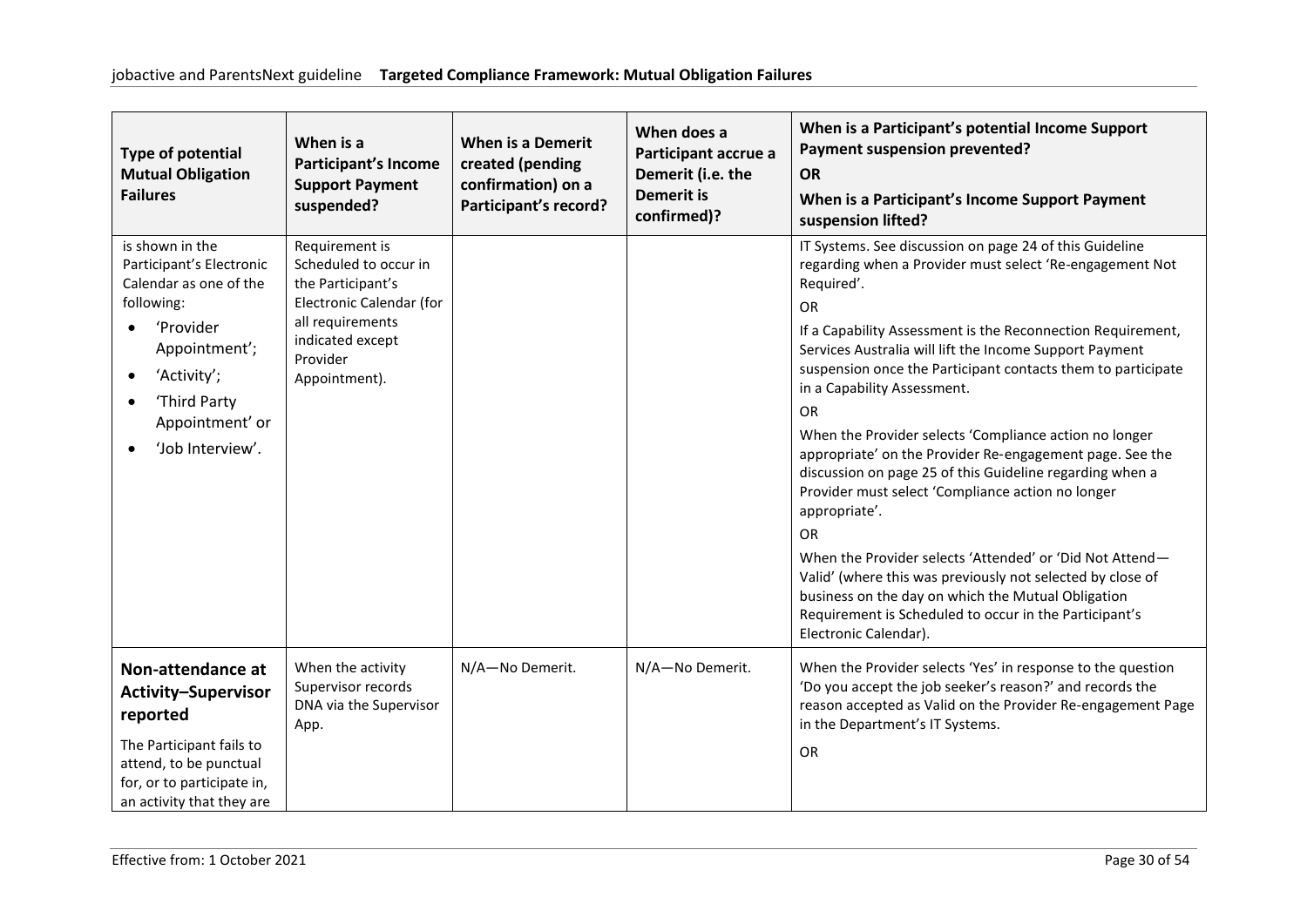| <b>Type of potential</b><br><b>Mutual Obligation</b><br><b>Failures</b> | When is a<br><b>Participant's Income</b><br><b>Support Payment</b><br>suspended? | When is a Demerit<br>created (pending<br>confirmation) on a<br>Participant's record? | When does a<br>Participant accrue a<br>Demerit (i.e. the<br><b>Demerit is</b><br>confirmed)? | When is a Participant's potential Income Support<br>Payment suspension prevented?<br><b>OR</b><br>When is a Participant's Income Support Payment<br>suspension lifted?                                                                                                                        |
|-------------------------------------------------------------------------|----------------------------------------------------------------------------------|--------------------------------------------------------------------------------------|----------------------------------------------------------------------------------------------|-----------------------------------------------------------------------------------------------------------------------------------------------------------------------------------------------------------------------------------------------------------------------------------------------|
| required to undertake<br>under their Job Plan.                          |                                                                                  |                                                                                      |                                                                                              | When the Provider selects 'Attended' or 'Did Not Attend-<br>Valid' in relation to a Reconnection Requirement in the<br>Participant's Electronic Calendar.                                                                                                                                     |
| The relevant Mutual<br><b>Obligation Requirement</b>                    |                                                                                  |                                                                                      |                                                                                              | <b>OR</b>                                                                                                                                                                                                                                                                                     |
| is shown in the<br>Participant's Electronic<br>Calendar as 'Activity'.  |                                                                                  |                                                                                      |                                                                                              | When the Provider reschedules a Reconnection Requirement<br>in the Participant's Electronic Calendar.                                                                                                                                                                                         |
|                                                                         |                                                                                  |                                                                                      |                                                                                              | <b>OR</b>                                                                                                                                                                                                                                                                                     |
|                                                                         |                                                                                  |                                                                                      |                                                                                              | When the Provider selects 'Unable to Re-engage Within two<br>Business Days' on the Provider Re-engagement page in the<br>Department's IT Systems. See the discussion on page 24 of this<br>Guideline regarding when a Provider must select 'Unable to<br>Re-engage Within two Business Days'. |
|                                                                         |                                                                                  |                                                                                      |                                                                                              | <b>OR</b>                                                                                                                                                                                                                                                                                     |
|                                                                         |                                                                                  |                                                                                      |                                                                                              | When the Provider selects 'Re-engagement Not Required' on<br>the Provider Re-engagement page in the Department's<br>IT Systems. See discussion on page 24 of this Guideline<br>regarding when a Provider must select 'Re-engagement Not<br>Required'.                                         |
|                                                                         |                                                                                  |                                                                                      |                                                                                              | <b>OR</b>                                                                                                                                                                                                                                                                                     |
|                                                                         |                                                                                  |                                                                                      |                                                                                              | If a Capability Assessment is the Reconnection Requirement,<br>Services Australia will lift the Income Support Payment<br>suspension once the Participant contacts them to participate<br>in a Capability Assessment.                                                                         |
|                                                                         |                                                                                  |                                                                                      |                                                                                              | <b>OR</b>                                                                                                                                                                                                                                                                                     |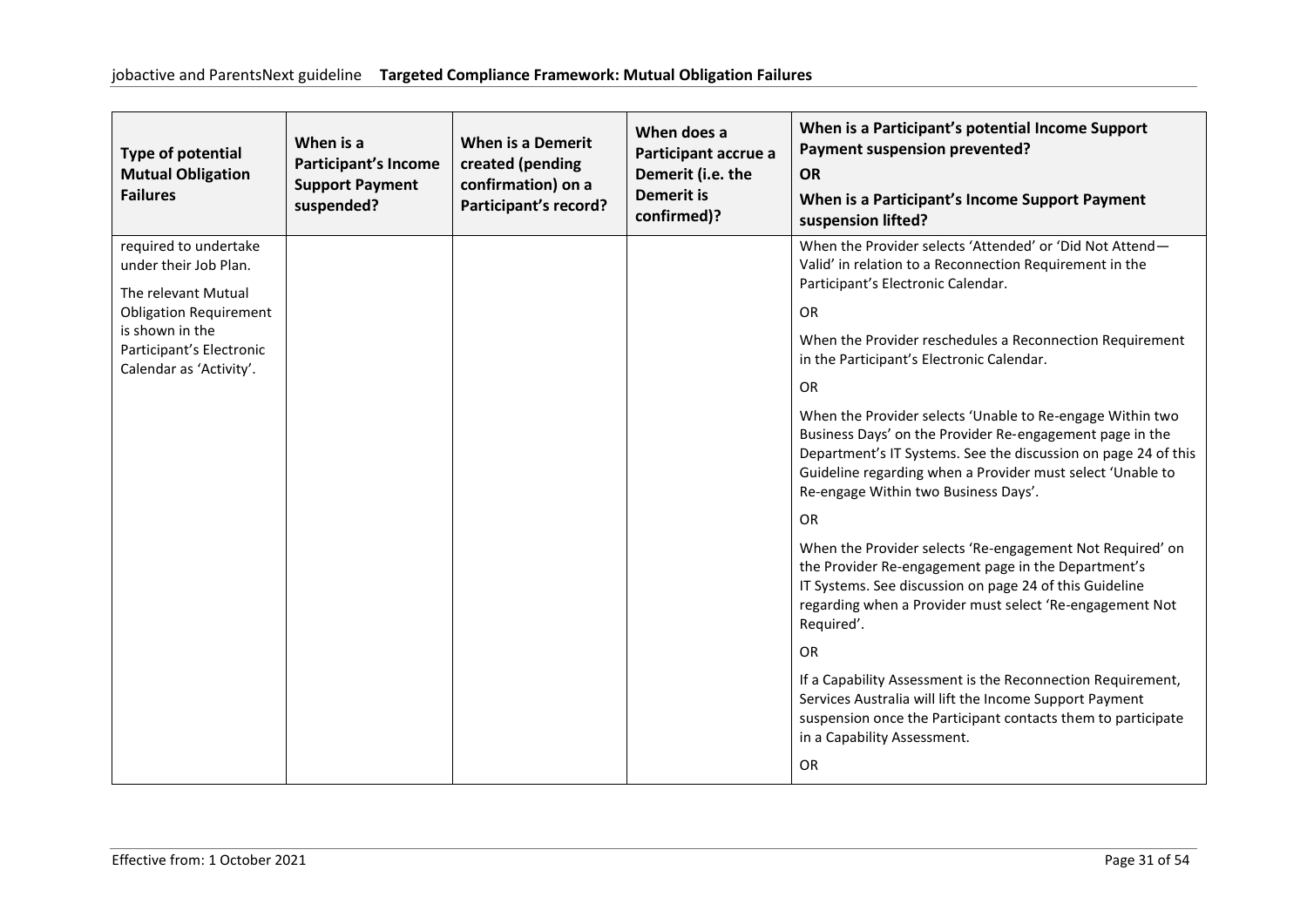| <b>Type of potential</b><br><b>Mutual Obligation</b><br><b>Failures</b>                                                                                                                                                                                                                                                                                                          | When is a<br><b>Participant's Income</b><br><b>Support Payment</b><br>suspended?                                                                                                                                                                                                                                                                  | <b>When is a Demerit</b><br>created (pending<br>confirmation) on a<br>Participant's record?                                                                                                                                                                                                                                                    | When does a<br>Participant accrue a<br>Demerit (i.e. the<br><b>Demerit is</b><br>confirmed)?                                                                                                                                                                                                                   | When is a Participant's potential Income Support<br>Payment suspension prevented?<br><b>OR</b><br>When is a Participant's Income Support Payment<br>suspension lifted?                                                                                                                                                                                                                                                                                                                                                                                                                                                                                                                                                                                                                                                                                                                                        |
|----------------------------------------------------------------------------------------------------------------------------------------------------------------------------------------------------------------------------------------------------------------------------------------------------------------------------------------------------------------------------------|---------------------------------------------------------------------------------------------------------------------------------------------------------------------------------------------------------------------------------------------------------------------------------------------------------------------------------------------------|------------------------------------------------------------------------------------------------------------------------------------------------------------------------------------------------------------------------------------------------------------------------------------------------------------------------------------------------|----------------------------------------------------------------------------------------------------------------------------------------------------------------------------------------------------------------------------------------------------------------------------------------------------------------|---------------------------------------------------------------------------------------------------------------------------------------------------------------------------------------------------------------------------------------------------------------------------------------------------------------------------------------------------------------------------------------------------------------------------------------------------------------------------------------------------------------------------------------------------------------------------------------------------------------------------------------------------------------------------------------------------------------------------------------------------------------------------------------------------------------------------------------------------------------------------------------------------------------|
|                                                                                                                                                                                                                                                                                                                                                                                  |                                                                                                                                                                                                                                                                                                                                                   |                                                                                                                                                                                                                                                                                                                                                |                                                                                                                                                                                                                                                                                                                | When the Provider selects 'Compliance action no longer<br>appropriate' on the Provider Re-engagement page. See the<br>discussion on page 25 of this Guideline regarding when a<br>Provider must select 'Compliance action no longer<br>appropriate'.                                                                                                                                                                                                                                                                                                                                                                                                                                                                                                                                                                                                                                                          |
| <b>Misconduct</b><br>The Participant acted in<br>an inappropriate<br>manner:<br>during an<br>٠<br>appointment<br>that they are<br>required to<br>attend under<br>their Job Plan; or<br>while<br>participating in<br>an activity that<br>they are required<br>to undertake<br>under their Job<br>Plan.<br>The relevant Mutual<br><b>Obligation Requirement</b><br>is shown in the | When the Provider<br>selects 'Misconduct<br>(MISC)' in relation to<br>the relevant<br>appointment or activity<br>in the Participant's<br>Electronic Calendar,<br>along with the type of<br>inappropriate<br>behaviour.<br>See the discussion on<br>pages 12 and 17 of this<br>Guideline regarding<br>when a Provider must<br>select 'Misconduct'. | When the Provider<br>selects 'Misconduct<br>(MISC)' in relation to the<br>relevant appointment or<br>activity in the<br>Participant's Electronic<br>Calendar, along with the<br>type of inappropriate<br>behaviour.<br>See the discussion on<br>pages 12 and 17 of this<br>Guideline regarding<br>when a Provider must<br>select 'Misconduct'. | When the Provider<br>records the reason<br>they did not accept as<br>a Valid Reason in the<br>Department's<br>IT Systems.<br>See the discussion on<br>page 17 of this<br>Guideline regarding<br>when a Provider must<br>select a description of<br>the Participant's<br>reason that was not a<br>Valid Reason. | When the Provider selects 'Yes' in response to the question<br>'Do you accept the job seeker's reason?' and records the<br>reason accepted as a Valid Reason on the Provider Re-<br>engagement Page in the Department's IT Systems.<br>OR<br>When the Provider selects 'Attended' or 'Did Not Attend-<br>Valid' in relation to a Reconnection Requirement in the<br>Participant's Electronic Calendar.<br><b>OR</b><br>When the Provider reschedules a Reconnection Requirement<br>in the Participant's Electronic Calendar.<br>OR<br>When the Provider selects 'Unable to Re-engage Within two<br>Business Days' on the Provider Re-engagement page in the<br>Department's IT Systems. See the discussion on page 24 of this<br>Guideline regarding when a Provider must select 'Unable to<br>Re-engage Within two Business Days'.<br><b>OR</b><br>When the Provider selects 'Re-engagement Not Required' on |
| Participant's Electronic                                                                                                                                                                                                                                                                                                                                                         |                                                                                                                                                                                                                                                                                                                                                   |                                                                                                                                                                                                                                                                                                                                                |                                                                                                                                                                                                                                                                                                                | the Provider Re-engagement page in the Department's                                                                                                                                                                                                                                                                                                                                                                                                                                                                                                                                                                                                                                                                                                                                                                                                                                                           |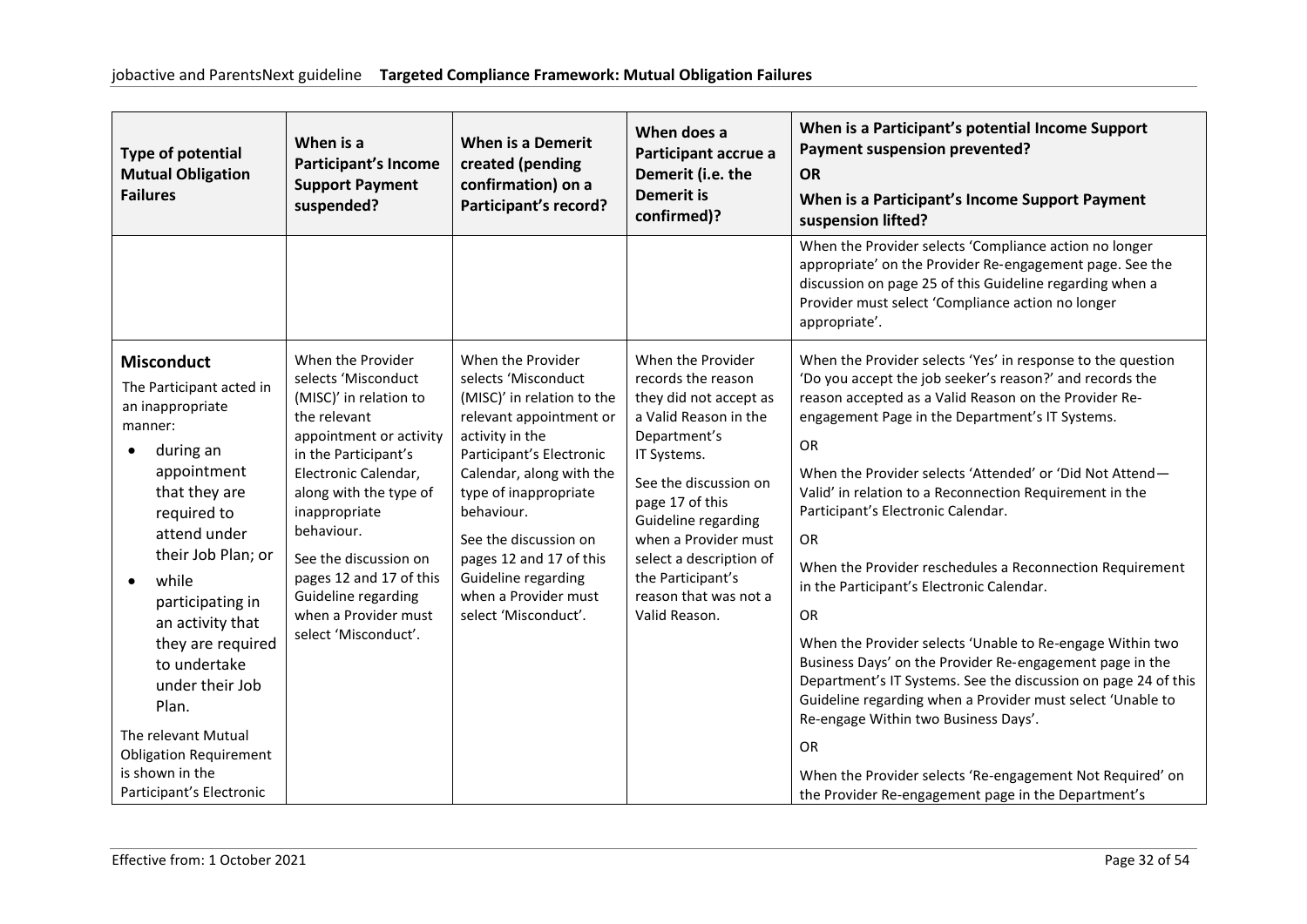| <b>Type of potential</b><br><b>Mutual Obligation</b><br><b>Failures</b>                                                                                                                                                                              | When is a<br><b>Participant's Income</b><br><b>Support Payment</b><br>suspended?                                                                                                                                   | <b>When is a Demerit</b><br>created (pending<br>confirmation) on a<br>Participant's record?                                                                                                   | When does a<br>Participant accrue a<br>Demerit (i.e. the<br><b>Demerit is</b><br>confirmed)?                                                                                                         | When is a Participant's potential Income Support<br>Payment suspension prevented?<br><b>OR</b><br>When is a Participant's Income Support Payment<br>suspension lifted?                                                                                                                                                                                                                                                                                                                                                                                                                                                                       |
|------------------------------------------------------------------------------------------------------------------------------------------------------------------------------------------------------------------------------------------------------|--------------------------------------------------------------------------------------------------------------------------------------------------------------------------------------------------------------------|-----------------------------------------------------------------------------------------------------------------------------------------------------------------------------------------------|------------------------------------------------------------------------------------------------------------------------------------------------------------------------------------------------------|----------------------------------------------------------------------------------------------------------------------------------------------------------------------------------------------------------------------------------------------------------------------------------------------------------------------------------------------------------------------------------------------------------------------------------------------------------------------------------------------------------------------------------------------------------------------------------------------------------------------------------------------|
| Calendar as one of the<br>following:<br>'Provider<br>Appointment',<br>which includes<br>Reconnection<br>Requirements;<br>'Activity';<br>$\bullet$<br>'Third Party<br>Appointment'; or<br>'Job Interview'.                                            |                                                                                                                                                                                                                    |                                                                                                                                                                                               |                                                                                                                                                                                                      | IT Systems. See discussion on page 24 of this Guideline<br>regarding when a Provider must select 'Re-engagement Not<br>Required'.<br><b>OR</b><br>If a Capability Assessment is the Reconnection Requirement,<br>Services Australia will lift the Income Support Payment<br>suspension once the Participant contacts them to participate<br>in a Capability Assessment.<br><b>OR</b><br>When the Provider selects 'Compliance action no longer<br>appropriate' on the Provider Re-engagement page. See the<br>discussion on page 25 of this Guideline regarding when a<br>Provider must select 'Compliance action no longer<br>appropriate'. |
| <b>Job Plan Failure</b><br>The Participant fails to<br>enter into a Job Plan<br>See the Job Plan and<br><b>Scheduling Mutual</b><br>Obligation<br><b>Requirements Guideline</b><br>for information on the<br>process of entering into<br>a Job Plan. | Job Plan sent Job Plan<br>online-when the 'think<br>time' expires and the<br>Participant has not<br>agreed to their Job<br>Plan online.<br>Job Plan sent Job Plan<br>in hard copy-when the<br>'think time' expires | When the 'think time'<br>expires and the<br>Participant has not<br>agreed to their Job Plan<br>online.<br>Demerit is automatically<br>created and confirmed.<br>When 'think time'<br>expires. | When the 'think time'<br>expires and the<br>Participant has not<br>agreed to their Job<br>Plan online.<br>When the Provider<br>records the reason<br>they did not accept as<br>a Valid Reason in the | When the Participant agrees to their Job Plan.<br><b>OR</b><br>When the Provider selects 'Yes' in response to the question<br>'Do you accept the job seeker's reason?' and records the<br>reason accepted as a Valid Reason on the Provider Re-<br>engagement Page in the Department's IT Systems.<br><b>OR</b><br>When the Provider selects 'Attended' or 'Did Not Attend-<br>Valid' in relation to a Reconnection Requirement in the<br>Participant's Electronic Calendar.                                                                                                                                                                 |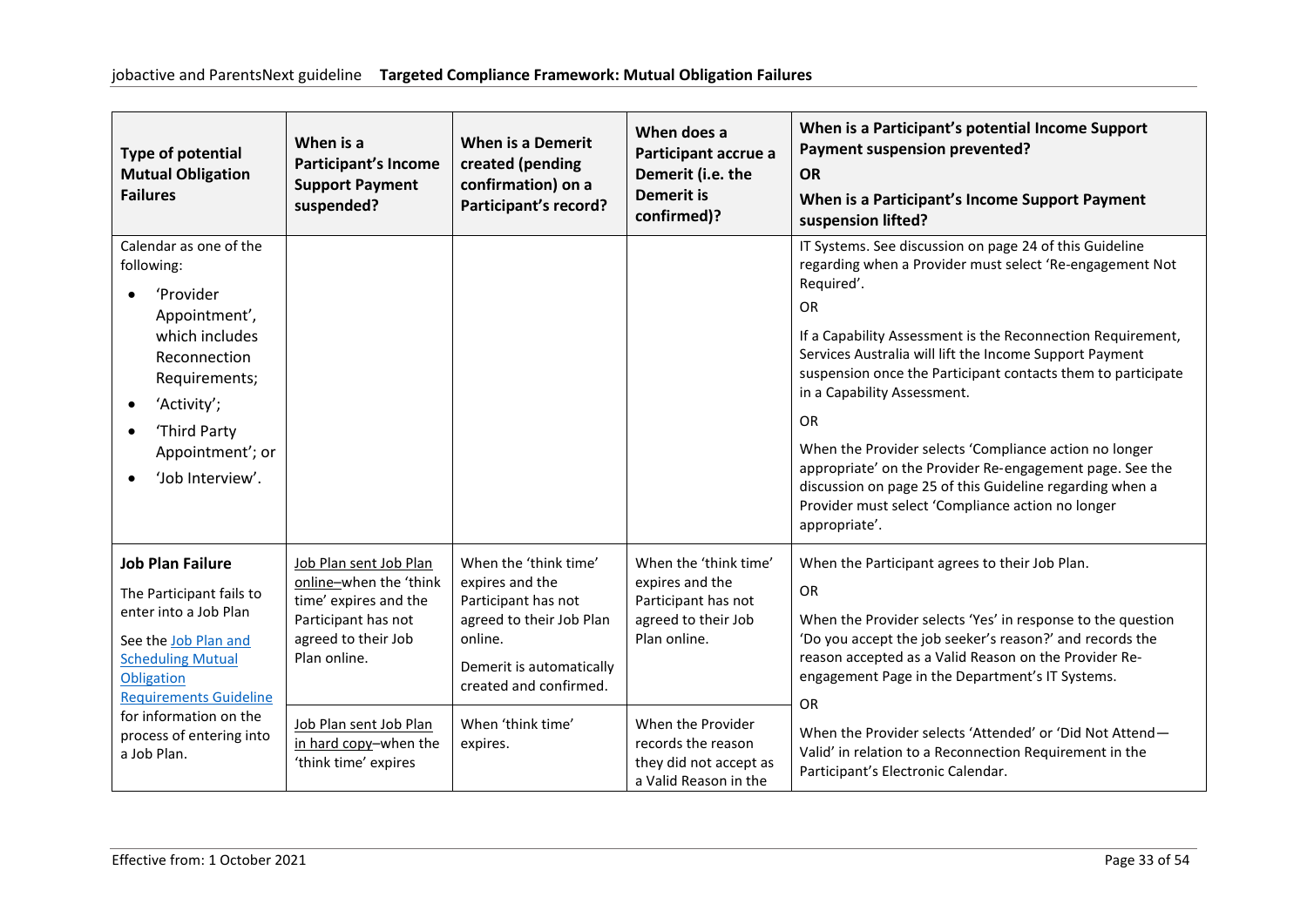| <b>Type of potential</b><br><b>Mutual Obligation</b><br><b>Failures</b> | When is a<br><b>Participant's Income</b><br><b>Support Payment</b><br>suspended?                                                                                                                             | <b>When is a Demerit</b><br>created (pending<br>confirmation) on a<br>Participant's record?                                        | When does a<br>Participant accrue a<br>Demerit (i.e. the<br><b>Demerit is</b><br>confirmed)?                                                                                                                                                                                                                                                              | When is a Participant's potential Income Support<br>Payment suspension prevented?<br><b>OR</b><br>When is a Participant's Income Support Payment<br>suspension lifted?                                                                                                                                                                                                                                                                                                                                                                                                                                                                                                                                                                                                                                                                                      |
|-------------------------------------------------------------------------|--------------------------------------------------------------------------------------------------------------------------------------------------------------------------------------------------------------|------------------------------------------------------------------------------------------------------------------------------------|-----------------------------------------------------------------------------------------------------------------------------------------------------------------------------------------------------------------------------------------------------------------------------------------------------------------------------------------------------------|-------------------------------------------------------------------------------------------------------------------------------------------------------------------------------------------------------------------------------------------------------------------------------------------------------------------------------------------------------------------------------------------------------------------------------------------------------------------------------------------------------------------------------------------------------------------------------------------------------------------------------------------------------------------------------------------------------------------------------------------------------------------------------------------------------------------------------------------------------------|
|                                                                         | If a Participant refuses<br>outright to agree to Job<br>Plan:<br>When the Provider<br>selects 'Create<br>Compliance' and<br>selects 'submit' on the<br>Job Plan screen in the<br>Department's<br>IT Systems. | When the Provider<br>selects 'Create<br>Compliance' and selects<br>'submit'.<br>Demerit is automatically<br>created and confirmed. | Department's<br>IT Systems.<br>See the discussion on<br>page 17 of this<br>Guideline regarding<br>when a Provider must<br>select a description of<br>the Participant's<br>reason that was not a<br>Valid Reason.<br>When the Provider<br>selects 'Create<br>Compliance' and<br>selects 'submit'.<br>Demerit is<br>automatically created<br>and confirmed. | <b>OR</b><br>When the Provider selects 'Unable to Re-engage Within two<br>Business Days' in relation to a Reconnection Requirement on<br>the Provider Re-engagement page in the Department's<br>IT Systems. See the discussion on page 24 of this Guideline<br>regarding when a Provider must select 'Unable to Re-engage<br>Within two Business Days'.<br>OR<br>If a Capability Assessment is the Reconnection Requirement,<br>Services Australia will lift the Income Support Payment<br>suspension once the Participant contacts them to participate<br>in a Capability Assessment.<br><b>OR</b><br>When the Provider selects 'Compliance action no longer<br>appropriate' on the Provider Re-engagement page. See the<br>discussion on page 25 of this Guideline regarding when a<br>Provider must select 'Compliance action no longer<br>appropriate'. |
| Failure to act on a job<br>referral or<br>opportunity                   | When the Provider<br>records<br>'Unsatisfactory-<br>Invalid Reason' on the<br>Job referrals page.                                                                                                            | When the Provider<br>records<br>'Unsatisfactory-Invalid<br>Reason' on the Job<br>referrals page.                                   | When the Provider<br>records<br>'Unsatisfactory-<br>Invalid Reason' on the<br>Job referrals page.                                                                                                                                                                                                                                                         | When the Provider selects 'Unsatisfactory-Valid Reason' on<br>the Provider Re-engagement page in the Department's<br>IT Systems.<br><b>OR</b>                                                                                                                                                                                                                                                                                                                                                                                                                                                                                                                                                                                                                                                                                                               |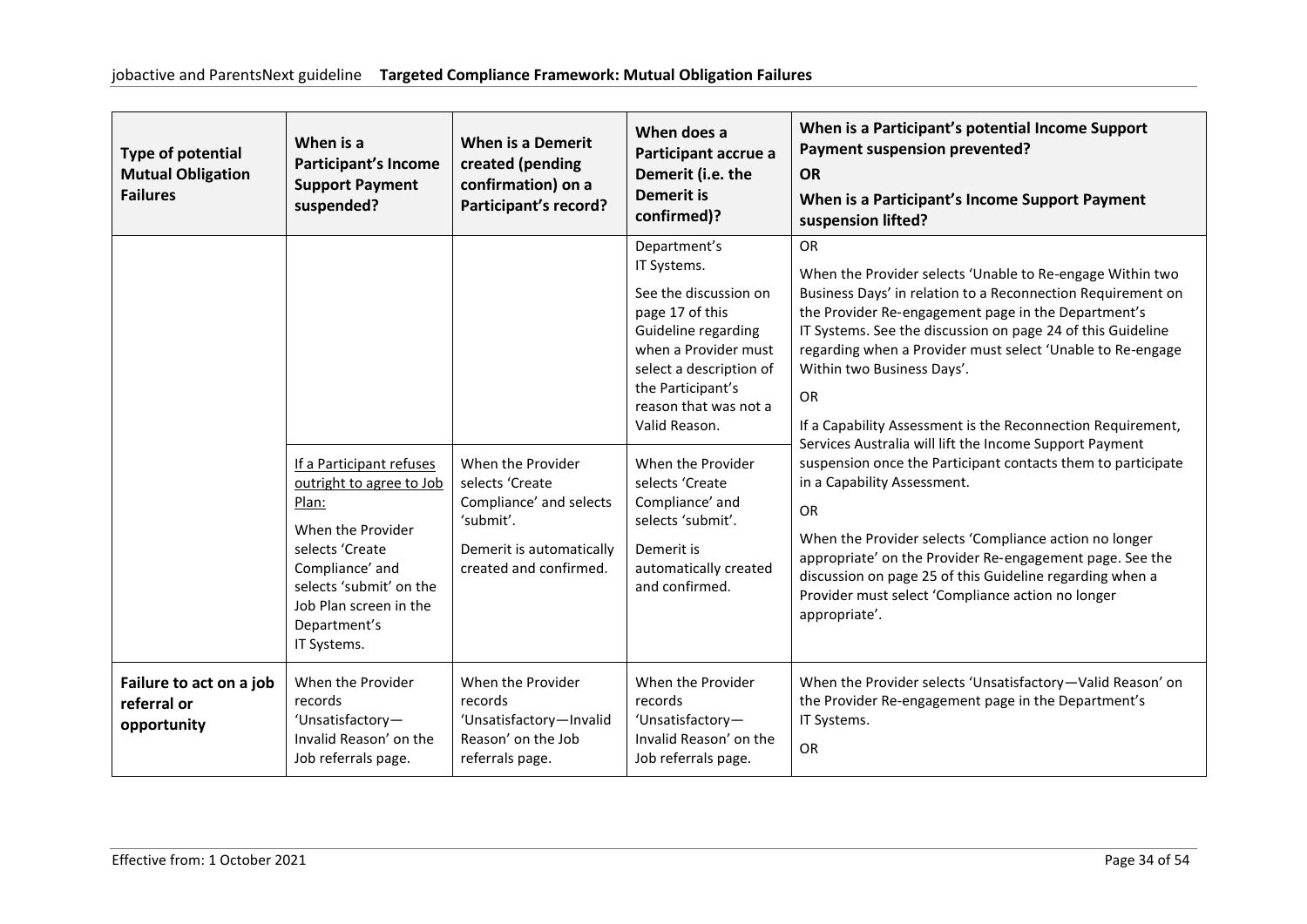| <b>Type of potential</b><br><b>Mutual Obligation</b><br><b>Failures</b> | When is a<br><b>Participant's Income</b><br><b>Support Payment</b><br>suspended? | <b>When is a Demerit</b><br>created (pending<br>confirmation) on a<br>Participant's record? | When does a<br>Participant accrue a<br>Demerit (i.e. the<br><b>Demerit is</b><br>confirmed)? | When is a Participant's potential Income Support<br>Payment suspension prevented?<br><b>OR</b><br>When is a Participant's Income Support Payment<br>suspension lifted?                                                                                                                                                      |
|-------------------------------------------------------------------------|----------------------------------------------------------------------------------|---------------------------------------------------------------------------------------------|----------------------------------------------------------------------------------------------|-----------------------------------------------------------------------------------------------------------------------------------------------------------------------------------------------------------------------------------------------------------------------------------------------------------------------------|
|                                                                         |                                                                                  |                                                                                             |                                                                                              | When the Provider selects 'Satisfactory' in relation to a<br>Reconnection Requirement on the Provider Re-engagement<br>page in the Department's IT Systems.                                                                                                                                                                 |
|                                                                         |                                                                                  |                                                                                             |                                                                                              | <b>OR</b>                                                                                                                                                                                                                                                                                                                   |
|                                                                         |                                                                                  |                                                                                             |                                                                                              | When the Provider selects 'When the Provider selects 'Unable<br>to Re-engage Within two Business Days' on the Provider<br>Re-engagement page in the Department's IT Systems. See the<br>discussion on page 24 of this Guideline regarding when a<br>Provider must select 'Unable to Re-engage Within two<br>Business Days'. |
|                                                                         |                                                                                  |                                                                                             |                                                                                              | <b>OR</b>                                                                                                                                                                                                                                                                                                                   |
|                                                                         |                                                                                  |                                                                                             |                                                                                              | When the Provider selects 'Re-engagement Not Required' on<br>the Provider Re-engagement page in the Department's<br>IT Systems. See discussion on page 24 of this Guideline<br>regarding when a Provider must select 'Re-engagement Not<br>Required'.                                                                       |
|                                                                         |                                                                                  |                                                                                             |                                                                                              | <b>OR</b>                                                                                                                                                                                                                                                                                                                   |
|                                                                         |                                                                                  |                                                                                             |                                                                                              | If a Capability Interview is the Reconnection Requirement, the<br>Department's IT Systems will lift the Income Support Payment<br>suspension once the Provider selects 'Attended' or 'Did Not<br>Attend -Valid' in the Participant's Electronic Calendar in<br>relation to the Capability Interview.                        |
|                                                                         |                                                                                  |                                                                                             |                                                                                              | OR                                                                                                                                                                                                                                                                                                                          |
|                                                                         |                                                                                  |                                                                                             |                                                                                              | If a Capability Assessment is the Reconnection Requirement,<br>Services Australia will lift the Income Support Payment                                                                                                                                                                                                      |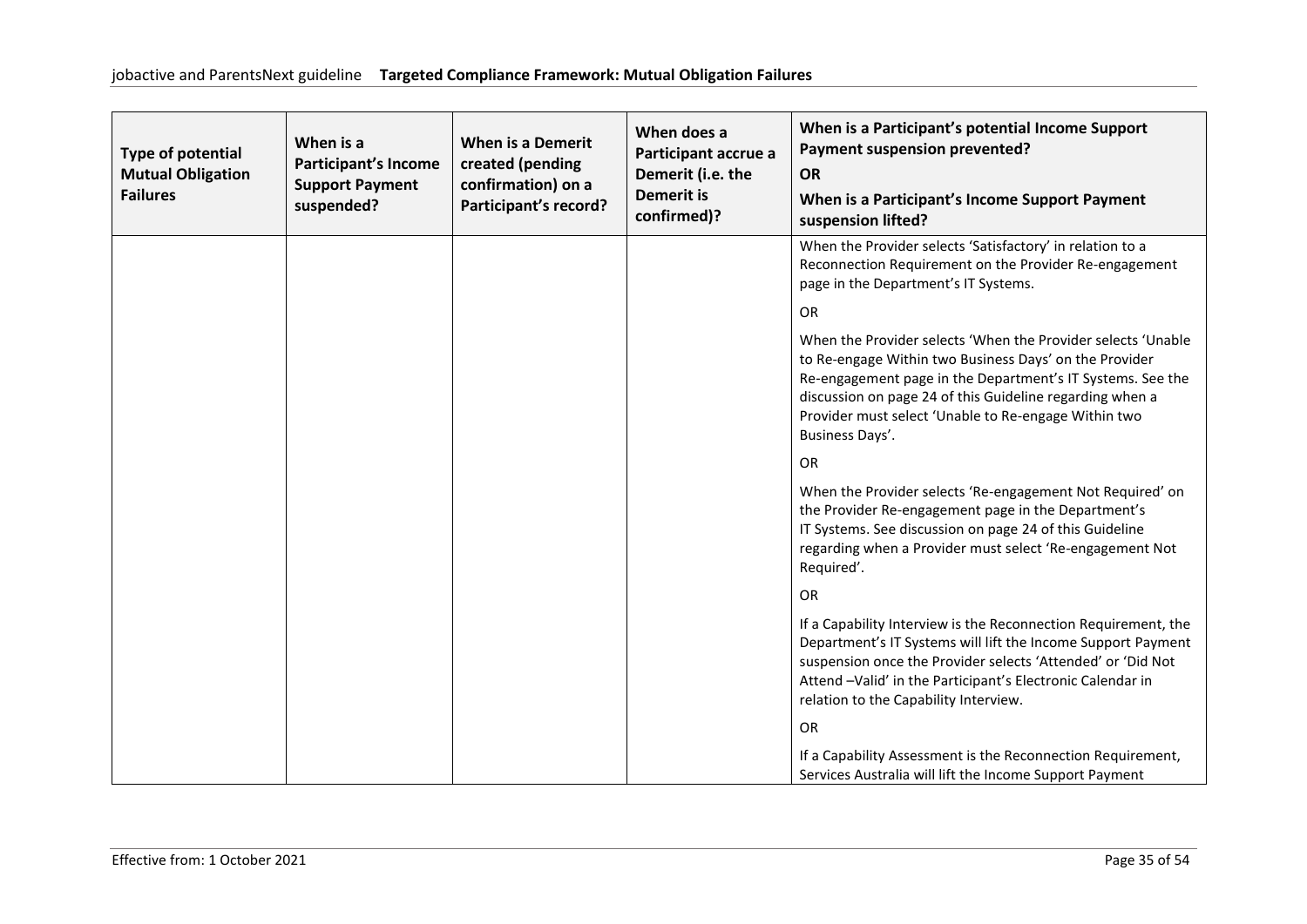| <b>Type of potential</b><br><b>Mutual Obligation</b><br><b>Failures</b>                       | When is a<br><b>Participant's Income</b><br><b>Support Payment</b><br>suspended?                                                                                                                                                                                               | <b>When is a Demerit</b><br>created (pending<br>confirmation) on a<br>Participant's record?                                                                                                                                                                                                                                       | When does a<br>Participant accrue a<br>Demerit (i.e. the<br><b>Demerit is</b><br>confirmed)?                                                                                                                                                                                                                                | When is a Participant's potential Income Support<br>Payment suspension prevented?<br><b>OR</b><br>When is a Participant's Income Support Payment<br>suspension lifted?                                                                                                                                                                                                                                                                                                                                                                                                                                                                                                                                                        |
|-----------------------------------------------------------------------------------------------|--------------------------------------------------------------------------------------------------------------------------------------------------------------------------------------------------------------------------------------------------------------------------------|-----------------------------------------------------------------------------------------------------------------------------------------------------------------------------------------------------------------------------------------------------------------------------------------------------------------------------------|-----------------------------------------------------------------------------------------------------------------------------------------------------------------------------------------------------------------------------------------------------------------------------------------------------------------------------|-------------------------------------------------------------------------------------------------------------------------------------------------------------------------------------------------------------------------------------------------------------------------------------------------------------------------------------------------------------------------------------------------------------------------------------------------------------------------------------------------------------------------------------------------------------------------------------------------------------------------------------------------------------------------------------------------------------------------------|
|                                                                                               |                                                                                                                                                                                                                                                                                |                                                                                                                                                                                                                                                                                                                                   |                                                                                                                                                                                                                                                                                                                             | suspension once the Participant contacts them to participate<br>in a Capability Assessment.<br><b>OR</b><br>When the Provider selects 'Compliance action no longer<br>appropriate' on the Provider Re-engagement page. See the<br>discussion on page 19 of this Guideline regarding when a<br>Provider must select 'Compliance action no longer<br>appropriate'.                                                                                                                                                                                                                                                                                                                                                              |
| <b>Job Search Failure</b><br>The Participant failed to<br>undertake adequate Job<br>Searches. | When the Job Search<br>Period ends and the<br>number of Job Search<br>efforts that are<br>recorded by the<br>Participant in the<br>Department's<br>IT Systems is not equal<br>to the number of Job<br>Search efforts that are<br>required under the<br>Participant's Job Plan. | When the Job Search<br>Period ends and the<br>number of Job Search<br>efforts that are recorded<br>by the Participant in the<br>Department's IT Systems<br>is not equal to the<br>number of Job Search<br>efforts that are required<br>under the Participant's<br>Job Plan.<br>Demerit is automatically<br>created and confirmed. | When the Job Search<br>Period ends and the<br>number of Job Search<br>efforts that are<br>recorded by the<br>Participant in the<br>Department's<br>IT Systems is not equal<br>to the number of Job<br>Search efforts that are<br>required under the<br>Participant's Job Plan.<br>Demerit is<br>automatically<br>confirmed. | When the Provider selects 'Yes' in response to the question<br>'Do you accept the job seeker's reason?' and records the<br>reason accepted as a Valid Reason on the Provider Re-<br>engagement Page in the Department's IT Systems.<br><b>OR</b><br>When the Provider selects 'Yes' in response to the question<br>'Has the job seeker now met their re-engagement<br>requirement?' on the Provider Re-engagement Page in the<br>Department's IT Systems.<br><b>OR</b><br>When the Provider selects 'Unable to Re-engage Within<br>2 Business Days' on the Provider Re-engagement page in the<br>Department's IT Systems. See the discussion on page 21 of this<br>Guideline regarding when a Provider must select 'Unable to |
|                                                                                               | If the Provider assesses<br>that submitted Job<br>Search efforts are not                                                                                                                                                                                                       | When the Provider<br>records an<br>'Unsatisfactory'                                                                                                                                                                                                                                                                               | When the Provider<br>records the reason<br>they did not accept as                                                                                                                                                                                                                                                           | Re-engage Within 2 Business Days'.<br><b>OR</b>                                                                                                                                                                                                                                                                                                                                                                                                                                                                                                                                                                                                                                                                               |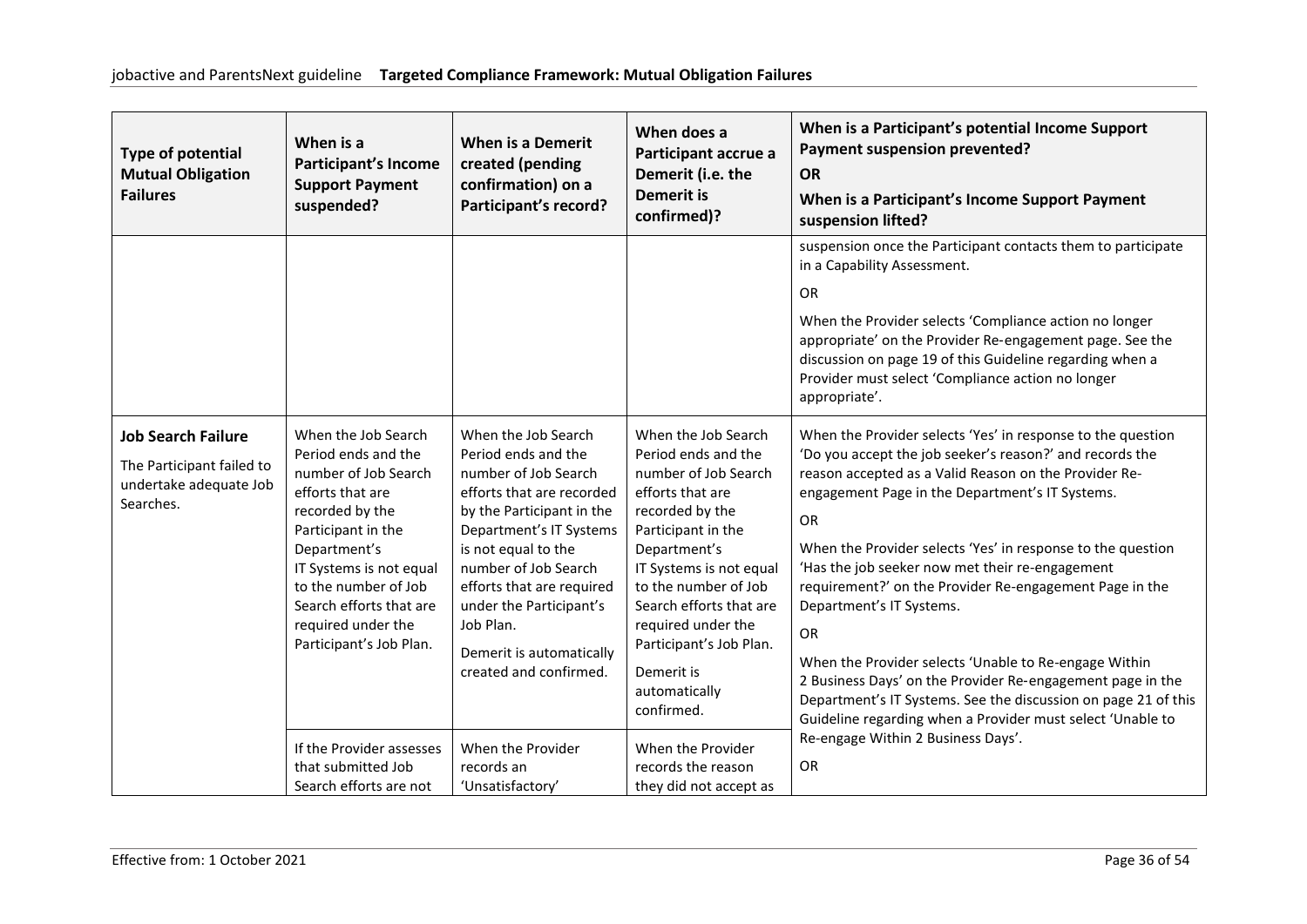| Type of potential<br><b>Mutual Obligation</b><br><b>Failures</b> | When is a<br><b>Participant's Income</b><br><b>Support Payment</b><br>suspended?                                                                                                                                        | <b>When is a Demerit</b><br>created (pending<br>confirmation) on a<br>Participant's record? | When does a<br>Participant accrue a<br>Demerit (i.e. the<br><b>Demerit is</b><br>confirmed)?                                                                                                                                              | When is a Participant's potential Income Support<br>Payment suspension prevented?<br><b>OR</b><br>When is a Participant's Income Support Payment<br>suspension lifted?                                                                                                                                                                                                                                                                                                                                                                                                                                                                                                                                                                                                            |
|------------------------------------------------------------------|-------------------------------------------------------------------------------------------------------------------------------------------------------------------------------------------------------------------------|---------------------------------------------------------------------------------------------|-------------------------------------------------------------------------------------------------------------------------------------------------------------------------------------------------------------------------------------------|-----------------------------------------------------------------------------------------------------------------------------------------------------------------------------------------------------------------------------------------------------------------------------------------------------------------------------------------------------------------------------------------------------------------------------------------------------------------------------------------------------------------------------------------------------------------------------------------------------------------------------------------------------------------------------------------------------------------------------------------------------------------------------------|
|                                                                  | of satisfactory quality<br>to have satisfactorily<br>met their requirement,<br>payment is suspended<br>when the Provider<br>records an<br>'Unsatisfactory'<br>assessment result in<br>the Job Search<br>Reporting page. | assessment result in the<br>Job Search Reporting<br>page.                                   | a Valid Reason in the<br>Department's<br>IT Systems.<br>See the discussion on<br>page 17 of this<br>Guideline regarding<br>when a Provider must<br>select a description of<br>the Participant's<br>reason that was not a<br>Valid Reason. | When the Provider selects 'Requirement no longer needs to be<br>met' on the Provider Re-engagement page in the<br>Department's IT Systems.<br><b>OR</b><br>If a Capability Assessment is the Reconnection Requirement,<br>Services Australia will lift the Income Support Payment<br>suspension once the Participant contacts them to participate<br>in a Capability Assessment.<br><b>OR</b><br>When the Provider selects 'Compliance action no longer<br>appropriate' on the Provider Re-engagement page. See the<br>discussion on page 22 of this Guideline regarding when a<br>Provider must select 'Compliance action no longer<br>appropriate'.<br><b>OR</b><br>If the Participant is in the Penalty Zone, when the Provider<br>records that the Participant is in contact. |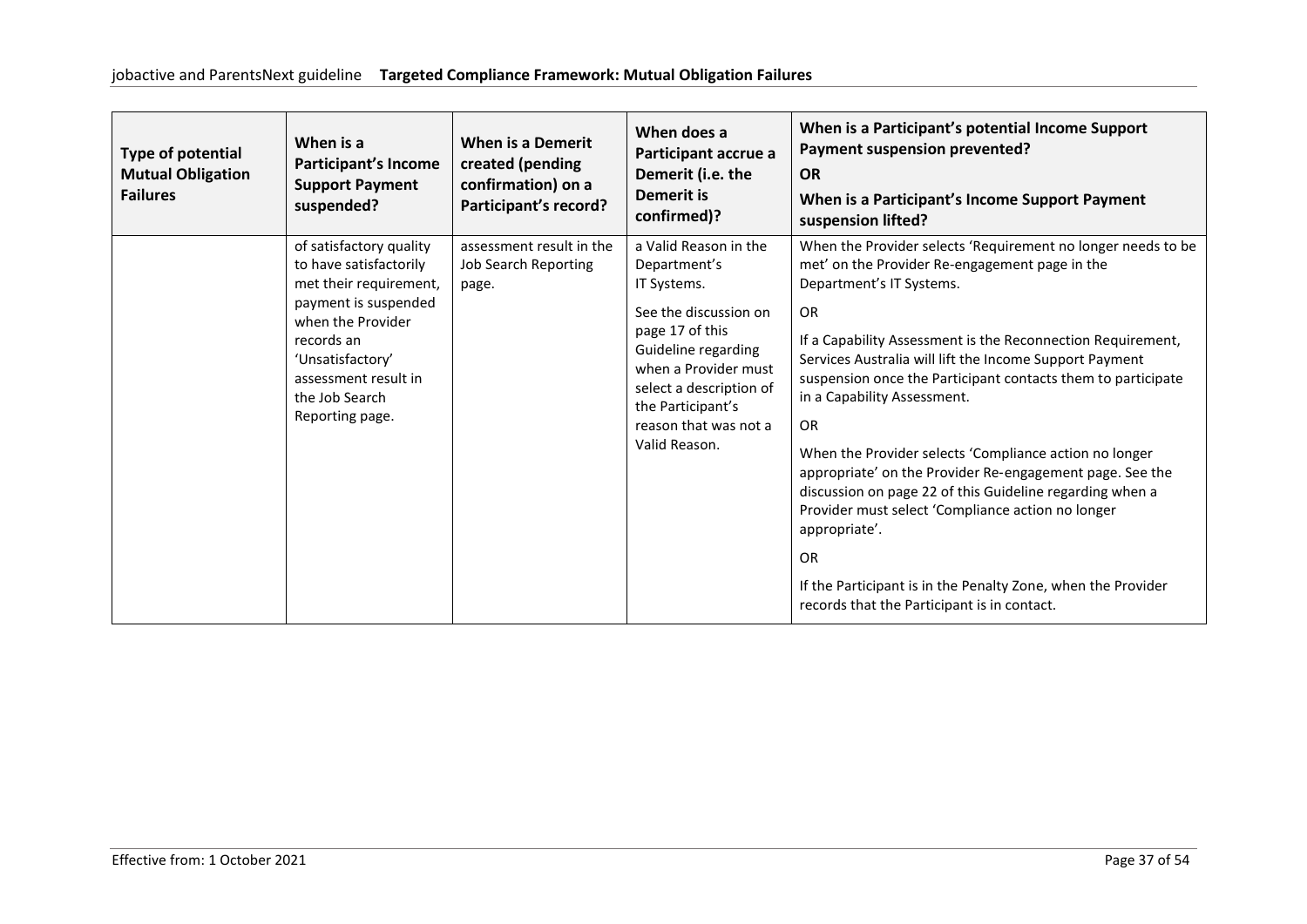

<span id="page-37-0"></span>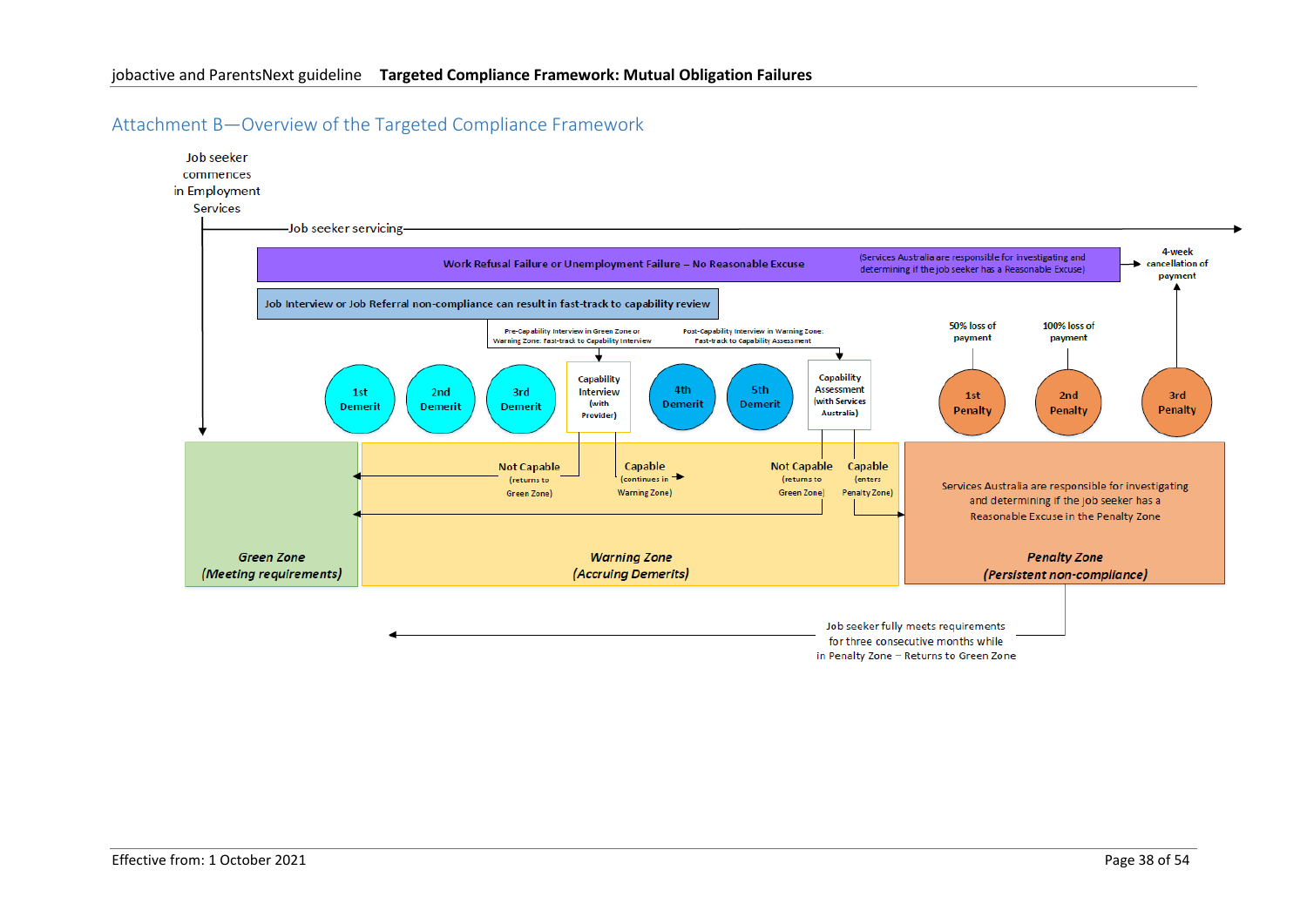# <span id="page-38-0"></span>Attachment C—'Rescheduled', 'No Longer Required' and 'Requirement no longer needs to be met' reason options

# **'Rescheduled' or 'No Longer Required'**

|           | Acceptable Reason-Caring/family<br>reasons                | Acceptable Reason-Cultural business                                          |
|-----------|-----------------------------------------------------------|------------------------------------------------------------------------------|
| $\bullet$ | Acceptable Reason-Housing-                                | Acceptable Reason-Major personal<br>$\bullet$<br>crisis affecting job seeker |
|           | instability issues/inspections<br>Acceptable Reason-Legal | Acceptable Reason-Medical/health<br>$\bullet$<br>reason                      |
| ٠         | requirements<br>Acceptable Reason-Travel/transport-       | Acceptable Reason-Working on day of<br>$\bullet$<br>requirement              |
|           | access/financial issues                                   | Provider Initiated-Requirement can't<br>$\bullet$                            |
|           | Acceptable Reason-Local<br>issue/natural disaster         | be delivered                                                                 |
| ٠         | Reason not acceptable-flexibility<br>utilised             |                                                                              |

# **'Requirement no longer needs to be met'**

| <b>Job Search</b>                                                                                                                                                                                                                                                                                                                                                                                                                   | Job referrals                                                                                                                                                                                                                                                                                                                                                 |
|-------------------------------------------------------------------------------------------------------------------------------------------------------------------------------------------------------------------------------------------------------------------------------------------------------------------------------------------------------------------------------------------------------------------------------------|---------------------------------------------------------------------------------------------------------------------------------------------------------------------------------------------------------------------------------------------------------------------------------------------------------------------------------------------------------------|
| Job Plan requires update to reflect new<br>$\bullet$<br>job search efforts<br>Paid work impacting level of job search<br>Major personal crisis impacting job<br>seeker<br>Ongoing local issue/natural disaster<br>impacts ongoing compliance<br>Cultural business for extended period<br>$\bullet$<br>Significant and ongoing caring/family<br>duties-no exemption<br>Significant and ongoing medical/health<br>issues-no exemption | Applications closed/Vacancy withdrawn<br>Caring/family duties<br>Conditions or pay not suitable<br>Housing instability/emergency<br>Legal requirements<br>Local issue/natural disaster<br>$\bullet$<br>Medical/health issue<br>٠<br>Major personal crisis affecting job<br>٠<br>seeker*<br>Position no longer suitable<br>٠<br>Referral created in error<br>٠ |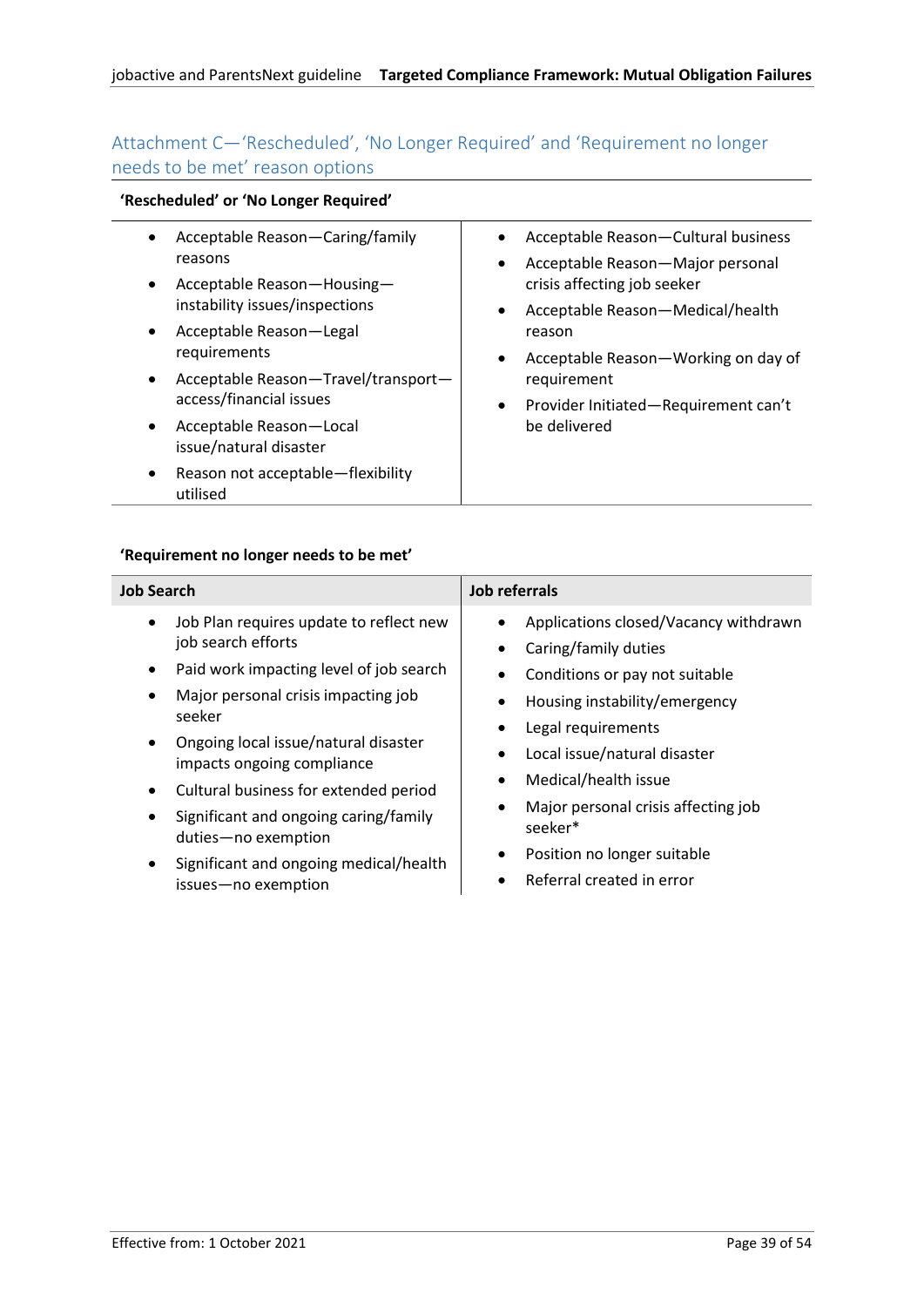# <span id="page-39-0"></span>Attachment D – Targeted Compliance Framework (TCF) workflow

The following table describes the TCF workflow Providers must undertake when the Provider considers that the TCF cannot be applied but the Participant has been non-compliant.

| Reason                                                                              | <b>TCF is applicable</b>                                                                                                                                                                                                                                                                                                                                                                                                                                                                                                                          | <b>TCF is not applicable</b>                                                                                                                                                                                                                                                                                                                                                                                                                                                                                                                                                                                                                                                                                                                                                                                                                                                                                                                                                                          |
|-------------------------------------------------------------------------------------|---------------------------------------------------------------------------------------------------------------------------------------------------------------------------------------------------------------------------------------------------------------------------------------------------------------------------------------------------------------------------------------------------------------------------------------------------------------------------------------------------------------------------------------------------|-------------------------------------------------------------------------------------------------------------------------------------------------------------------------------------------------------------------------------------------------------------------------------------------------------------------------------------------------------------------------------------------------------------------------------------------------------------------------------------------------------------------------------------------------------------------------------------------------------------------------------------------------------------------------------------------------------------------------------------------------------------------------------------------------------------------------------------------------------------------------------------------------------------------------------------------------------------------------------------------------------|
| Job seeker<br>submitted a<br>poor quality<br>job search<br>application              | As per the Guideline, if job<br>search is unsatisfactory in quality<br>apply the TCF.<br>For details on how to report non-<br>compliance due to unsatisfactory Job<br>Search efforts, refer to:<br>Task Card Guide - Monitoring Job<br>Search Requirements.                                                                                                                                                                                                                                                                                       | When the TCF cannot be applied, for<br>$\bullet$<br>example if the unsatisfactory job application<br>was submitted in a previous reporting<br>period that is now finalised and cannot be<br>quality reviewed, attempt contact with the<br>job seeker to discuss the matter.<br>If contact is unsuccessful, schedule a<br>$\bullet$<br>Provider Appointment for the job seeker to<br>attend (if there is not one already scheduled<br>to occur within a reasonable timeframe).<br>Discuss with the job seeker - over the phone<br>٠<br>or during the Provider Appointment - and<br>where applicable, the information provided<br>by the Employer Reporting Line (through the<br>Employer Report Referral) - and provide<br>guidance on how to improve the quality of<br>the job seeker's job search applications.<br>During this discussion Providers should also<br>consider referring the job seeker to activities<br>to build or improve employability skills or<br>similar appropriate activities. |
| Job seeker did<br>not attend or<br>behave<br>appropriately<br>at a job<br>interview | As per the Guideline, if a job<br>seeker failed to attend or<br>behaved inappropriately at a<br>scheduled job interview that their<br>Provider notified them of with no<br>valid reason apply the TCF.<br>For details on how to report non-<br>compliance refer to:<br>Task Card Guide - Recording<br>attendance results for Third Party<br>Appointments, Job Interviews and<br>Activities where the Provider is<br>responsible for this.<br>Task Card Guide - Actions following a<br>no Result Entered (NRE) and Did Not<br>Attend (DNA) result. | Review the job seeker's calendar. If the<br>interview was not scheduled in the job<br>seeker's calendar the TCF is not applicable.<br>However, Providers must discuss the<br>information provided in the Employer Report<br>Referral with the job seeker.<br>Attempt contact with the job seeker to<br>discuss the matter.<br>If contact is unsuccessful, schedule a Provider<br>Appointment for the job seeker to attend (if<br>there is not one already scheduled to occur<br>within a reasonable timeframe).<br>Discuss with the job seeker - over the phone<br>or during the Provider Appointment - and<br>where applicable, the information provided<br>by the Employer Reporting Line (through the<br>Employer Report Referral) - and provide<br>guidance on successful job interview<br>techniques. During this discussion Providers<br>should also consider referring the job seeker<br>to activities to build or improve employability<br>or similar appropriate activities.                 |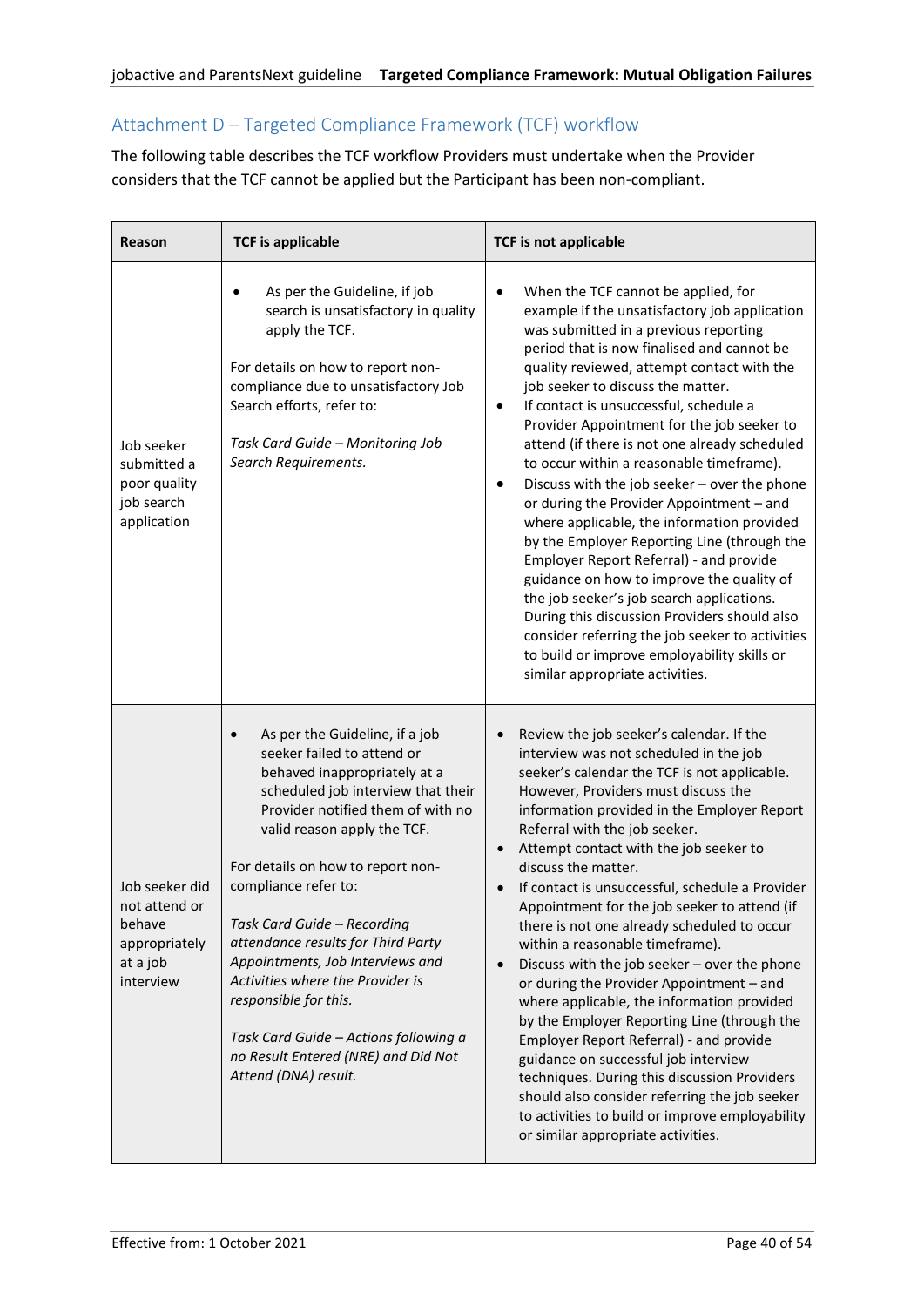| Job seeker<br>was offered a<br>suitable job by<br>an employer<br>but did not<br>accept the<br>job, or<br>accepted a job<br>offer but did<br>not<br>commence on<br>the agreed<br>start date | If not already assessed undertake<br>a suitable work assessment.<br>As per the Work Refusal and<br>Unemployment Failure Guideline,<br>if no valid reason apply the TCF.<br>This must be reported to Services<br>$\bullet$<br>Australia as a Work Refusal<br>Failure.<br>For details on how to create a Work<br>Refusal Failure Report, refer to:<br>Task Card Guide - Reporting Work<br>Refusal Failures.                                                                     | If not already assessed undertake a suitable<br>$\bullet$<br>work assessment.<br>If the assessment determines that the work is<br>unsuitable, no further action required.<br>If the assessment determines that the work<br>$\bullet$<br>was suitable, review the date of the job offer.<br>If it is more than 10 business days since this<br>date the TCF is not applicable. However,<br>Providers must discuss the information<br>provided in the report with the job seeker.<br>Attempt contact with the job seeker to<br>$\bullet$<br>discuss the matter.<br>If contact is unsuccessful, schedule a<br>$\bullet$<br>Provider Appointment for the job seeker to<br>attend (if there is not one already scheduled<br>to occur within a reasonable timeframe).<br>Discuss with the job seeker - over the phone<br>$\bullet$<br>or during the Provider Appointment - and<br>where applicable, the information provided<br>by the Employer Reporting Line (through the<br>Employer Report Referral) - and provide<br>guidance on accepting and commencing<br>suitable employment. During this discussion<br>Providers should also consider referring the<br>job seeker to activities to build or improve<br>employability or similar appropriate<br>activities. |
|--------------------------------------------------------------------------------------------------------------------------------------------------------------------------------------------|-------------------------------------------------------------------------------------------------------------------------------------------------------------------------------------------------------------------------------------------------------------------------------------------------------------------------------------------------------------------------------------------------------------------------------------------------------------------------------|---------------------------------------------------------------------------------------------------------------------------------------------------------------------------------------------------------------------------------------------------------------------------------------------------------------------------------------------------------------------------------------------------------------------------------------------------------------------------------------------------------------------------------------------------------------------------------------------------------------------------------------------------------------------------------------------------------------------------------------------------------------------------------------------------------------------------------------------------------------------------------------------------------------------------------------------------------------------------------------------------------------------------------------------------------------------------------------------------------------------------------------------------------------------------------------------------------------------------------------------------------------|
| Job seeker<br>voluntarily left<br>a suitable job<br>or was<br>dismissed due<br>to misconduct                                                                                               | As per the Work Refusal Failures<br>and Unemployment Failures<br>Guideline, if following a<br>discussion with the job seeker,<br>the Provider considers that the<br>job seeker has committed an<br>apparent Unemployment Failure,<br>apply the TCF.<br>This must be reported to Services<br>Australia as an Unemployment<br>Failure.<br>For details on how to create an<br>Unemployment Failure Report, refer<br>to:<br>Task Card Guide - Reporting<br>Unemployment Failures. | As per the Work Refusal and Unemployment<br>$\bullet$<br>Failure Guideline, if following a discussion<br>with the job seeker, the Provider considers<br>that the job seeker has not committed an<br>apparent Unemployment Failure, no further<br>action is required.<br>However, if the Provider considers that the<br>job seeker has committed an apparent<br>Unemployment Failure but the TCF cannot be<br>applied, as more than 20 business days have<br>passed since the incident date, Providers<br>must while in contact with the job seeker:<br>discuss the information provided by the<br>$\circ$<br>Employer Reporting Line (through the<br>Employer Report Referral) where<br>applicable and provide guidance on<br>sustaining employment.<br>during this discussion Providers should<br>$\circ$<br>also consider referring the job seeker to<br>activities to build or improve<br>employability or similar appropriate<br>activities.                                                                                                                                                                                                                                                                                                              |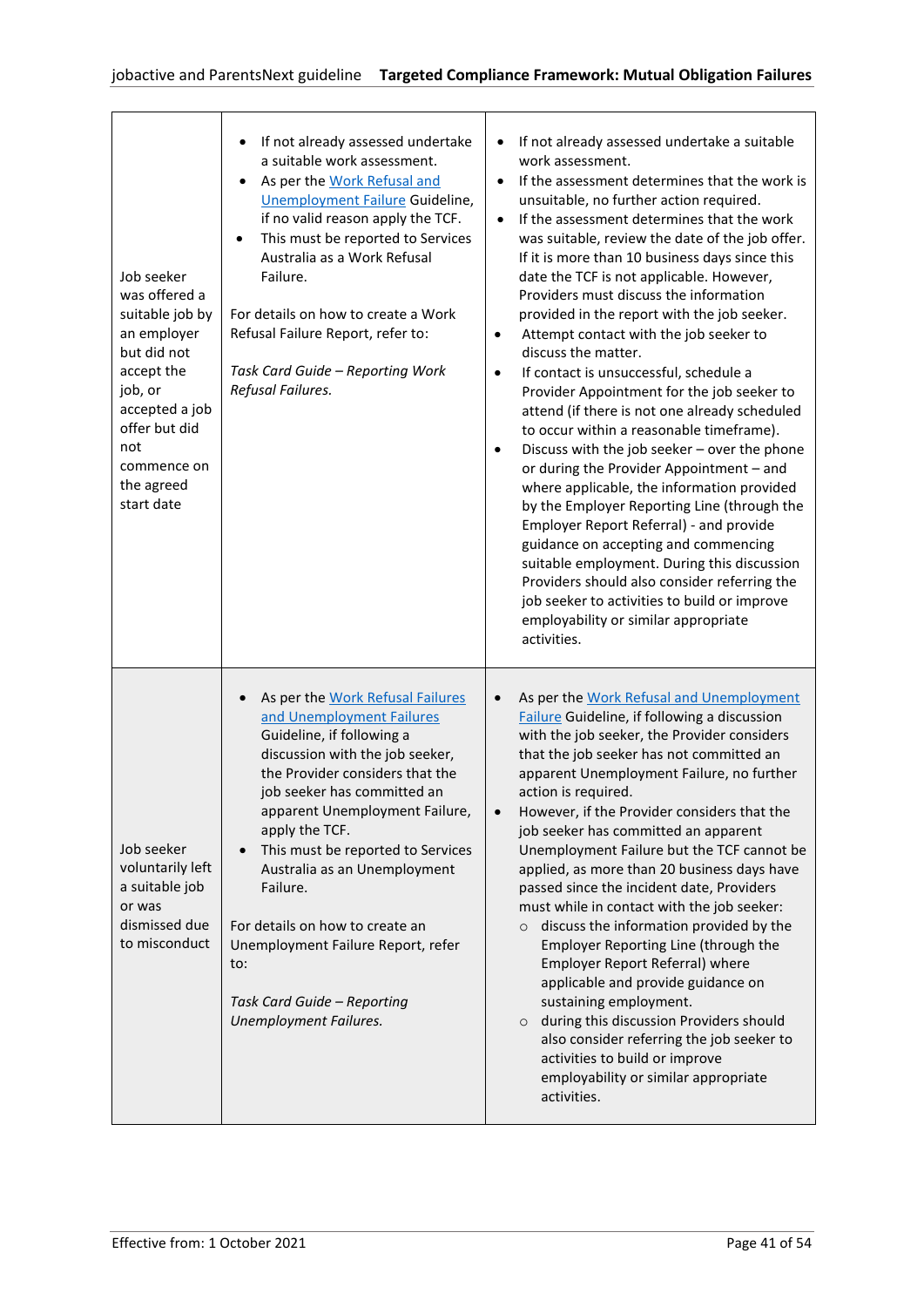# <span id="page-41-0"></span>Attachment E—Valid Reason assessment options

The following tables replicate the drop-down menus in the system. When recording a reason that is a Valid Reason or that is not a Valid Reason in the Department's IT Systems, the appropriate menu will appear. Reasons may appear in both columns and may be a Valid Reason or not a Valid Reason, depending on the Provider's determination (see the [Assessing](#page-17-2)  [Valid Reasons](#page-17-2) section of this Guideline, above). In the Department's IT Systems, 'reasons accepted' refers to Reasons that the Provider determines are Valid Reasons, and 'reasons not accepted' refers to Reasons that the Provider determines are not Valid Reasons.

#### **Failure to attend a Provider Appointment, Third Party Appointment, activity or job interview**

<span id="page-41-1"></span>

| <b>Reasons accepted</b>                                                                                                                                                                                                                                                         | <b>Reasons not accepted</b>                                                                                                                                                                                                                                                                                                           |
|---------------------------------------------------------------------------------------------------------------------------------------------------------------------------------------------------------------------------------------------------------------------------------|---------------------------------------------------------------------------------------------------------------------------------------------------------------------------------------------------------------------------------------------------------------------------------------------------------------------------------------|
| Caring/family reasons that were<br>unforeseeable-unable to advise prior                                                                                                                                                                                                         | Away from home/on holiday<br>$\bullet$<br>Caring/family reasons<br>$\bullet$                                                                                                                                                                                                                                                          |
| Conditions or pay not suitable <sup>+</sup><br>Conditions/skills beyond job seeker*<br>capacity <sup>+</sup><br>Cultural business-unable to advise prior<br>Believe job seeker <sup>*</sup> thought they were<br>exempt<br>Housing instability issues-unable to advise<br>prior | Caring-claims childcare will be too<br>expensive if offered job <sup>+</sup><br>Conditions-claims job does not match<br>skills <sup>+</sup><br>Conditions-claims not in preferred<br>employment industry <sup>+</sup><br>Did not believe they had a requirement<br>$\bullet$<br>Did not think they had to attend-thought<br>$\bullet$ |
| Housing-landlord/property inspection-<br>unable to advise prior<br>Legal requirements-unable to advise prior                                                                                                                                                                    | exempt<br>Did not want to attend requirement<br>٠<br>Forgot about requirement<br>$\bullet$                                                                                                                                                                                                                                            |
| Local issue/natural disaster-unable to<br>advise prior<br>Major personal crisis affected job seeker*<br>unable to advise prior                                                                                                                                                  | Got lost/got time wrong<br>$\bullet$<br>Housing instability issues<br>Medical/health reason<br>$\bullet$                                                                                                                                                                                                                              |
| Medical/health reason-unable to advise<br>prior<br>Notification issue-not aware of<br>requirement                                                                                                                                                                               | Slept in/missed requirement<br>$\bullet$<br>Travel/transport-did not have money to<br>pay<br>Travel/transport issue-did not have access<br>٠                                                                                                                                                                                          |
| Travel/transport, did not have money to<br>pay-unable to advise prior<br>Travel/transport access issue-unable to                                                                                                                                                                | Travel/transport issue-claims distance too<br>great<br>Undertaking other non-mutual obligation                                                                                                                                                                                                                                        |
| advise prior<br>Working on day of requirement-unable to<br>advise prior                                                                                                                                                                                                         | requirement<br>Prior notice not given and reasonable to<br>expect:                                                                                                                                                                                                                                                                    |
|                                                                                                                                                                                                                                                                                 | Caring/family reasons<br>٠<br>Housing-landlord/property inspection<br>٠<br>Legal requirement<br>$\blacksquare$<br>Medical/health reason                                                                                                                                                                                               |

<sup>\*</sup> In this case, 'job seeker' refers to a 'Fully Eligible Participant (Mutual Obligation)' as defined in the jobactive Deed 2015–2022 or a 'Compulsory Participant' as defined in the ParentsNext Deed 2018–2021, as relevant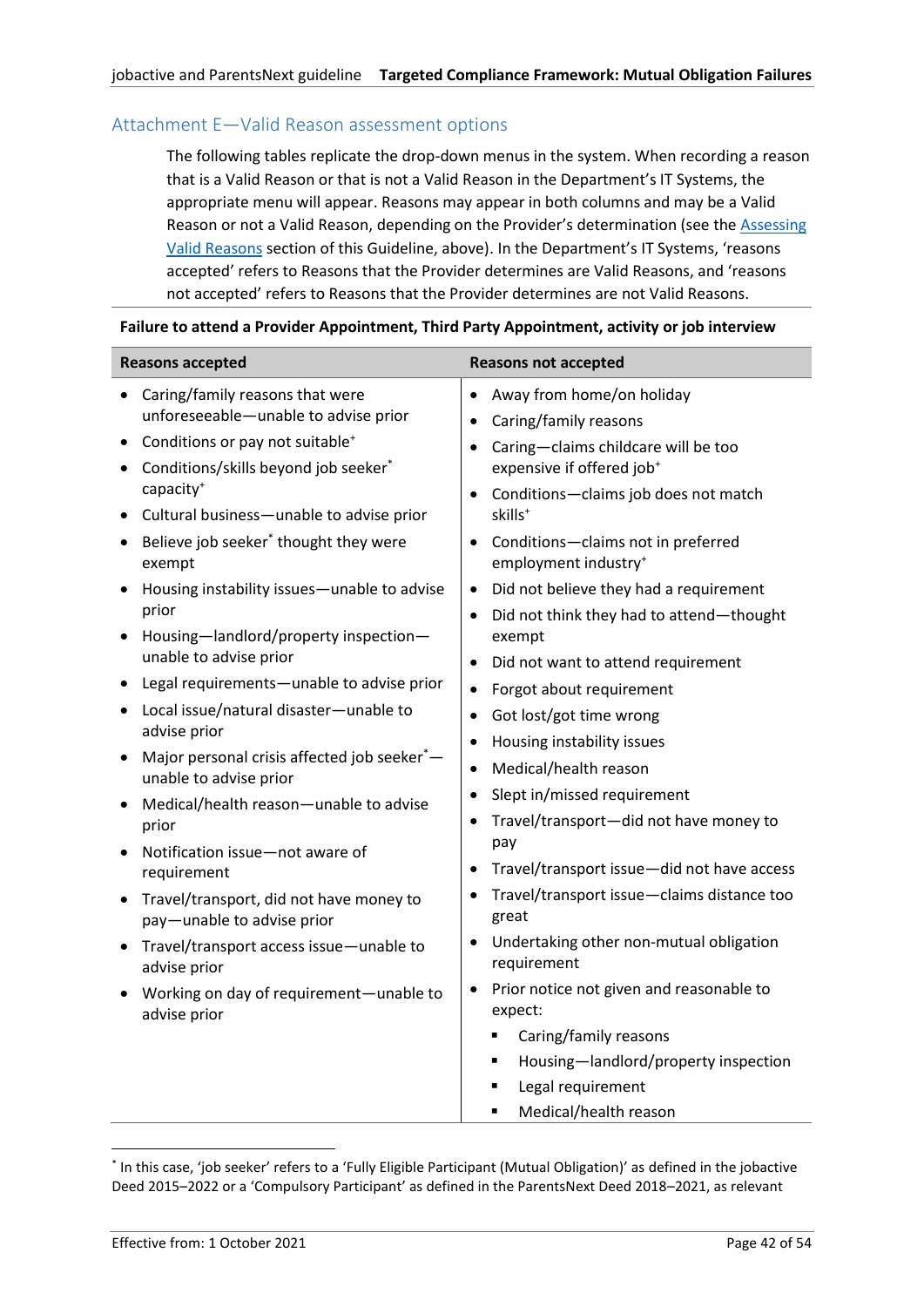| Reasons accepted | Reasons not accepted                                                                                                                                                         |
|------------------|------------------------------------------------------------------------------------------------------------------------------------------------------------------------------|
|                  | Travel/transport-did not have money<br>$\mathbf{u}$<br>to pay<br>Travel/transport issue-did not have<br>$\mathbf{E} = \mathbf{E}$<br>access<br>Working on day of requirement |
|                  |                                                                                                                                                                              |

# **Failure to attend a Provider Appointment, Third Party Appointment, activity or job interview**

+Applicable to Job Interviews only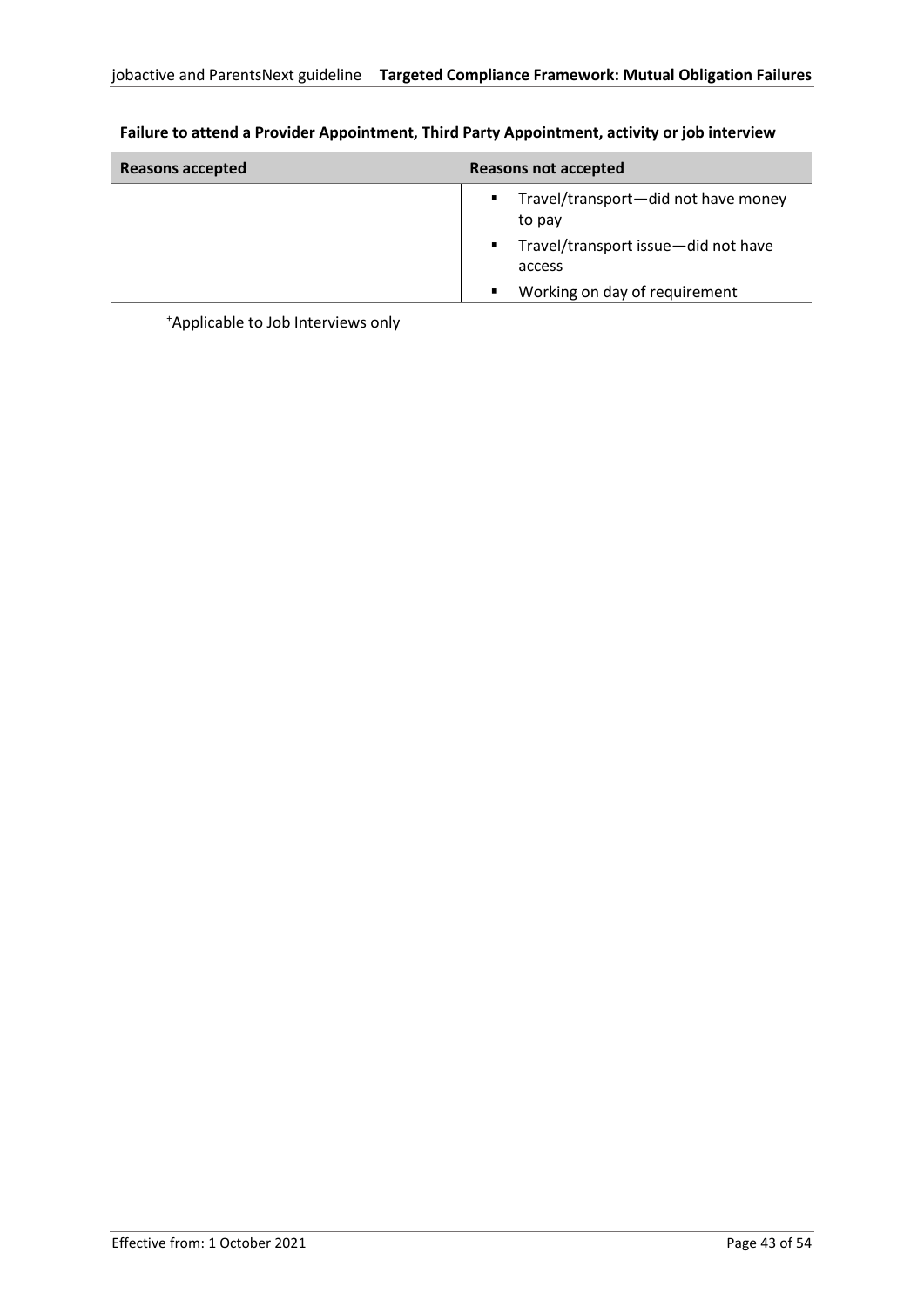| Behaviours that may be considered misconduct which prevent the purpose of the requirement<br>from being met include:                                                                                                                                                |                                                                                                                                                                                                                                                                                                                                                                                                                                                     |  |
|---------------------------------------------------------------------------------------------------------------------------------------------------------------------------------------------------------------------------------------------------------------------|-----------------------------------------------------------------------------------------------------------------------------------------------------------------------------------------------------------------------------------------------------------------------------------------------------------------------------------------------------------------------------------------------------------------------------------------------------|--|
| Appeared intoxicated/under the<br>$\bullet$<br>influence<br>Disingenuous<br>Disruptive/disengaged-unable to<br>complete requirement<br>Inadequate presentation/attire at<br>requirement<br>Left prior to completion of requirement                                  | Physically abusive-unable to deliver<br>requirement<br>Self-sabotage<br>Theft<br>Verbally abusive-unable to deliver<br>requirement.                                                                                                                                                                                                                                                                                                                 |  |
| Reasons accepted<br>$\bullet$                                                                                                                                                                                                                                       | Reasons not accepted<br>$\bullet$                                                                                                                                                                                                                                                                                                                                                                                                                   |  |
| Did not have appropriate attire to wear<br>$\bullet$<br>at requirement<br>Disability/condition presenting itself as<br>$\bullet$<br>misconduct<br>Major personal crisis affected job<br>$\bullet$<br>seeker*<br>Medical issue/condition contributed to<br>behaviour | Couldn't control behaviour/self<br>$\bullet$<br>Denied nature of misconduct<br>Did not believe they were impacted by<br>$\bullet$<br>substances<br>Did not think they had to stay for the<br>duration<br>Did not think they were dressed<br>$\bullet$<br>inappropriately<br>Did not want to participate/engage<br>$\bullet$<br>with requirement<br>Falsified disability/condition presenting<br>٠<br>itself as misconduct<br>Did not want that job+ |  |

#### **Misconduct at a Provider Appointment, Third Party Appointment, activity or job interview**

<sup>+</sup>Applicable to Job Interviews only

<sup>\*</sup> In this case, 'job seeker' refers to a 'Fully Eligible Participant (Mutual Obligation)' as defined in the jobactive Deed 2015–2022 or a 'Compulsory Participant' as defined in the ParentsNext Deed 2018–2024, as relevant.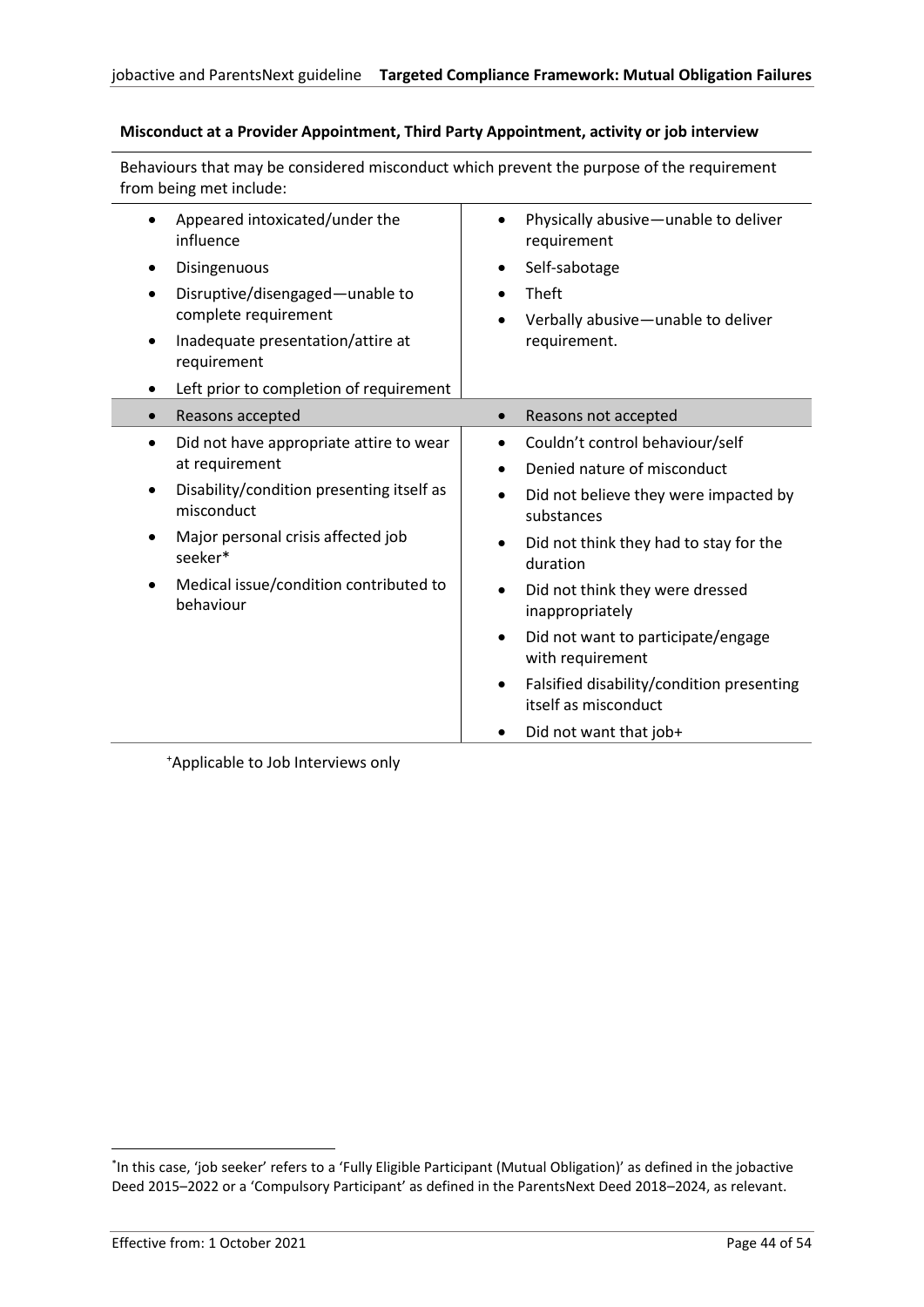| <b>Reasons accepted</b>                                                                                                                                                                                                                                                                                                                                                                                                                                                                                                                                                        | <b>Reasons not accepted</b>                                                                                                                                                                                                                                                                                                                                                                                                                                                                                                                                                                                                                                                                                                                                                                                                                                                                             |  |
|--------------------------------------------------------------------------------------------------------------------------------------------------------------------------------------------------------------------------------------------------------------------------------------------------------------------------------------------------------------------------------------------------------------------------------------------------------------------------------------------------------------------------------------------------------------------------------|---------------------------------------------------------------------------------------------------------------------------------------------------------------------------------------------------------------------------------------------------------------------------------------------------------------------------------------------------------------------------------------------------------------------------------------------------------------------------------------------------------------------------------------------------------------------------------------------------------------------------------------------------------------------------------------------------------------------------------------------------------------------------------------------------------------------------------------------------------------------------------------------------------|--|
| Did not understand requirement to<br>$\bullet$<br>agree to Job Plan<br>Required further assistance to<br>$\bullet$<br>understand terms of Job Plan<br>Housing instability issues-unable to<br>$\bullet$<br>return Plan or advise prior<br>Local issue/natural disaster-unable to<br>$\bullet$<br>return Plan or advise prior<br>Legal requirements-unable to return<br>$\bullet$<br>Plan or advise prior<br>Medical/health reason-unable to<br>$\bullet$<br>return Plan or advise prior<br>Travel/transport access issue-unable<br>$\bullet$<br>to return Plan or advise prior | Away from home/on holiday<br>$\bullet$<br>Caring/family reasons-claims no time<br>$\bullet$<br>to participate<br>Does not believe they have to meet<br>$\bullet$<br>requirements<br>Refuses to participate in employment<br>$\bullet$<br>services<br>Refuses to look for work-number or<br>$\bullet$<br>overall<br>Refuses to participate due to study<br>$\bullet$<br>Refuses to participate in specific<br>$\bullet$<br>activity<br>Refuses to participate/claims to have<br>$\bullet$<br>no time due to paid work<br>Refuses to participate due to self-<br>$\bullet$<br>employment<br>Refuses to discuss requirements<br>$\bullet$<br>Refuses to participate due to<br>$\bullet$<br>undertaking other, non-mutual<br>obligation requirements<br>Does not want to enter into a Job Plan<br>$\bullet$<br>Forgot about requirement<br>$\bullet$<br>Medical/health reason-could not<br>٠<br>return Plan |  |
|                                                                                                                                                                                                                                                                                                                                                                                                                                                                                                                                                                                | Caring/family reasons-could not<br>$\bullet$<br>return Plan<br>Travel/transport issues-could not<br>$\bullet$<br>return Plan                                                                                                                                                                                                                                                                                                                                                                                                                                                                                                                                                                                                                                                                                                                                                                            |  |

# **Failure to agree to a Job Plan**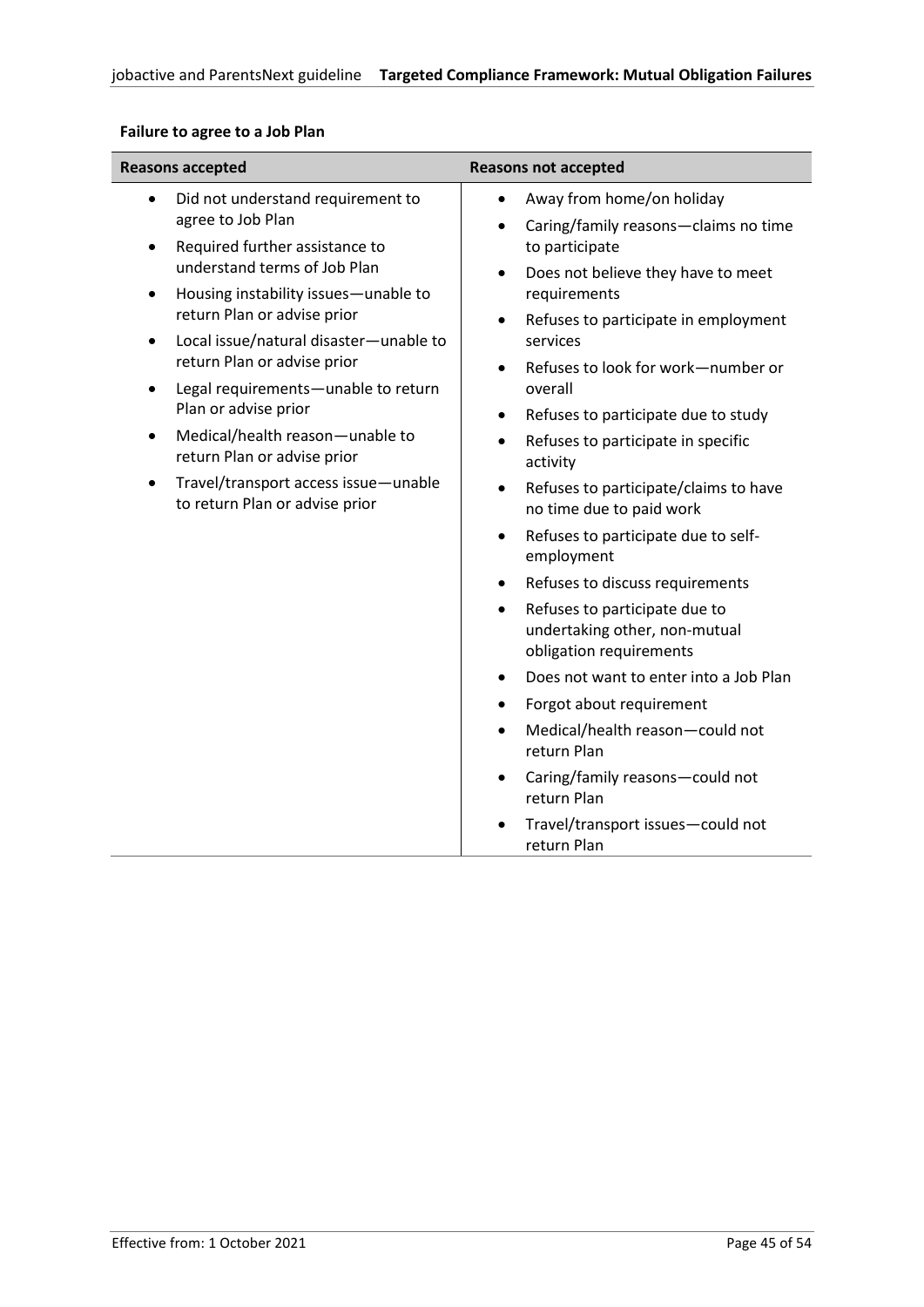| <b>Reasons accepted</b>                                                                                                                                                                                                      | <b>Reasons not accepted</b>                                                                                                                                                                                                                                                                                                                                                                                                                                                                                                                                                                                                                                                                                                                                                                                                                               |  |
|------------------------------------------------------------------------------------------------------------------------------------------------------------------------------------------------------------------------------|-----------------------------------------------------------------------------------------------------------------------------------------------------------------------------------------------------------------------------------------------------------------------------------------------------------------------------------------------------------------------------------------------------------------------------------------------------------------------------------------------------------------------------------------------------------------------------------------------------------------------------------------------------------------------------------------------------------------------------------------------------------------------------------------------------------------------------------------------------------|--|
| Caring/family duties that were<br>$\bullet$<br>significant-no exemption<br>Cultural business for extended period<br>$\bullet$                                                                                                | Away from home/on holidays<br>$\bullet$<br>Caring/family requirements affected<br>$\bullet$<br>job search                                                                                                                                                                                                                                                                                                                                                                                                                                                                                                                                                                                                                                                                                                                                                 |  |
| Housing instability issues<br>٠<br>Legal requirements impacted job<br>$\bullet$<br>search<br>Local issue/natural disaster impacted<br>job search<br>Medical/health reason-no exemption<br>Major personal crisis-no exemption | Claims other requirements affected job<br>$\bullet$<br>search<br>Does not believe suitable jobs are<br>$\bullet$<br>available<br>Does not want to apply for jobs<br>$\bullet$<br>Does not want to apply for jobs using<br>$\bullet$<br>different methods<br>Does not want to look for work in<br>$\bullet$<br>diverse industries<br>Does not want to tailor applications to<br>$\bullet$<br>industry<br>Forgot about job search/got due date<br>$\bullet$<br>wrong<br>Housing instability<br>٠<br>Medical/health reasons<br>$\bullet$<br>States not required to look for work<br>$\bullet$<br>States too many job searches required<br>$\bullet$<br>Technology issue-claims could not<br>$\bullet$<br>submit efforts online<br>Technology issue-reported job search<br>$\bullet$<br>efforts incorrectly<br>Thinks quality of applications is<br>$\bullet$ |  |
|                                                                                                                                                                                                                              | satisfactory                                                                                                                                                                                                                                                                                                                                                                                                                                                                                                                                                                                                                                                                                                                                                                                                                                              |  |

# **Failure to satisfactorily meet a Job Search Requirement**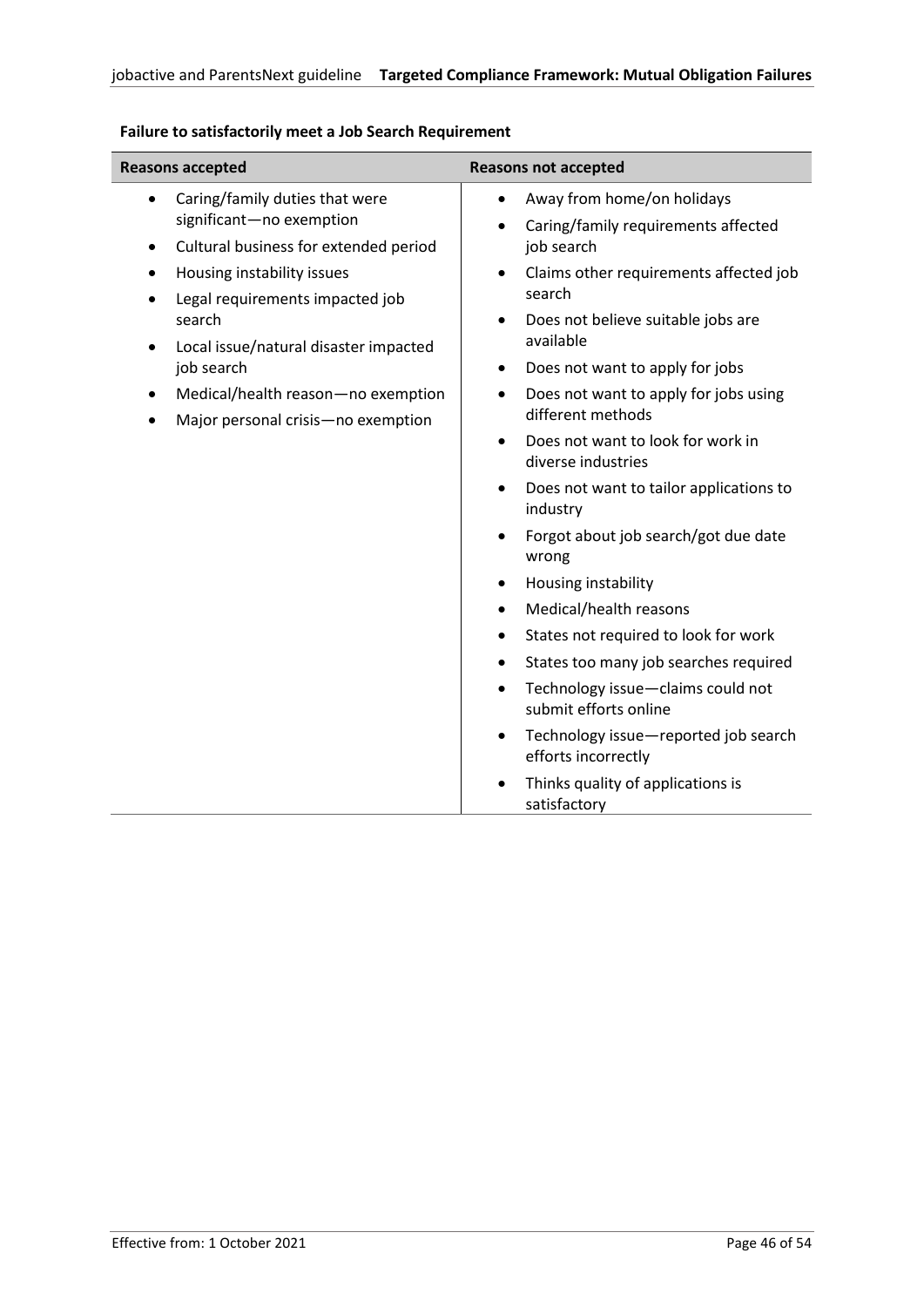| <b>Reasons accepted</b>                                     | <b>Reasons not accepted</b>                                                |  |
|-------------------------------------------------------------|----------------------------------------------------------------------------|--|
| Caring/family duties were significant-                      | Acted in a manner that did not result in                                   |  |
| $\bullet$                                                   | $\bullet$                                                                  |  |
| no exemption                                                | a job offer/interview                                                      |  |
| Commute to/from workplace-distance                          | Away from home/on holiday                                                  |  |
| $\bullet$                                                   | $\bullet$                                                                  |  |
| too great/expensive                                         | Believes not required to look for work<br>$\bullet$                        |  |
| Conditions or pay not suitable                              | Caring/family requirements                                                 |  |
| $\bullet$                                                   | $\bullet$                                                                  |  |
| Conditions/skills for job beyond job                        | Caring-claims childcare will be too                                        |  |
| $\bullet$                                                   | $\bullet$                                                                  |  |
| seeker <sup>*</sup> capacity                                | expensive if job offered                                                   |  |
| Cultural business for extended period                       | Conditions-claims job does not match                                       |  |
| $\bullet$                                                   | $\bullet$                                                                  |  |
| Cultural-workplace unsuitable for<br>$\bullet$              | skills                                                                     |  |
| cultural/religious reasons                                  | Conditions-claims not in preferred<br>$\bullet$                            |  |
| Housing instability issues<br>$\bullet$                     | employment industry                                                        |  |
| Legal requirements prevented                                | Conditions-claims too many or too                                          |  |
| $\bullet$                                                   | $\bullet$                                                                  |  |
| compliance                                                  | few hours                                                                  |  |
| Local issue/natural disaster prevented                      | Conditions-pay not enough (within                                          |  |
| $\bullet$                                                   | $\bullet$                                                                  |  |
| compliance                                                  | allowable policy)                                                          |  |
| Major personal crisis affected job                          | Does not want job                                                          |  |
| $\bullet$                                                   | $\bullet$                                                                  |  |
| seeker                                                      | Forgot about requirement                                                   |  |
| Medical/health reason prevented                             | Housing instability                                                        |  |
| $\bullet$                                                   | ٠                                                                          |  |
| compliance                                                  | Medical/health reason<br>$\bullet$                                         |  |
| Notification issue-not aware of<br>$\bullet$<br>requirement | Résumé not acceptable standard<br>$\bullet$                                |  |
| PCP-job seekerError! Bookmark not                           | Technology-claims no access to                                             |  |
| $\bullet$                                                   | $\bullet$                                                                  |  |
| defined. not better off financially                         | technology to complete requirement                                         |  |
| Technology-no access to technology                          | Technology-claims no phone or credit                                       |  |
| $\bullet$                                                   | $\bullet$                                                                  |  |
| to complete requirement                                     | to contact employer                                                        |  |
| Technology-no phone or credit to<br>contact employer        | Travel/transport issue-claims distance<br>$\bullet$<br>too great/expensive |  |

# **Failure to act on a job referral**

<span id="page-46-0"></span><sup>\*</sup> In this case, 'job seeker' refers to a 'Fully Eligible Participant (Mutual Obligation)' as defined in the jobactive Deed 2015–2022 or a 'Compulsory Participant' as defined in the ParentsNext Deed 2018–202, as relevant.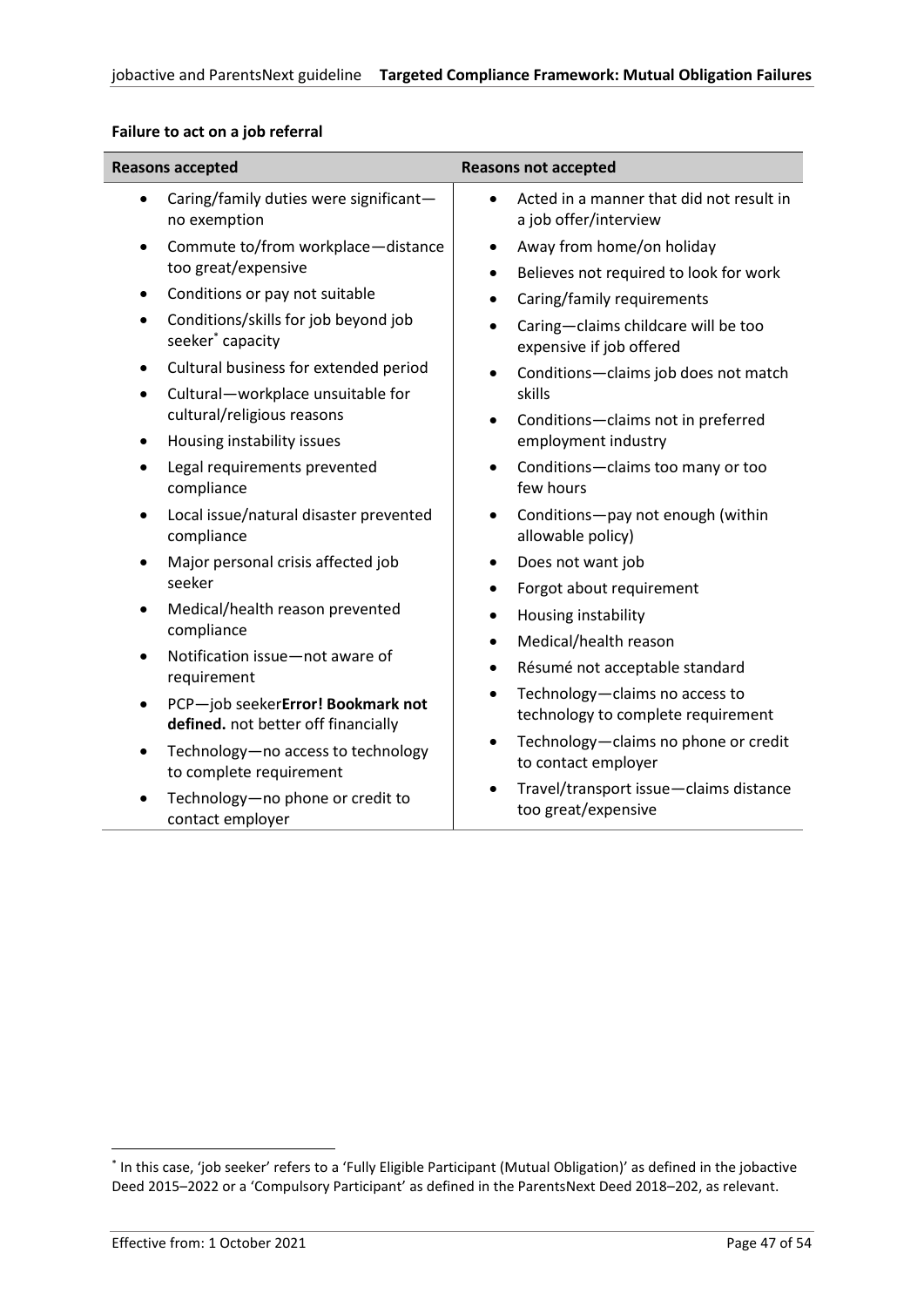| Reason                                                                             | <b>Description</b>                                                                                                                                                                                                                                                         |
|------------------------------------------------------------------------------------|----------------------------------------------------------------------------------------------------------------------------------------------------------------------------------------------------------------------------------------------------------------------------|
| Issue affected overall<br>$capability-$<br>requirements changed                    | The Participant's personal circumstances would have likely<br>affected their overall capability to meet requirements. Their<br>Provider has updated their requirements to be more appropriate<br>and to support the Participant to meet them.                              |
| New information<br>disclosed— job<br>seeker <sup>*</sup> in services to<br>address | New information about the Participant has been disclosed which<br>impacted their ability to meet requirements at the time they<br>accrued the Demerit. The Provider has referred the Participant to<br>services, or the Participant is in services, to address this issue. |
| New information<br>disclosed-likely<br>impacted compliance                         | New information about the Participant has been disclosed which<br>impacted their ability to meet requirements at the time they<br>accrued the Demerit, and should it have been known, would<br>likely have meant the Participant had a Valid Reason.                       |
| Provider Error                                                                     | An error occurred and the Participant should not have accrued a<br>Demerit-for example, they had a Valid Reason or they should<br>not have had the requirement.                                                                                                            |

# <span id="page-47-0"></span>Attachment F—Manual Demerit removal options

**All Demerit types**

<sup>\*</sup> In this case, 'job seeker' refers to a 'Fully Eligible Participant (Mutual Obligation)' as defined in the jobactive Deed 2015–2022 or a 'Compulsory Participant' as defined in the ParentsNext Deed 2018–2021, as relevant.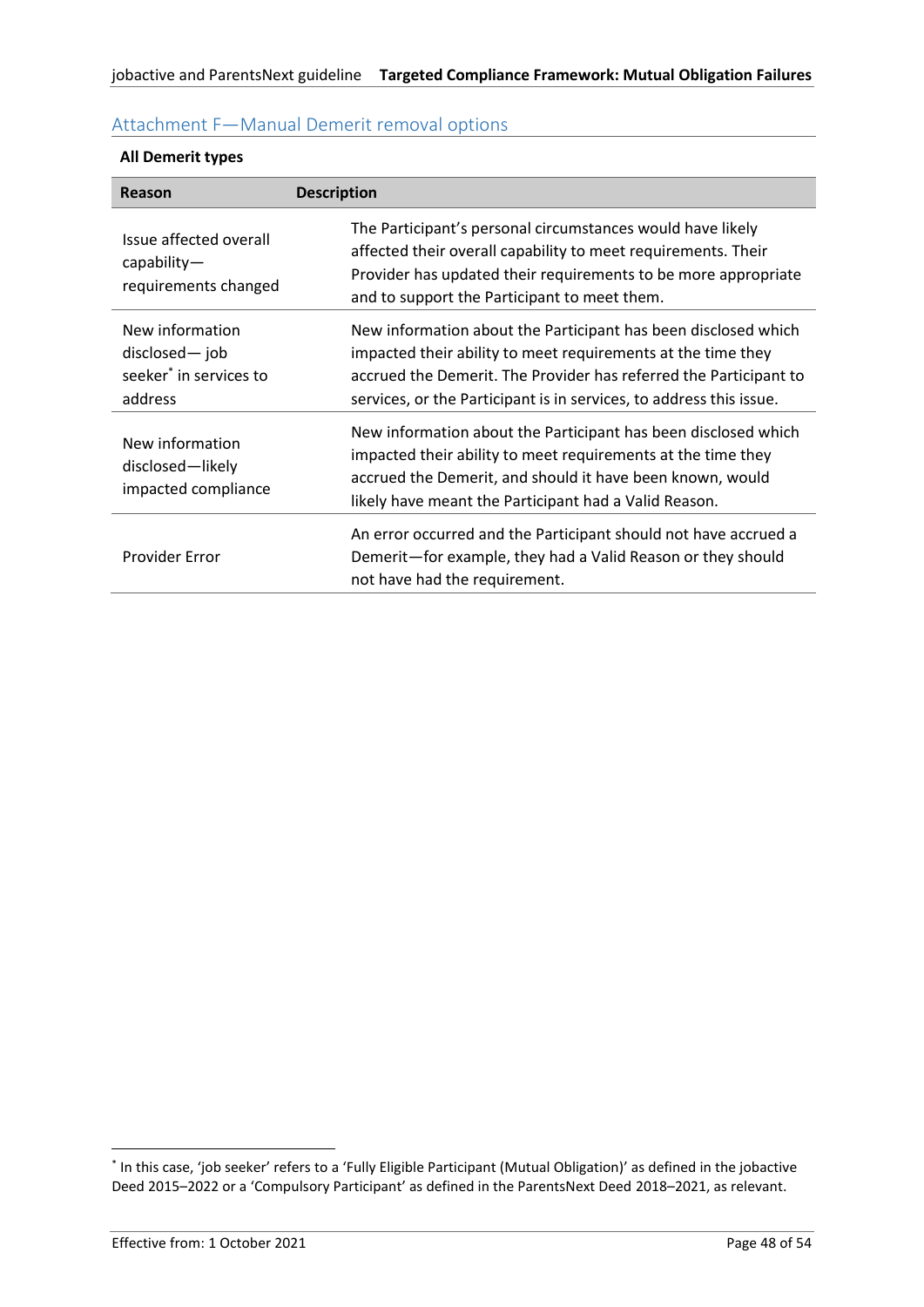| Reason                                                                                               | <b>Description</b>                                                                                                                                                                                                                                                                               |
|------------------------------------------------------------------------------------------------------|--------------------------------------------------------------------------------------------------------------------------------------------------------------------------------------------------------------------------------------------------------------------------------------------------|
| Issue affected overall<br>$capability-$<br>requirements changed                                      | The Participant's personal circumstances would have likely<br>affected their overall capability to meet requirements. Their<br>Provider has updated their requirements to be more<br>appropriate and to support the Participant to meet them.                                                    |
| <b>Job Search efforts</b><br>submitted after end of<br>Job Search Period-<br>Valid Reason identified | The Participant has submitted their outstanding Job Search<br>efforts online. Upon Participant contact, the Provider identified<br>that the Participant had a Valid Reason for not submitting their<br>efforts by the end of their Job Search Period.                                            |
|                                                                                                      | The Participant's declared earnings for that period mean that<br>their Provider should have reduced their level of job search.                                                                                                                                                                   |
| Adjustment not made-<br>paid work impacted<br>number required                                        | Note: this is only applicable where paid work/self-employment<br>is not included in the Job Plan as a requirement. Where it is<br>included, the Department's IT Systems will automatically make<br>this adjustment based on hours committed to per fortnight<br>(regardless of actual earnings). |
| Adjustment not made-<br>exemption impacted<br>number required                                        | The Participant had an Exemption during the Job Search Period.<br>Although the system re calculated their required efforts based<br>on the exemption period, the Provider should have made<br>further adjustment due to the nature of the Exemption.                                             |
| Adjustment not made<br>to number of Job Search<br>efforts required                                   | The Provider failed to adjust the Participant's required Job<br>Search efforts for the Job Search Period. The result was that the<br>number of required efforts was too high, and the Provider will<br>makes the adjustment in the Job Plan for the next Job Search<br>Period.                   |
| Job Search efforts were<br>reported manually<br>within Job Search<br>Period                          | The Participant provided their Job Search efforts to their<br>Provider during the Job Search Period; however, the Provider<br>did not record them in the Department's IT Systems before the<br>end of the Participant's Job Search Period.                                                       |
| Job Search efforts were<br>satisfactory                                                              | The Provider had assessed that the Participant's Job Search<br>efforts were unsatisfactory in quality. Upon review, the<br>Provider identified that the efforts and quality were<br>satisfactory.                                                                                                |

# **Job Search Demerits**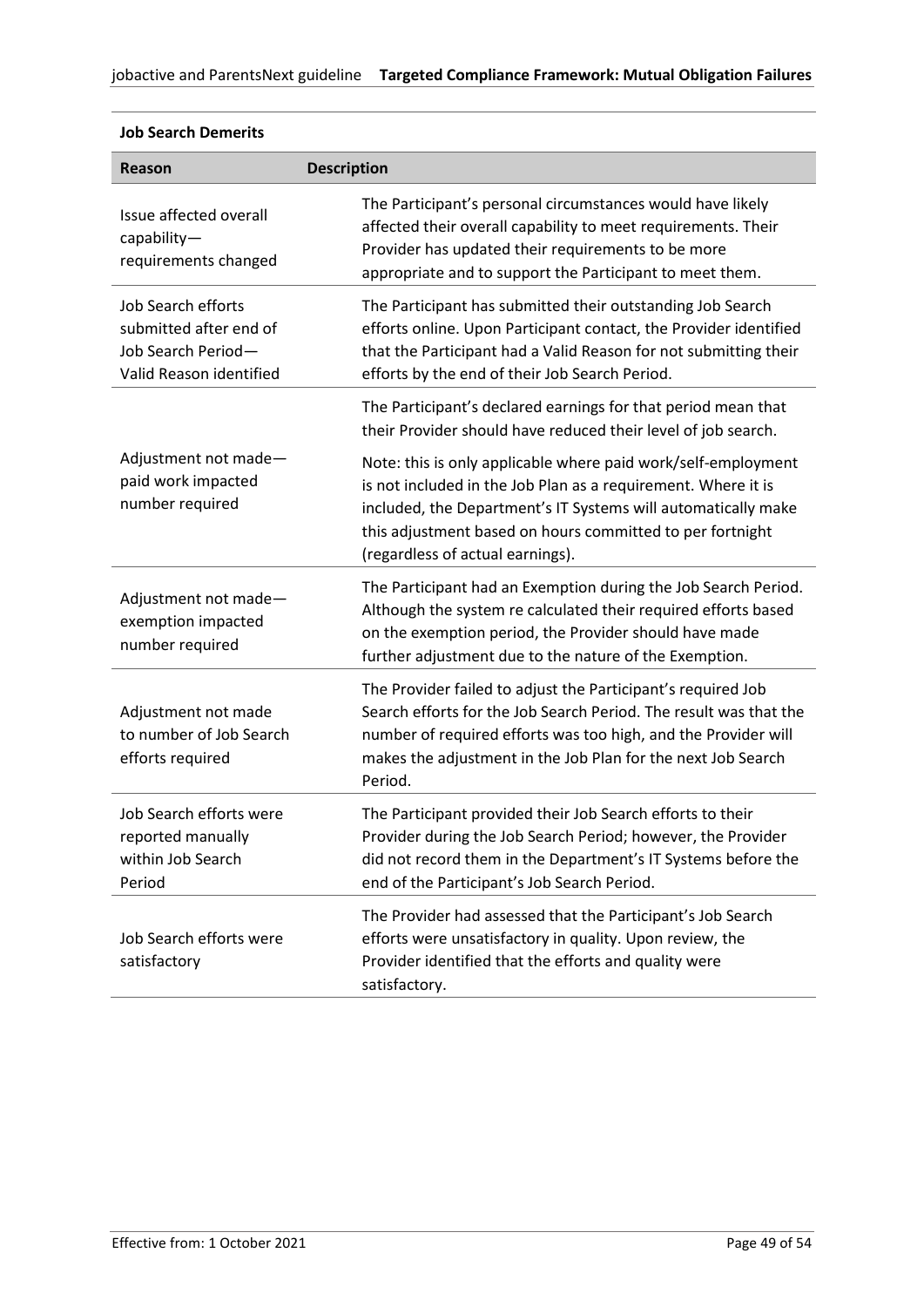| Reason                                                          | <b>Description</b>                                                                                                                                                                                                                                                      | <b>Type of failure</b>                                                      |
|-----------------------------------------------------------------|-------------------------------------------------------------------------------------------------------------------------------------------------------------------------------------------------------------------------------------------------------------------------|-----------------------------------------------------------------------------|
| Job Plan accepted online-<br>Valid Reason identified            | The Participant accepted their Job<br>Plan online, but only after the due<br>date. Upon contact with the<br>Participant, the Provider identified<br>that they had a Valid Reason for not<br>agreeing to the Job Plan within the<br>required timeframe.                  | Job Plan                                                                    |
| Job Plan terms<br>unreasonable/inappropriate                    | Upon another review of the Job<br>Plan and discussion with the<br>Participant, the Provider identified<br>that the requirements in the Plan<br>are not suitable for Participant.                                                                                        | Job Plan                                                                    |
| Signed Job Plan was<br>returned                                 | An error occurred and the<br>Participant did return their signed<br>hardcopy Job Plan within the<br>required timeframe, however the<br>Provider did not record this<br>agreement in the Department's IT<br>Systems.                                                     | Job Plan-<br>where<br>think time<br>granted<br>(hardcopy)                   |
| Job seeker <sup>*</sup> did agree to Job<br>Plan at appointment | An error or misunderstanding<br>occurred and the Participant did<br>actually agree to their Job Plan<br>onsite. However, the Provider did<br>not record this agreement in the<br>Department's IT Systems, and they<br>used the compliance framework<br>instead.         | Job Plan-<br>think time<br>granted<br>(hard copy)<br>or refusal<br>recorded |
| Job seeker** did not refuse<br>to sign Job Plan                 | An error or misunderstanding<br>occurred and the Participant had<br>not refused to agree to their Job<br>Plan onsite. However, the Provider<br>did not record their agreement or<br>their request for think time, and<br>they used the compliance<br>framework instead. | Job Plan-<br>refusal                                                        |

#### **Job Plan Demerits**

<span id="page-49-0"></span><sup>\*</sup> In this case, 'job seeker' refers to a 'Fully Eligible Participant (Mutual Obligation)' as defined in the jobactive Deed 2015–2022 or a 'Compulsory Participant' as defined in the ParentsNext Deed 2018–2024, as relevant.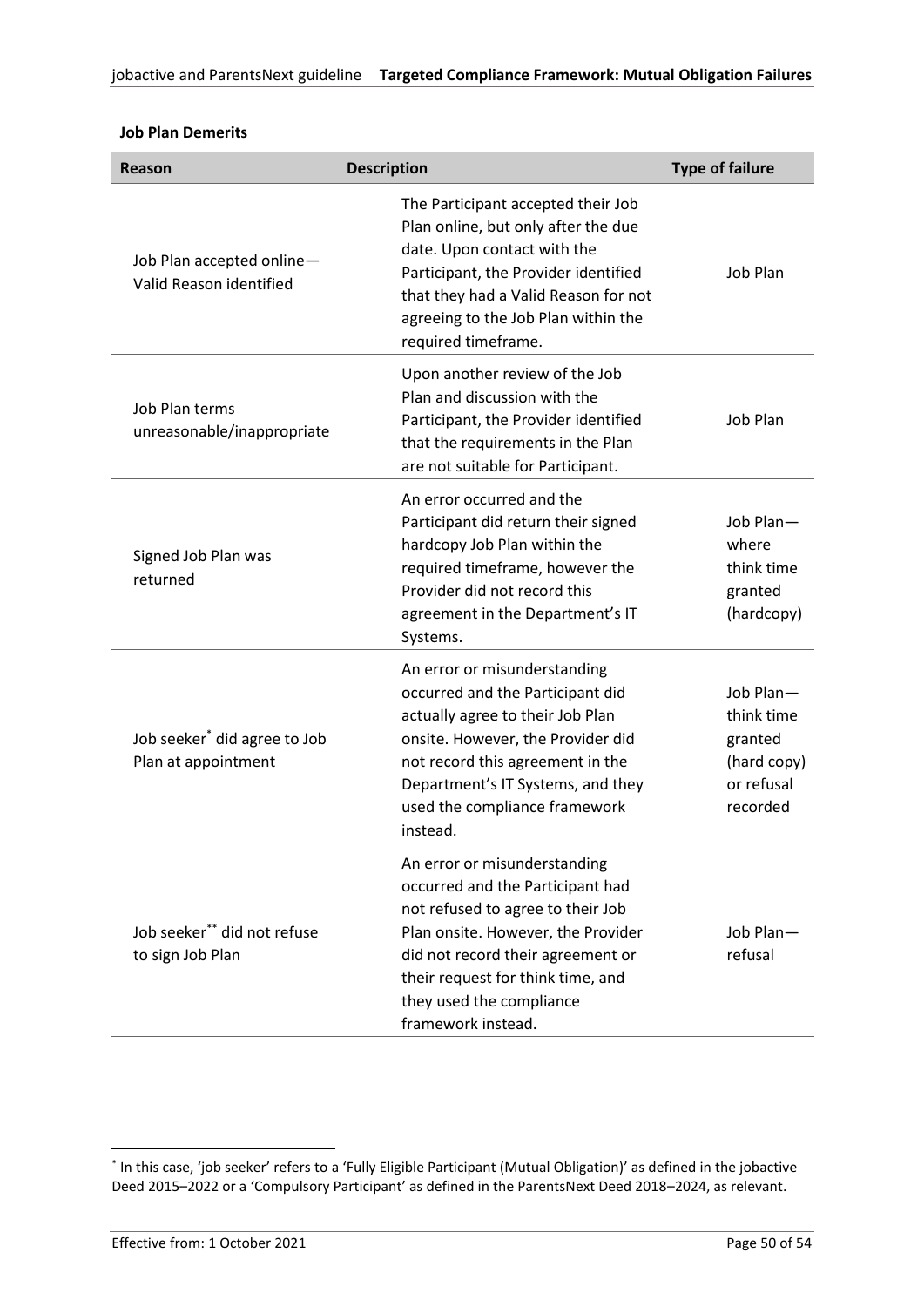# <span id="page-50-0"></span>Attachment G—'Unable to Re-engage Within 2 Business Days' reason options

#### **'Unable to Re-engage within 2 Business Days'**

- Caring/family duties that were unexpected impacts attendance
- Cultural business over next two business days impacts attendance
- Full-Time Activity/Training impacts attendance
- Housing instability/emergency impacts attendance
- Legal requirements impact attendance
- Local issue/natural disaster impacts attendance
- Major personal crisis affecting job seeker\* impacts attendance
- Medical/health issue over next two days impacts attendance
- Travel/transport–exceptional issue impacts attendance
- Working over next two business days

# <span id="page-50-1"></span>Attachment H—'Re‑engagement Not Required' reason options

The following table describes the options Providers have to record the reason a Re‑engagement is Not Required. The table also indicates which requirements each of the options can be recorded against.

| Reason                                                        | Appointment<br>(Provider or<br>third party)               | <b>Activity</b> | Job interview | <b>Job Plan</b>                                              | Job referral |
|---------------------------------------------------------------|-----------------------------------------------------------|-----------------|---------------|--------------------------------------------------------------|--------------|
| Re-engagement not<br>required-<br>non-compliance<br>discussed |                                                           |                 |               |                                                              |              |
| Outreach/Part-time<br>site impacts<br>re-engagement           |                                                           |                 |               |                                                              |              |
| Unable to be arranged<br>in next two days                     |                                                           |                 |               |                                                              |              |
| Applications closed/<br>Vacancy withdrawn                     |                                                           |                 |               |                                                              |              |
| Local issue/natural<br>disaster impacts<br>compliance         | Record as 'unable to re-engage within 2 business<br>days' |                 |               | Record<br>'compliance<br>action no<br>longer<br>appropriate' |              |
| Major personal crisis<br>impacts compliance                   |                                                           |                 |               |                                                              |              |

<sup>\*</sup> In this case, 'job seeker' refers to a 'Fully Eligible Participant (Mutual Obligation)' as defined in the jobactive Deed 2015–2022 or a 'Compulsory Participant' as defined in the ParentsNext Deed 2018–202, as relevant.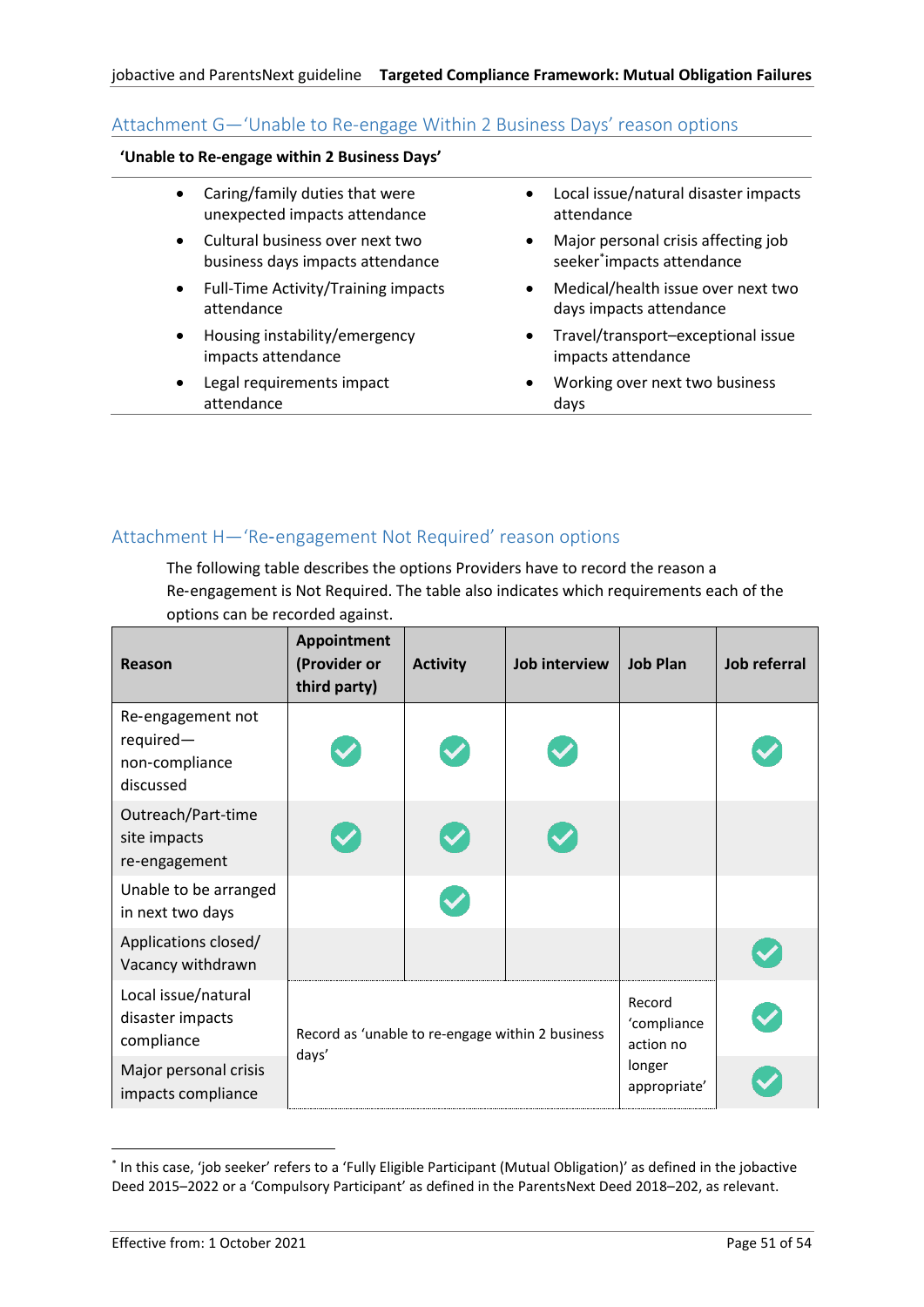| Reason                                      | Appointment<br>(Provider or<br>third party) | <b>Activity</b>      | <b>Job interview</b> | <b>Job Plan</b>      | Job referral |
|---------------------------------------------|---------------------------------------------|----------------------|----------------------|----------------------|--------------|
| Departmental<br>Override <sup>^</sup>       | $\blacktriangledown$                        | $\blacktriangledown$ |                      | $\blacktriangledown$ |              |
| Exit/Transfer from<br>services <sup>^</sup> | $\blacktriangledown$                        | $\blacktriangledown$ |                      | $\blacktriangledown$ |              |

^ Departmental Users or the IT system (automatically) only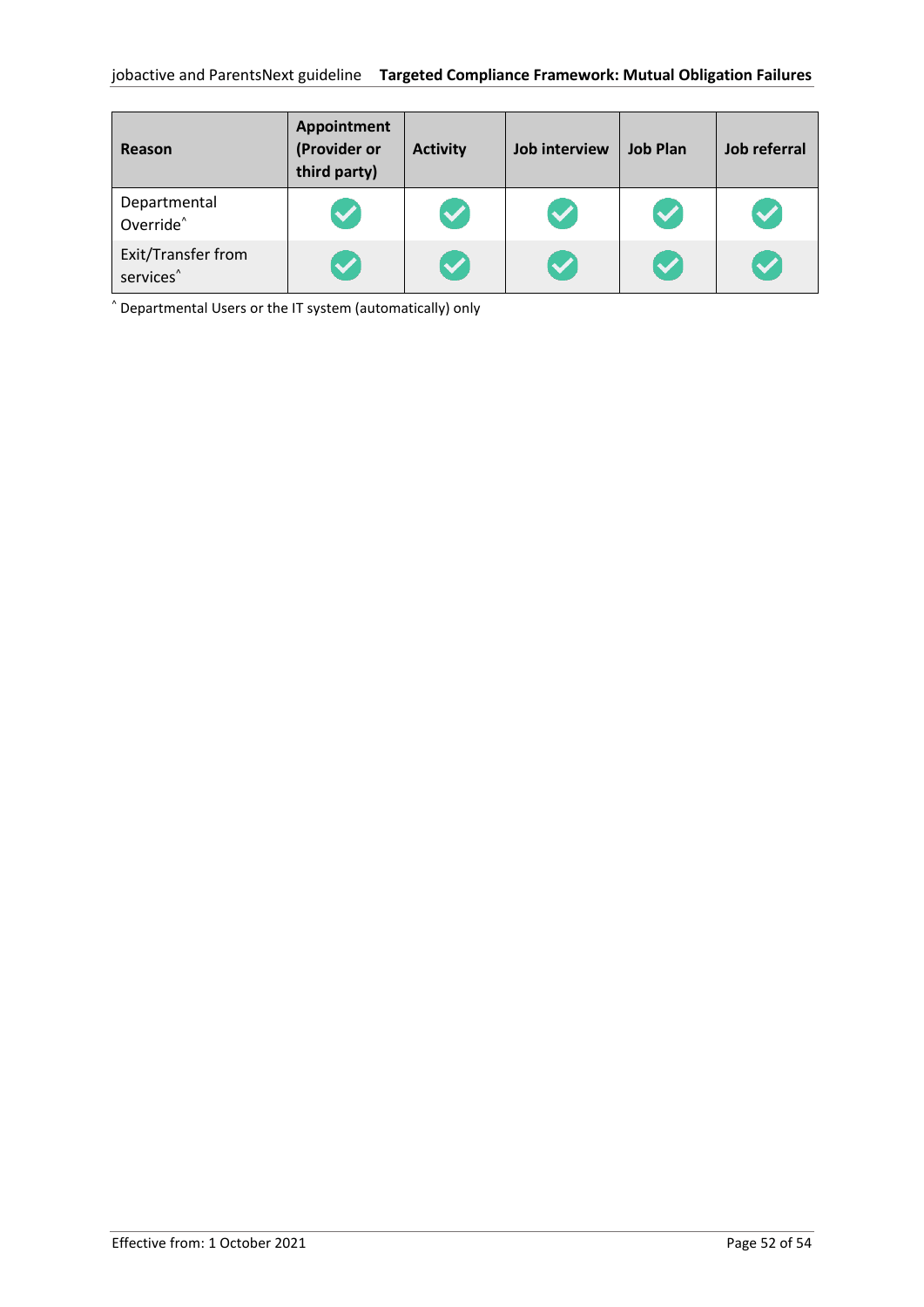# <span id="page-52-0"></span>Attachment I—'Compliance Action No Longer Appropriate' reason options

The following table describes the options Providers have to record the reason Compliance Action is No Longer Appropriate. The table also indicates which requirements each of the options can be recorded against.

| Reason                                                              | Appointment<br>(Provider or<br>third party) | <b>Job Plan</b> | <b>Activity or</b><br>job interview | <b>Job Search</b> | <b>Job referral</b> |
|---------------------------------------------------------------------|---------------------------------------------|-----------------|-------------------------------------|-------------------|---------------------|
| Applications closed/<br>Vacancy withdrawn                           |                                             |                 |                                     |                   |                     |
| Local issue/natural<br>disaster impacts<br>compliance               |                                             |                 |                                     |                   |                     |
| Major personal crisis<br>impacts compliance                         |                                             |                 |                                     |                   |                     |
| Significant and<br>ongoing caring/family<br>duties-no exemption     |                                             |                 |                                     |                   |                     |
| Significant and<br>ongoing<br>medical/health<br>issues-no exemption |                                             |                 |                                     |                   |                     |
| Job seeker*<br>requirements<br>changed-job search<br>not applicable |                                             |                 |                                     |                   |                     |
| Departmental<br>Override <sup>^</sup>                               |                                             |                 |                                     |                   |                     |
| Exit/Transfer from<br>services <sup>^</sup>                         |                                             |                 |                                     |                   |                     |

^ Departmental Users or the IT system (automatically) only

<sup>\*</sup> In this case, 'job seeker' refers to a 'Fully Eligible Participant (Mutual Obligation)' as defined in the jobactive Deed 2015–2022 or a 'Compulsory Participant' as defined in the ParentsNext Deed 2018–2024, as relevant.